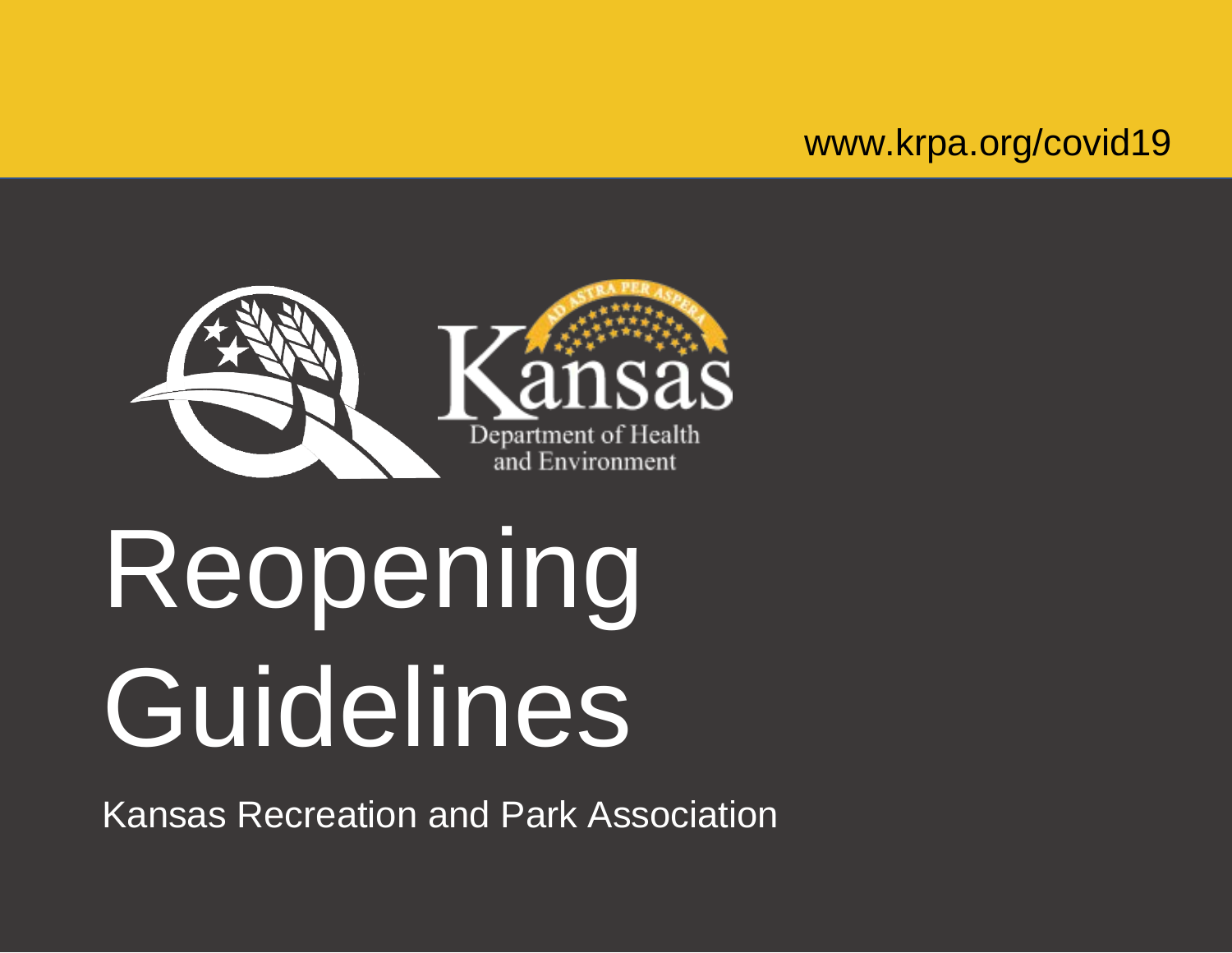# Table of Contents

| CONTACT SPORTS (SOFTBALL/FASTPITCH/BASEBALL)  6          |
|----------------------------------------------------------|
|                                                          |
| CONTACT SPORTS (FOOTBALL/SOCCER/RUBY)  8                 |
|                                                          |
| OUTDOOR SPORTS COURTS (PICKLEBALL AND TENNIS COURTS)  10 |
| OUTDOOR SPORTS COURTS (SAND VOLLEYBALL COURTS) 11        |
| OUTDOOR SPORTS COURTS (SKATEPARKS AND DISC GOLF) 12      |
|                                                          |
|                                                          |
|                                                          |
|                                                          |

| GYMNASIUMS/RUNNING TRACKS/GROUP FITNESS |
|-----------------------------------------|
|                                         |
|                                         |
|                                         |
|                                         |
|                                         |
|                                         |

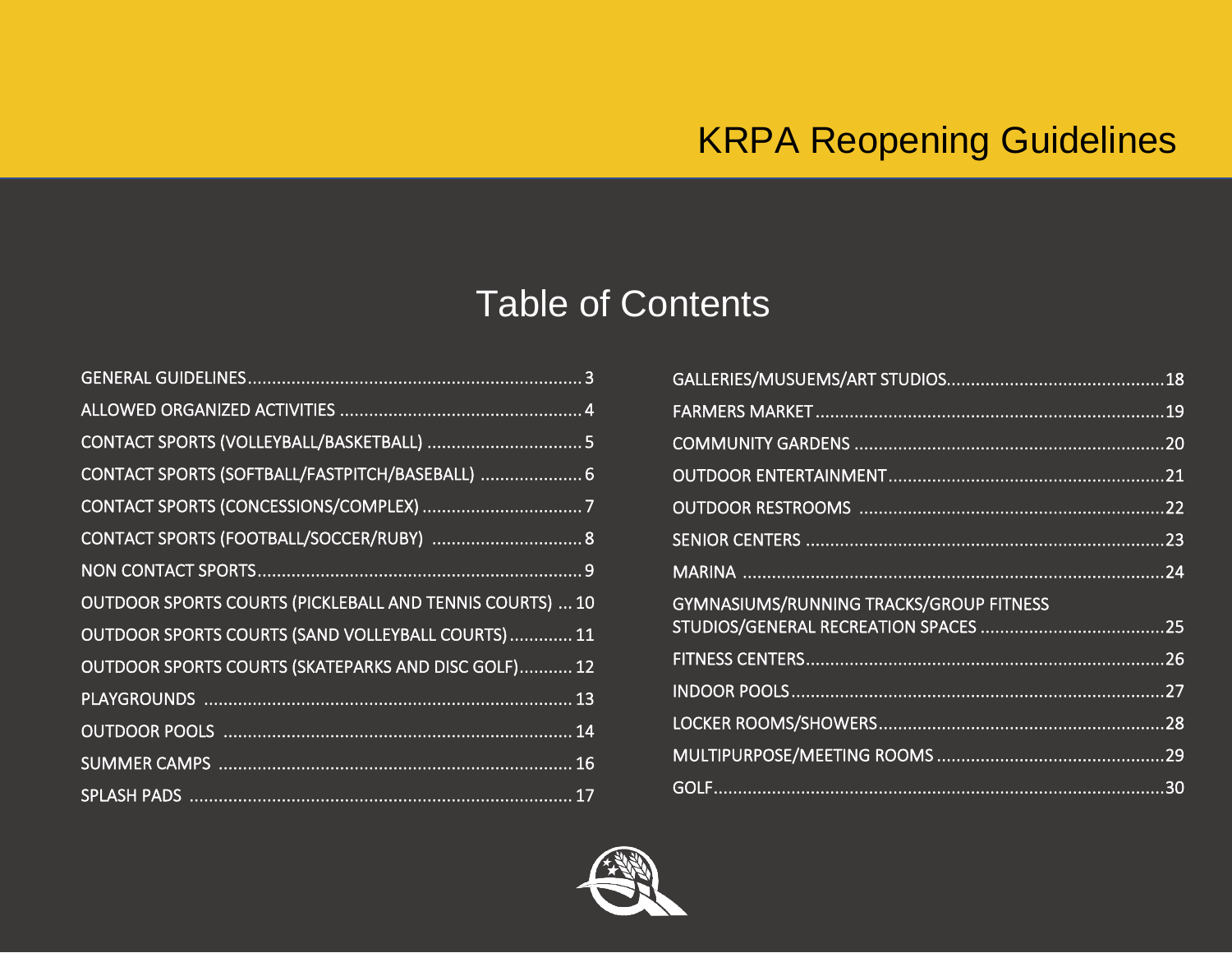# **General Guidelines**

# **Safety**

Wash your hands often and use hand sanitizer when out and about.

Practice physical distancing and always cover your mouth if you cough or sneeze.

Stay home if you aren't feeling well.

# **Contact Tracing**

<span id="page-2-0"></span>Depending on the level of community spread, local and state public health departments may need to implement mitigation strategies for public health functions to identify cases and conduct contact tracing. When applied, community mitigation efforts may help facilitate public health activities like contact tracing.

The roster form will clearly outline the purpose and importance of the document.

The roster form will be provided to each team manager to list all players and coaches names and contact information to include phone number, mailing address, and email address.

The roster form will require participants under the age of 18 to include parent contact information, or adult equivalent. At least two contacts should be provided for each youth participant.

This roster form will be available at registration and/or be sent out electronically to all team managers prior to any team function.

A completed and submitted roster form will be required before participation in any aspect of the sport.

For outside rental groups, such as tournament directors, the same information will be required for each team by the renting organization.

Once completed, the form will be returned and kept with the agency.

If a positive COVID-19 case is reported from any participant or spectator, the agency will notify the local health department to provide details and to seek direction. Once directed by the health department, all individuals/families on the roster form will be notified that they may have been exposed to COVID-19. The hosting agency will provide each individual/family guidance provided by the local health department.

## **Sports Travel**

In-state travel is allowed unless a local jurisdiction prohibits travel for sports teams to their county. Out-of-state team travel is prohibited in Phase Two.

All travel is allowed in Phase Three unless a county or state prohibits travel to their respective area.

# **Mass Gathering Clarification**

Because there has been a lot of confusion about mass gatherings, we wanted to add the following clarification: the mass gathering provision means that facilities must avoid any instances in which more than 15 individuals are in one location and are unable to maintain 6 feet of distance with only infrequent or incidental moments of closer proximity. This does not limit the total occupancy of a facility or a field, but requires that facilities limit mass gatherings in areas and instances in which physical distancing cannot be maintained such as in entrances, lobbies, locker rooms, etc. You are able to have more than 15 individuals in one place, as long as they are able to maintain social distancing except for moments of infrequent or incidental contact. The purpose of this provision is to limit clusters of large crowds of spectators, teams, etc. where social distancing cannot be maintained.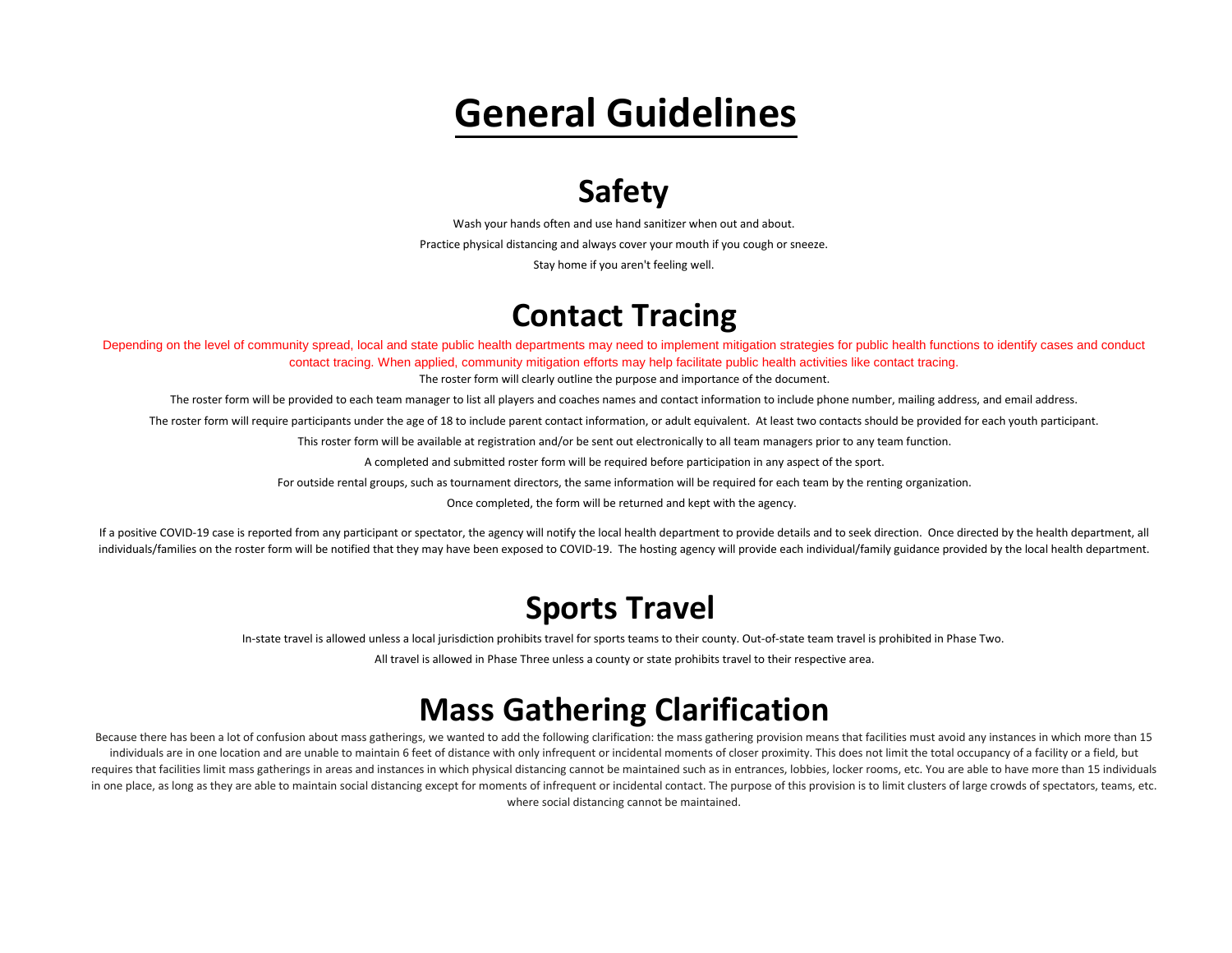# **Allowed Organized Sports**

<span id="page-3-0"></span>

|                                      |                                                                              | *Non-<br>contact<br>sports | <b>Baseball /</b><br>Softball / T-<br>ball / Coach<br><b>Pitch</b> | <b>Basketball</b> | <b>Volleyball</b> | <b>Soccer</b> | Football /<br><b>Rugby</b> | <b>Ultimate</b><br><b>Frisbee</b> | Field &<br><b>Roller</b><br>Hockey /<br>Lacrosse                        |
|--------------------------------------|------------------------------------------------------------------------------|----------------------------|--------------------------------------------------------------------|-------------------|-------------------|---------------|----------------------------|-----------------------------------|-------------------------------------------------------------------------|
|                                      | Individual or small group training<br>(limited to 4 players and 1 coach)     | Allowed                    | Allowed                                                            | Allowed           | Allowed           | Allowed       | Allowed                    | Allowed                           | Allowed                                                                 |
| $\overline{\mathbf{U}}$<br>⋝         | <b>Controlled Clinics and Camps</b>                                          | Allowed                    | Allowed                                                            | Allowed           | Allowed           | Allowed       | Allowed                    | Allowed                           | Allowed                                                                 |
| $\boldsymbol{\omega}$<br>S           | Controlled practices                                                         | Allowed                    | Allowed                                                            | Allowed           | Allowed           | Allowed       | Allowed                    | Allowed                           | Allowed                                                                 |
| $\boldsymbol{\sigma}$<br>$\mathbf N$ | <b>Modified Rule Games</b>                                                   | Allowed                    | Allowed                                                            |                   |                   |               |                            |                                   | Not Allowed Not Allowed Not Allowed Not Allowed Not Allowed Not Allowed |
|                                      | <b>Modified Rule Tournaments</b>                                             | Allowed                    | Allowed                                                            |                   |                   |               |                            |                                   | Not Allowed Not Allowed Not Allowed Not Allowed Not Allowed Not Allowed |
|                                      | *Non-contact sports include tennis, pickleball, gymnastics, golf, disc golf. |                            |                                                                    |                   |                   |               |                            |                                   |                                                                         |

| 모                                                | <b>Controlled Clinics and Camps</b>                                          | Allowed                                                                      | Allowed                                                            | Allowed           | Allowed           | Allowed       | Allowed                                                                           | Allowed                           | Allowed                                                                 |  |  |  |  |
|--------------------------------------------------|------------------------------------------------------------------------------|------------------------------------------------------------------------------|--------------------------------------------------------------------|-------------------|-------------------|---------------|-----------------------------------------------------------------------------------|-----------------------------------|-------------------------------------------------------------------------|--|--|--|--|
| $\boldsymbol{\omega}$<br>S                       | Controlled practices                                                         | Allowed                                                                      | Allowed                                                            | Allowed           | Allowed           | Allowed       | Allowed                                                                           | Allowed                           | Allowed                                                                 |  |  |  |  |
| $\boldsymbol{\sigma}$<br>$\overline{\mathbf{C}}$ | <b>Modified Rule Games</b>                                                   | Allowed                                                                      | Allowed                                                            |                   |                   |               | Not Allowed   Not Allowed   Not Allowed   Not Allowed   Not Allowed   Not Allowed |                                   |                                                                         |  |  |  |  |
|                                                  | <b>Modified Rule Tournaments</b>                                             | Allowed                                                                      | Allowed                                                            |                   |                   |               |                                                                                   |                                   | Not Allowed Not Allowed Not Allowed Not Allowed Not Allowed Not Allowed |  |  |  |  |
|                                                  |                                                                              | *Non-contact sports include tennis, pickleball, gymnastics, golf, disc golf. |                                                                    |                   |                   |               |                                                                                   |                                   |                                                                         |  |  |  |  |
|                                                  |                                                                              |                                                                              |                                                                    |                   |                   |               |                                                                                   |                                   |                                                                         |  |  |  |  |
|                                                  |                                                                              | *Non-<br>contact<br>sports                                                   | <b>Baseball</b> /<br>Softball / T-<br>ball / Coach<br><b>Pitch</b> | <b>Basketball</b> | <b>Volleyball</b> | <b>Soccer</b> | <b>Football</b><br><b>Rugby</b>                                                   | <b>Ultimate</b><br><b>Frisbee</b> | Field &<br><b>Roller</b><br><b>Hockey</b> /<br>Lacrosse                 |  |  |  |  |
|                                                  | Individual or small group training<br>(limited to 4 players and 1 coach)     | Allowed                                                                      | Allowed                                                            | Allowed           | Allowed           | Allowed       | Allowed                                                                           | Allowed                           | Allowed                                                                 |  |  |  |  |
| 모                                                | <b>Controlled Clinics and Camps</b>                                          | Allowed                                                                      | Allowed                                                            | Allowed           | Allowed           | Allowed       | Allowed                                                                           | Allowed                           | Allowed                                                                 |  |  |  |  |
| $\boldsymbol{\omega}$<br>$\overline{v}$          | Controlled practices                                                         | Allowed                                                                      | Allowed                                                            | Allowed           | Allowed           | Allowed       | Allowed                                                                           | Allowed                           | Allowed                                                                 |  |  |  |  |
| $\boldsymbol{\sigma}$<br>$\boldsymbol{\omega}$   | <b>Modified Rule Games</b>                                                   | Allowed                                                                      | Allowed                                                            | Allowed           | Allowed           | Allowed       | Not Allowed                                                                       | Allowed                           | Not Allowed                                                             |  |  |  |  |
|                                                  | <b>Modified Rule Tournaments</b>                                             | Allowed                                                                      | Allowed                                                            | Allowed           | Allowed           | Allowed       | Not Allowed                                                                       | Allowed                           | Not Allowed                                                             |  |  |  |  |
|                                                  | *Non-contact sports include tennis, pickleball, gymnastics, golf, disc golf. |                                                                              |                                                                    |                   |                   |               |                                                                                   |                                   |                                                                         |  |  |  |  |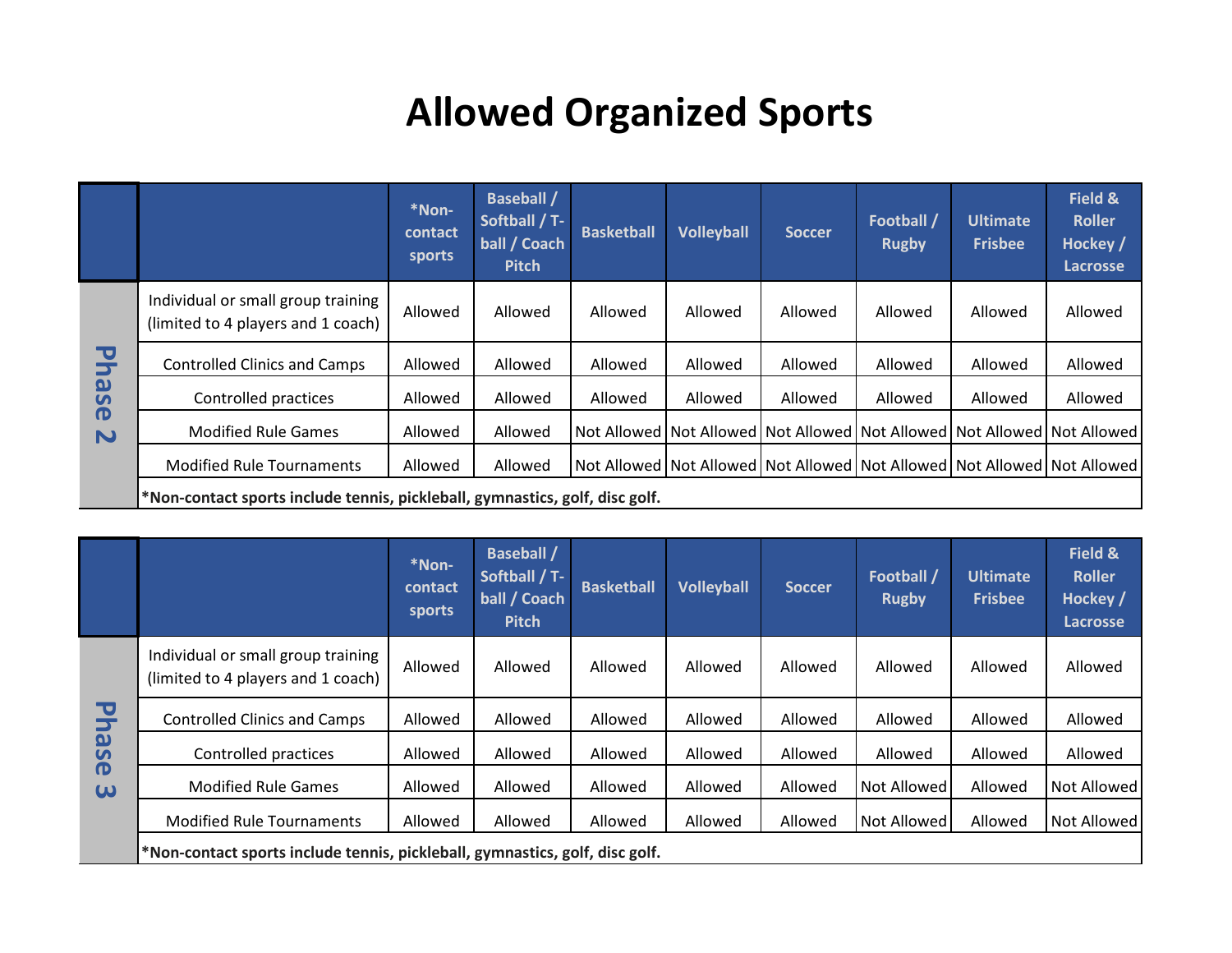## **CONTACT SPORTS REOPENING GUIDELINES**

VOLLEYBALL/BASKETBALL

<span id="page-4-0"></span>

|                                     | <b>Degree of Physical Contact</b><br>and Allowed Activities                                                                                                                                                                       | <b>Ratios &amp; Groups</b>                                                                                                                                                                                                                | <b>Scheduling</b>                                                                                                                                                                                                                                                                   | <b>Hygiene</b>                                                                                                                                                                                                                    | <b>Sports Equipment</b>                                                                                                                                                  | <b>Minimizing Physical Contact</b>                                                                                                                                                                                                                                                                                                                                                                                                                                                           | <b>Player Areas</b>                                                                                                                          | <b>Signage</b>                                                                                                                                                                                                                                                                                          | <b>Spectators</b>                                                                                                                                                                                                                                                                           |
|-------------------------------------|-----------------------------------------------------------------------------------------------------------------------------------------------------------------------------------------------------------------------------------|-------------------------------------------------------------------------------------------------------------------------------------------------------------------------------------------------------------------------------------------|-------------------------------------------------------------------------------------------------------------------------------------------------------------------------------------------------------------------------------------------------------------------------------------|-----------------------------------------------------------------------------------------------------------------------------------------------------------------------------------------------------------------------------------|--------------------------------------------------------------------------------------------------------------------------------------------------------------------------|----------------------------------------------------------------------------------------------------------------------------------------------------------------------------------------------------------------------------------------------------------------------------------------------------------------------------------------------------------------------------------------------------------------------------------------------------------------------------------------------|----------------------------------------------------------------------------------------------------------------------------------------------|---------------------------------------------------------------------------------------------------------------------------------------------------------------------------------------------------------------------------------------------------------------------------------------------------------|---------------------------------------------------------------------------------------------------------------------------------------------------------------------------------------------------------------------------------------------------------------------------------------------|
| <b>Phase</b><br>د                   | Closed                                                                                                                                                                                                                            | Closed                                                                                                                                                                                                                                    | Closed                                                                                                                                                                                                                                                                              | Closed                                                                                                                                                                                                                            | Closed                                                                                                                                                                   | Closed                                                                                                                                                                                                                                                                                                                                                                                                                                                                                       | Closed                                                                                                                                       | Closed Signage Required                                                                                                                                                                                                                                                                                 | Closed                                                                                                                                                                                                                                                                                      |
|                                     | <b>Degree of Physical Contact</b><br>and Allowed Activities                                                                                                                                                                       | <b>Ratios &amp; Groups</b>                                                                                                                                                                                                                | <b>Scheduling</b>                                                                                                                                                                                                                                                                   | <b>Hygiene</b>                                                                                                                                                                                                                    | <b>Sports Equipment</b>                                                                                                                                                  | <b>Minimizing Physical Contact</b>                                                                                                                                                                                                                                                                                                                                                                                                                                                           | <b>Player Areas</b>                                                                                                                          | <b>Signage</b>                                                                                                                                                                                                                                                                                          | <b>Spectators</b>                                                                                                                                                                                                                                                                           |
| <b>Phase</b><br>N                   | Volleyball has incidental<br>physical contact. Basketball<br>nas frequent physical contact.<br>Only individual / small group<br>training, clinics, camps, and<br>controlled practices are<br>allowed. No games or<br>tournaments. | Spectators are required to<br>practice social distancing. Each<br>court would not exceed mass<br>gatherings of 15. The mass<br>gathering limit refers to the<br>spectators who cannot social<br>distance, not the player on the<br>court. | Practices will be scheduled<br>with a 15 minute buffer in<br>between to prevent overlap o<br>participants. Start times<br>should be staggered where no<br>more than half of the facility i<br>changing over at any given<br>time.                                                   | The benches and bleachers,<br>for participant use only, will<br>be disinfected between eacl<br>practice, or whenever the<br>participant group switches.<br>Time will be made to allow<br>the completion of this task.             | The basketball/volleyball(s)<br>will be disinfected before an<br>after every clinic and practice<br>The sharing of sports<br>equipment will be strongly<br>discouraged.  | Teams will not switch sides with<br>each set in volleyball. Players will<br>not huddle after each point, or at<br>any point during, before, or after<br>practice. No hand slaps after<br>practice. Sportsmanship will<br>continue in a touchless manner.                                                                                                                                                                                                                                     | Additional benches, chairs, or<br>other equipment may be<br>added to where substitutes sit<br>to encourage spacing and<br>social distancing. | Signage will be displayed<br>encouraging hand<br>washing/healthy practices,<br>social distancing, and<br>describing what rule<br>adjustments have been made.<br>Staff should be empowered to<br>enforce. One-way signage<br>and/or tape should be used to<br>limit patrons and players<br>interactions. | Consideration should be given to<br>emoving bleachers from the public to<br>be able to access. Lines around<br>restrooms, concession stands or<br>otherwise throughout the event are<br>discouraged; practice social distancing.<br>Vulnerable populations should be asked<br>to stay home. |
|                                     | <b>Degree of Physical Contact</b><br>and Allowed Activities                                                                                                                                                                       | <b>Ratios &amp; Groups</b>                                                                                                                                                                                                                | <b>Scheduling</b>                                                                                                                                                                                                                                                                   | <b>Hygiene</b>                                                                                                                                                                                                                    | <b>Sports Equipment</b>                                                                                                                                                  | <b>Minimizing Physical Contact</b>                                                                                                                                                                                                                                                                                                                                                                                                                                                           | <b>Player Areas</b>                                                                                                                          | <b>Signage</b>                                                                                                                                                                                                                                                                                          | <b>Spectators</b>                                                                                                                                                                                                                                                                           |
| ᠊ᢦ<br>hase<br>$\boldsymbol{\omega}$ | Volleyball has incidental<br>physical contact. Basketball<br>nas frequent physical contact<br>Games and tournaments<br>allowed.                                                                                                   | Spectators are required to<br>oractice social distancing. Eac<br>court would not exceed mass<br>gatherings of 45. The mass<br>gathering limit refers to the<br>spectators who cannot social<br>distance, not the player on the<br>court.  | Games and practices will be<br>scheduled with a 15 minute<br>buffer in between to prevent<br>overlap of participants. Start<br>times should be staggered<br>where no more than half of<br>the facility is changing over at<br>any given time. Games may<br>be played to completion. | The benches and bleachers,<br>for participant use only, will<br>be disinfected between each<br>game and practice, or<br>whenever the participant<br>group switches. Time will be<br>nade to allow the completion<br>of this task. | The basketball/volleyball(s)<br>will be disinfected before and<br>after every clinic and practice<br>The sharing of sports<br>equipment will be strongly<br>discouraged. | Teams will not switch sides with<br>each set in volleyball. Players will<br>not huddle after each point, or at<br>any point during, before, or after a<br>clinic, practice or game. No hand<br>slaps after practice or game.<br>Sportsmanship will continue in a<br>touchless manner. Tournaments<br>awards ceremonies will not take<br>place, the tournament director of<br>the event will hand awards to<br>coaches. Team pictures will be at<br>the discretion of coaches and<br>parents. | Additional benches, chairs, or<br>other equipment may be<br>idded to where substitutes sit<br>to encourage spacing and<br>social distancing. | Signage will be displayed<br>encouraging hand<br>washing/healthy practices,<br>social distancing, and<br>describing what rule<br>adjustments have been made<br>Staff should be empowered to<br>enforce. One-way signage<br>and/or tape should be used to<br>limit patrons and players<br>interactions.  | Lines around restrooms, concession<br>stands or otherwise throughout the<br>event are discouraged; practice social<br>distancing. Vulnerable populations<br>should be asked to stay home.<br>Tournaments: teams are encouraged to<br>prepay gate fees.                                      |
|                                     | <b>Degree of Physical Contact</b>                                                                                                                                                                                                 | <b>Ratios &amp; Groups</b>                                                                                                                                                                                                                | <b>Scheduling</b>                                                                                                                                                                                                                                                                   | <b>Hygiene</b>                                                                                                                                                                                                                    | <b>Sports Equipment</b>                                                                                                                                                  | <b>Minimizing Physical Contact</b>                                                                                                                                                                                                                                                                                                                                                                                                                                                           | <b>Player Areas</b>                                                                                                                          | <b>Signage</b>                                                                                                                                                                                                                                                                                          | <b>Spectators</b>                                                                                                                                                                                                                                                                           |
| <b>Phase</b><br>Out                 | and Allowed Activities<br>No Restrictions                                                                                                                                                                                         | No Restrictions                                                                                                                                                                                                                           | No Restrictions                                                                                                                                                                                                                                                                     | No Restrictions                                                                                                                                                                                                                   | No Restrictions                                                                                                                                                          | Sportsmanship will continue in a<br>touchless manner.                                                                                                                                                                                                                                                                                                                                                                                                                                        | No Restrictions                                                                                                                              | Signage will be displayed<br>encouraging hand<br>washing/healthy practices and<br>social distancing.                                                                                                                                                                                                    | Lines around restrooms, concession<br>stands or otherwise throughout the<br>event are discouraged; practice social<br>distancing. Vulnerable populations<br>should be asked to stay home.<br>Tournaments: teams are encouraged to<br>prepay gate fees.                                      |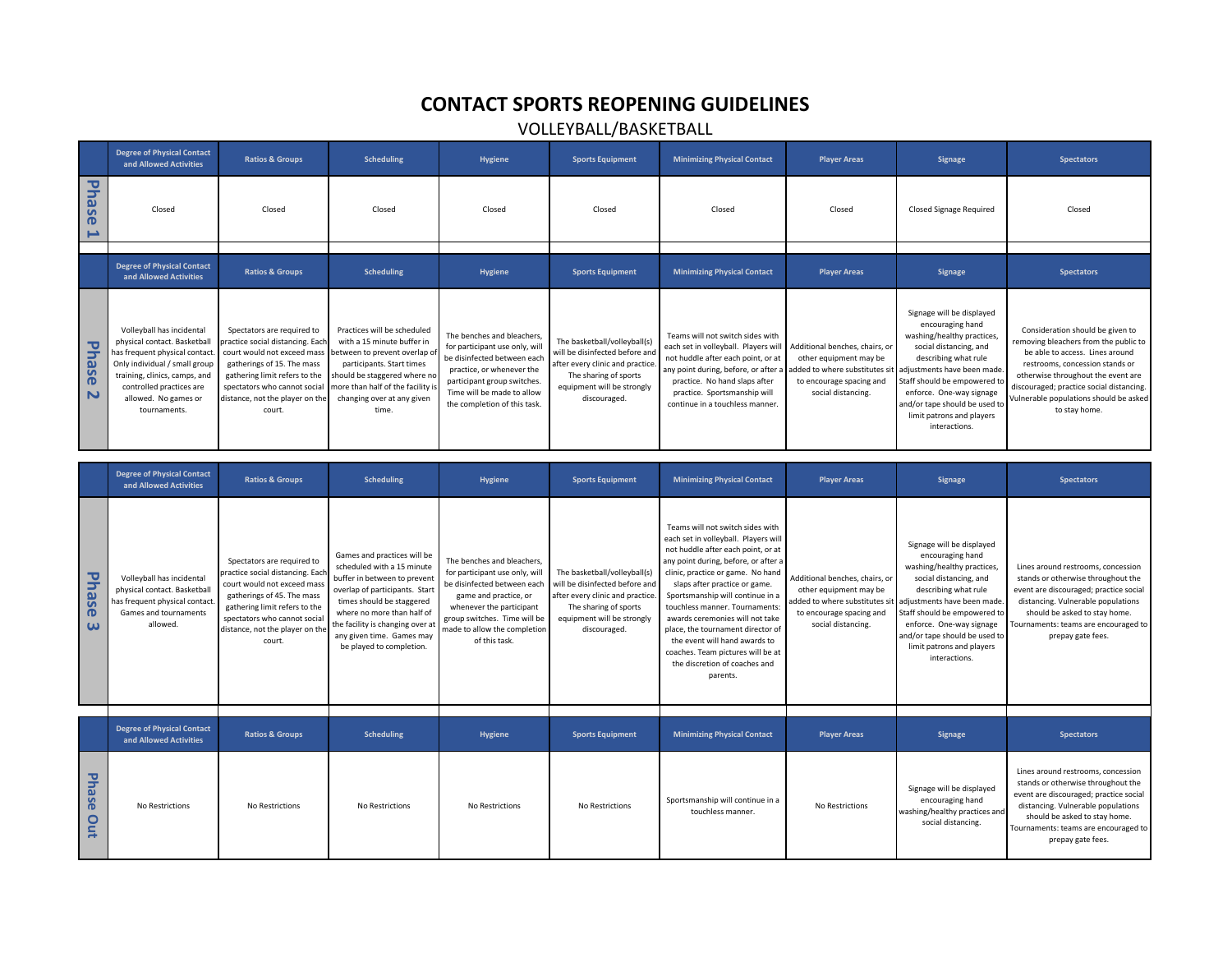#### **CONTACT SPORTS REOPENING GUIDELINES**

#### SOFTBALL/FASTPITCH/BASEBALL/T-BALL/COACH-MACHINE PITCH

<span id="page-5-0"></span>

|                                    | <b>Degree of Physical Contact and</b><br><b>Allowed Activities</b>                                                                                                                                        | <b>Ratios &amp; Groups</b>                                                                                                                                                                                                                          | <b>Scheduling</b>                                                                                                                                                                                                                                                                                                                                                                                 | <b>Hygiene</b>                                                                                                                                                                                                                                                                                                                                                                                                                                                                                                                                                                                                                                                                                                 | <b>Sports Equipment</b>                                                                                                                                                                                                                                                                                                                                                                                                                                                                                                                                 | <b>Minimizing Physical Contact</b>                                                                                                                                                                                                                                                                                                                                                                                                                                                                                                                                                             | <b>Player Areas</b>                                                                                                                                                                                                                                       | <b>Signage</b>                                                                                                                                                                                                                                                                                                                                                 | <b>Spectators</b>                                                                                                                                                                                                                                                                                                       |
|------------------------------------|-----------------------------------------------------------------------------------------------------------------------------------------------------------------------------------------------------------|-----------------------------------------------------------------------------------------------------------------------------------------------------------------------------------------------------------------------------------------------------|---------------------------------------------------------------------------------------------------------------------------------------------------------------------------------------------------------------------------------------------------------------------------------------------------------------------------------------------------------------------------------------------------|----------------------------------------------------------------------------------------------------------------------------------------------------------------------------------------------------------------------------------------------------------------------------------------------------------------------------------------------------------------------------------------------------------------------------------------------------------------------------------------------------------------------------------------------------------------------------------------------------------------------------------------------------------------------------------------------------------------|---------------------------------------------------------------------------------------------------------------------------------------------------------------------------------------------------------------------------------------------------------------------------------------------------------------------------------------------------------------------------------------------------------------------------------------------------------------------------------------------------------------------------------------------------------|------------------------------------------------------------------------------------------------------------------------------------------------------------------------------------------------------------------------------------------------------------------------------------------------------------------------------------------------------------------------------------------------------------------------------------------------------------------------------------------------------------------------------------------------------------------------------------------------|-----------------------------------------------------------------------------------------------------------------------------------------------------------------------------------------------------------------------------------------------------------|----------------------------------------------------------------------------------------------------------------------------------------------------------------------------------------------------------------------------------------------------------------------------------------------------------------------------------------------------------------|-------------------------------------------------------------------------------------------------------------------------------------------------------------------------------------------------------------------------------------------------------------------------------------------------------------------------|
| <b>Phase</b><br>Н                  | Closed                                                                                                                                                                                                    | Closed                                                                                                                                                                                                                                              | Closec                                                                                                                                                                                                                                                                                                                                                                                            | Closed                                                                                                                                                                                                                                                                                                                                                                                                                                                                                                                                                                                                                                                                                                         | Closed                                                                                                                                                                                                                                                                                                                                                                                                                                                                                                                                                  | Closed                                                                                                                                                                                                                                                                                                                                                                                                                                                                                                                                                                                         | Closed                                                                                                                                                                                                                                                    | <b>Closed Signage Required</b>                                                                                                                                                                                                                                                                                                                                 | Closed                                                                                                                                                                                                                                                                                                                  |
|                                    | <b>Degree of Physical Contact and</b><br><b>Allowed Activities</b>                                                                                                                                        | <b>Ratios &amp; Groups</b>                                                                                                                                                                                                                          | <b>Scheduling</b>                                                                                                                                                                                                                                                                                                                                                                                 | <b>Hygiene</b>                                                                                                                                                                                                                                                                                                                                                                                                                                                                                                                                                                                                                                                                                                 | <b>Sports Equipment</b>                                                                                                                                                                                                                                                                                                                                                                                                                                                                                                                                 | <b>Minimizing Physical Contact</b>                                                                                                                                                                                                                                                                                                                                                                                                                                                                                                                                                             | <b>Player Areas</b>                                                                                                                                                                                                                                       | Signage                                                                                                                                                                                                                                                                                                                                                        | <b>Spectators</b>                                                                                                                                                                                                                                                                                                       |
| Phase<br>$\overline{\mathsf{N}}$   | Softball, Fastpitch, and Baseball all<br>ave a low degree of physical contac<br>Controlled workouts, controlled<br>ractices, clinics, modified rule game:<br>and modified rule tournaments are<br>allowed | Spectators are required to practice<br>social distancing. Each ball diamond<br>would not exceed mass gatherings of<br>15. The mass gathering limit refers to<br>the spectators who cannot social<br>distance, not the participants on the<br>field. | Practices will be scheduled with a 15<br>minute buffer in between to prevent<br>overlan of participants. GAMES will<br>be scheduled with a 30 minute buffer<br>in between to prevent overlap of<br>participants and spectators. Start<br>imes should be staggered where no<br>more than half of the complex is<br>changing over at any given time.<br>Games may end in a draw if time<br>expires. | The benches and bleachers, for<br>participant use only, will be disinfected<br>between each game and practice, or<br>whenever the participant group switches<br>Time will be made to allow the<br>completion of this task. The use of<br>dugout water coolers and otherwise<br>shared water bottles will not be allowed<br>Teams are required to clean their dugout<br>of all trash and other items before and<br>after each game, and to wipe down hard<br>surfaces such as benches, bat racks, etc.<br>with sanitizing products. Two disinfecting<br>stations per field for patrons use. Facility<br>attendants will spray disinfectant on<br>hand rails and other commonly-used<br>touch points frequently. | The game ball(s) will be disinfected<br>before and after every clinic, game<br>and practice. Each team will pitch<br>with their own balls to limit ball<br>contact to players of the same team<br>The umpire will not have contact witl<br>the ball. Teams need to have balls<br>eady for when a ball goes out of play<br>The sharing of catchers equipment<br>will not be allowed. The sharing of<br>sports equipment (helmets and bats)<br>is strongly discouraged, if sharing is<br>necessary, coaches must disinfect<br>equipment between each use. | Managers meeting at home plate<br>should be limited to one coach fron<br>each team, plus the umpires. No<br>players at the plate meeting. Limit<br>bench/dugout to essential team<br>personnel. Players will not huddle at<br>any point during the game/practice.<br>Sportsmanship will continue in a<br>touchless manner - no<br>handshakes/slaps/fist bumps after<br>games, Tournaments - Awards<br>ceremonies will not take place,<br>nowever the Tournament Director of<br>the event will hand awards to the<br>coaches. Team pictures will be at th<br>discretion of coaches and parents  | The batting team may have half of<br>their team in the dugout, practicing<br>social distancing. The other half will<br>be outside the field, practicing social<br>distancing. Participants may use the<br>bleachers if disinfected between eacl<br>inning | Signage will be displayed encouraging<br>hand washing/healthy practices,<br>ocial distancing, and describing what<br>rule adjustments have been made.<br>Staff should be empowered to<br>enforce. To discourage spitting, no<br>unflower seeds will be allowed. One<br>way signage and/or tape should be<br>used to limit patrons and players<br>interactions. | Lines around restrooms, concession<br>stands or otherwise throughout the<br>event are discouraged: practice social<br>distancing. Vulnerable populations<br>should be asked to stay home.<br>Tournaments: teams are encouraged to<br>prepay gate fees. When using a tent,<br>please restrict it to family members only. |
|                                    | <b>Degree of Physical Contact and</b><br><b>Allowed Activities</b>                                                                                                                                        | <b>Ratios &amp; Groups</b>                                                                                                                                                                                                                          | <b>Scheduling</b>                                                                                                                                                                                                                                                                                                                                                                                 | <b>Hygiene</b>                                                                                                                                                                                                                                                                                                                                                                                                                                                                                                                                                                                                                                                                                                 | <b>Sports Equipment</b>                                                                                                                                                                                                                                                                                                                                                                                                                                                                                                                                 | <b>Minimizing Physical Contact</b>                                                                                                                                                                                                                                                                                                                                                                                                                                                                                                                                                             | <b>Player Areas</b>                                                                                                                                                                                                                                       | <b>Signage</b>                                                                                                                                                                                                                                                                                                                                                 | <b>Spectators</b>                                                                                                                                                                                                                                                                                                       |
| ᠊ᢦ<br>hase <sub></sub><br>$\omega$ | Softhall, Eastnitch, and Baseball all<br>ave a low degree of physical contact<br>Controlled workouts, controlled<br>ractices, clinics, modified rule game<br>and modified rule tournaments are<br>allowed | Spectators are required to practice<br>social distancing. Each ball diamond<br>would not exceed mass gatherings of<br>45. The mass gathering limit refers to<br>the spectators who cannot social<br>distance, not the participants on the<br>field. | Games and practices will be<br>cheduled with a 15 minute buffer in<br>between to prevent overlap of<br>participants. Start times should be<br>aggered where no more than half o<br>the facility is changing over at any<br>given time. Games may be played to<br>completion                                                                                                                       | The benches and bleachers, for<br>participant use only, will be disinfected<br>between each game and practice, or<br>whenever the participant group switches<br>Time will be made to allow the<br>completion of this task. The use of<br>dugout water coolers and otherwise<br>hared water bottles will not be allowed<br>eams are required to clean their dugou<br>of all trash and other items before and<br>after each game, and to wipe down hard<br>surfaces such as benches, bat racks, etc.<br>with sanitizing products. Two disinfecting<br>stations per field for patrons use. Facility<br>attendants will spray disinfectant on<br>hand rails and other commonly-used<br>touch points frequently.    | The game ball(s) will be disinfected<br>before and after every clinic, game<br>and practice. Each team will pitch<br>with their own balls to limit hall<br>contact to players of the same team<br>The umpire will not have contact with<br>the ball. Teams need to have balls<br>eady for when a ball goes out of play<br>The sharing of catchers equipment<br>will not be allowed. The sharing of<br>sports equipment (helmets and bats)<br>is strongly discouraged, if sharing is<br>necessary, coaches must disinfect<br>equipment between each use. | Managers meeting at home plate<br>should be limited to one coach from<br>each team, plus the umpires. No<br>players at the plate meeting. Limit<br>bench/dugout to essential team<br>personnel. Players will not huddle at<br>any point during the game/practice.<br>Sportsmanship will continue in a<br>touchless manner - no<br>handshakes/slaps/fist bumps after<br>games. Tournaments - Awards<br>ceremonies will not take place,<br>nowever the Tournament Director of<br>the event will hand awards to the<br>coaches. Team pictures will be at the<br>discretion of coaches and parents | The batting team may have half of<br>their team in the dugout, practicing<br>social distancing. The other half will<br>be outside the field, practicing socia<br>distancing. Participants may use the<br>bleachers if disinfected between eac<br>inning.  | Signage will be displayed encouraging<br>hand washing/healthy practices,<br>ocial distancing, and describing wha<br>rule adjustments have been made.<br>Staff should be empowered to<br>enforce. To discourage spitting, no<br>unflower seeds will be allowed. One<br>way signage and/or tape should be<br>used to limit patrons and players<br>interactions   | Lines around restrooms, concession<br>stands or otherwise throughout the<br>event are discouraged: practice social<br>distancing. Vulnerable populations<br>should be asked to stay home.<br>Tournaments: teams are encouraged to<br>prepay gate fees. When using a tent,<br>please restrict it to family members only. |
|                                    | <b>Degree of Physical Contact and</b><br><b>Allowed Activities</b>                                                                                                                                        | <b>Ratios &amp; Groups</b>                                                                                                                                                                                                                          | <b>Scheduling</b>                                                                                                                                                                                                                                                                                                                                                                                 | <b>Hygiene</b>                                                                                                                                                                                                                                                                                                                                                                                                                                                                                                                                                                                                                                                                                                 | <b>Sports Equipment</b>                                                                                                                                                                                                                                                                                                                                                                                                                                                                                                                                 | <b>Minimizing Physical Contact</b>                                                                                                                                                                                                                                                                                                                                                                                                                                                                                                                                                             | <b>Player Areas</b>                                                                                                                                                                                                                                       | Signage                                                                                                                                                                                                                                                                                                                                                        | <b>Spectators</b>                                                                                                                                                                                                                                                                                                       |
| Phase<br>Out                       | No Restrictions                                                                                                                                                                                           | No Restrictions                                                                                                                                                                                                                                     | No Restrictions                                                                                                                                                                                                                                                                                                                                                                                   | No Restrictions                                                                                                                                                                                                                                                                                                                                                                                                                                                                                                                                                                                                                                                                                                | No Restrictions                                                                                                                                                                                                                                                                                                                                                                                                                                                                                                                                         | Sportsmanship will continue in a<br>touchless manner                                                                                                                                                                                                                                                                                                                                                                                                                                                                                                                                           | No Restrictions                                                                                                                                                                                                                                           | Signage will be displayed encouraging<br>hand washing/healthy practices and<br>social distancing                                                                                                                                                                                                                                                               | Lines around restrooms, concession<br>stands or otherwise throughout the<br>event are discouraged; practice social<br>distancing. Vulnerable populations<br>should be asked to stay home.<br>Tournaments: teams are encouraged to<br>prepay gate fees. When using a tent,<br>please restrict it to family members only. |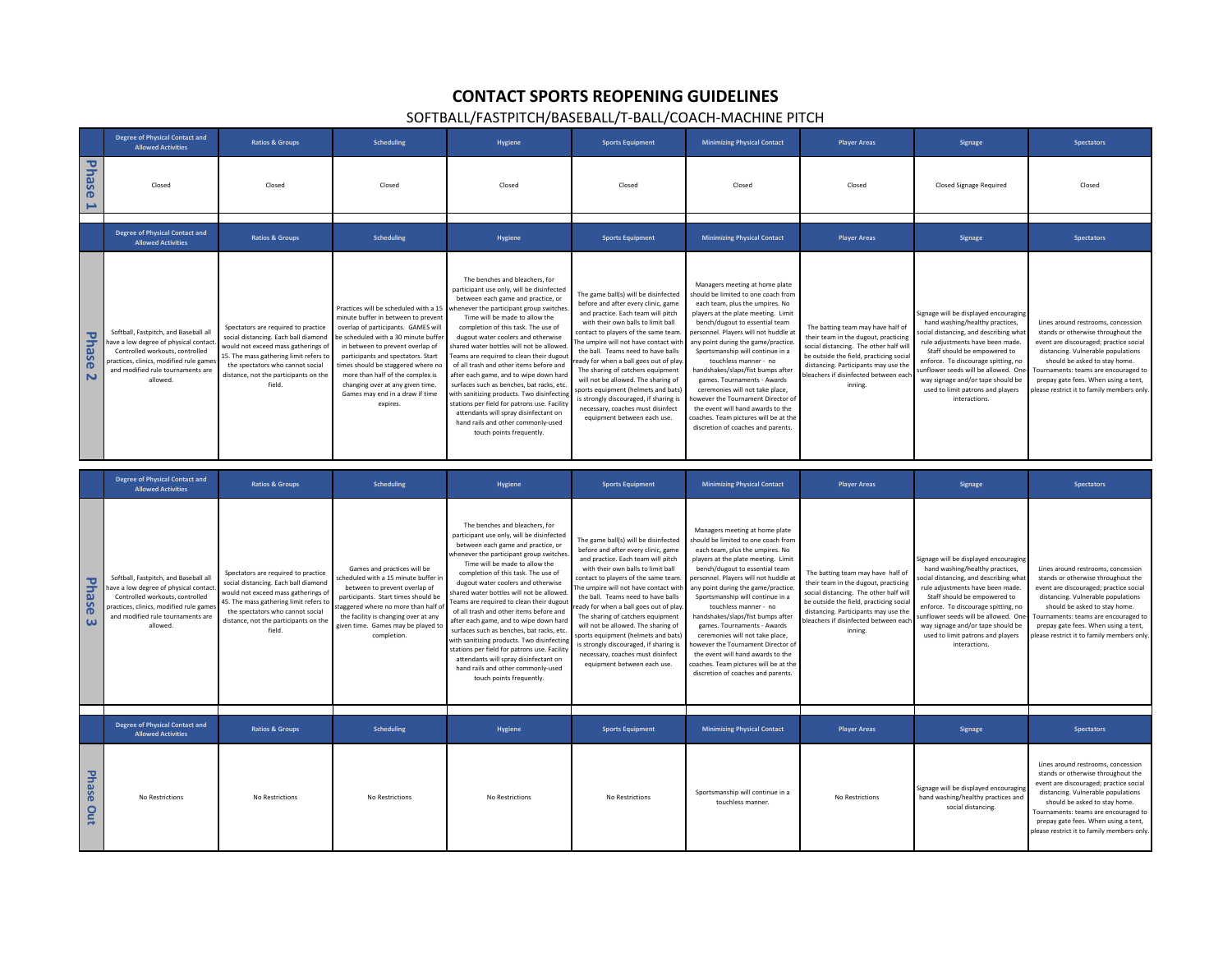## **ATHLETIC FACILITIES REOPENING GUIDELINES**

## CONCESSIONS/COMPLEX

<span id="page-6-0"></span>

|                                | <b>Staffing</b>                           | <b>Menu</b>                                                                                           | Payment                                                 | <b>Hygiene</b>                                                                                                                                                                                                        | <b>Customer Lines</b>                                                      | <b>Restrooms</b>                                                                     | Gate                                                                                                                                                                      | <b>Signage</b>                                                                                                                                                                                                                               | <b>Spectators</b>                                                                                                                                                                                                                                                                                                             |
|--------------------------------|-------------------------------------------|-------------------------------------------------------------------------------------------------------|---------------------------------------------------------|-----------------------------------------------------------------------------------------------------------------------------------------------------------------------------------------------------------------------|----------------------------------------------------------------------------|--------------------------------------------------------------------------------------|---------------------------------------------------------------------------------------------------------------------------------------------------------------------------|----------------------------------------------------------------------------------------------------------------------------------------------------------------------------------------------------------------------------------------------|-------------------------------------------------------------------------------------------------------------------------------------------------------------------------------------------------------------------------------------------------------------------------------------------------------------------------------|
| <b>Phase</b><br>$\blacksquare$ | Closed                                    | Closed                                                                                                | Closed                                                  | Closed                                                                                                                                                                                                                | Closed                                                                     | Closed                                                                               | Closed                                                                                                                                                                    | Closed Signage Required                                                                                                                                                                                                                      | Closed                                                                                                                                                                                                                                                                                                                        |
|                                | <b>Staffing</b>                           | <b>Menu</b>                                                                                           | Payment                                                 | <b>Hygiene</b>                                                                                                                                                                                                        | <b>Customer Lines</b>                                                      | <b>Restrooms</b>                                                                     | Gate                                                                                                                                                                      | <b>Signage</b>                                                                                                                                                                                                                               | <b>Spectators</b>                                                                                                                                                                                                                                                                                                             |
| <b>Phase</b><br>N              | All staff will follow KDHE<br>Guidelines. | Consider providing a limited<br>menu. No self-service<br>options allowed.<br>Condiments upon request. | If possible, cashless/pre<br>order options will be used | Hand sanitizer should be<br>made available for staff and<br>public at registers. Disinfect<br>registers before/after each<br>shift. Service counters and<br>other high touch areas will<br>be disinfected frequently. | Ground marks for social<br>distancing. Patrons will be<br>asked to adhere. | Staff will shut down and<br>sanitize restrooms every 2<br>nours, or every other game | Gate collection will not be<br>allowed.                                                                                                                                   | Signage will be displayed<br>encouraging hand<br>washing/healthy practices and<br>social distancing. Staff should be<br>empowered to enforce. One-way<br>signage and/or tape should be<br>used to limit patrons and players<br>interactions. | Lines around restrooms,<br>concession stands or otherwise<br>throughout the event are<br>discouraged; practice social<br>distancing. Vulnerable<br>populations should be asked to<br>stay home. Tournaments: teams<br>are encouraged to prepay gate<br>fees. When using a tent, please<br>restrict it to family members only. |
|                                | <b>Staffing</b>                           | <b>Menu</b>                                                                                           | Payment                                                 | Hygiene                                                                                                                                                                                                               | <b>Customer Lines</b>                                                      | <b>Restrooms</b>                                                                     | Gate                                                                                                                                                                      | <b>Signage</b>                                                                                                                                                                                                                               | <b>Spectators</b>                                                                                                                                                                                                                                                                                                             |
| <b>Phase</b><br>$\omega$       | All staff will follow KDHE<br>Guidelines. | No self-service options<br>allowed. Condiments upon<br>request.                                       | If possible, cashless/pre<br>order options will be used | Hand sanitizer should be<br>made available for staff and<br>public at registers. Disinfect<br>registers before/after each<br>shift. Service counters and<br>other high touch areas will<br>be disinfected frequently. | Ground marks for social<br>distancing. Patrons will be<br>asked to adhere. | Staff will shut down and<br>sanitize restrooms every 4<br>hours, or every 4 games.   | Gate collection will be<br>allowed with precautions;<br>encouraged to prepay gate<br>fees. Hand sanitizer will be<br>readily available for<br>workers and public at gate. | Signage will be displayed<br>encouraging hand<br>washing/healthy practices and<br>social distancing. Staff should be<br>empowered to enforce. One-way<br>signage and/or tape should be<br>used to limit patrons and players<br>interactions. | Lines around restrooms,<br>concession stands or otherwise<br>throughout the event are<br>discouraged; practice social<br>distancing. Vulnerable<br>populations should be asked to<br>stay home. Tournaments: teams<br>are encouraged to prepay gate<br>fees. When using a tent, please<br>restrict it to family members only. |
|                                | <b>Staffing</b>                           | <b>Menu</b>                                                                                           | Payment                                                 | <b>Hygiene</b>                                                                                                                                                                                                        | <b>Customer Lines</b>                                                      | <b>Restrooms</b>                                                                     | Gate                                                                                                                                                                      | <b>Signage</b>                                                                                                                                                                                                                               | <b>Spectators</b>                                                                                                                                                                                                                                                                                                             |
| <b>Phase</b><br>Dut            | All staff will follow KDHE<br>Guidelines. | <b>No Restrictions</b>                                                                                | No Restrictions                                         | No Restrictions                                                                                                                                                                                                       | No Restrictions                                                            | No Restrictions                                                                      | No Restrictions                                                                                                                                                           | No Restrictions                                                                                                                                                                                                                              | Lines around restrooms,<br>concession stands or otherwise<br>throughout the event are<br>discouraged; practice social<br>distancing. Vulnerable<br>populations should be asked to<br>stay home. Tournaments: teams<br>are encouraged to prepay gate<br>fees. When using a tent, please                                        |

restrict it to family members only.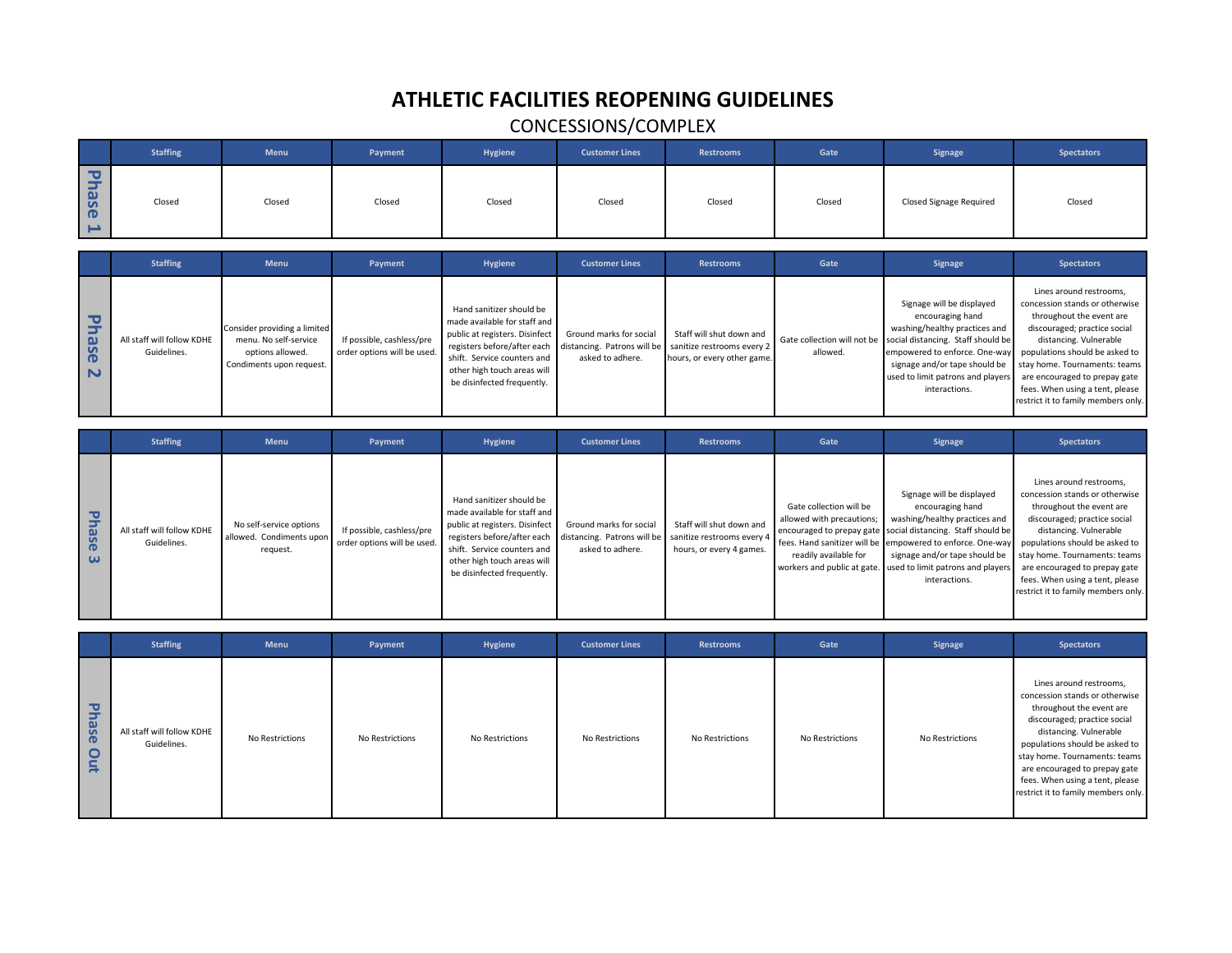#### **CONTACT SPORTS REOPENING GUIDELINES**

FOOTBALL/SOCCER/RUGBY

and the control

<span id="page-7-0"></span>

|                              | Degree of Physical Contact and<br><b>Allowed Activities</b>                                                                                                                                  | <b>Ratios &amp; Groups</b>                                                                                                                                                                                                                   | <b>Scheduling</b>                                                                                                                                                                                                                | <b>Hygiene</b>                                                                                                                                                                                                                 | <b>Sports Equipment</b>                                                                                                                                                                | <b>Minimizing Physical Contact</b>                                                                                                                                                         | <b>Player Areas</b>                                            | <b>Signage</b>                                                                                                                                                                                                                                                                                      | <b>Spectators</b>                                                                                                                                                                                                                                                                                                                |
|------------------------------|----------------------------------------------------------------------------------------------------------------------------------------------------------------------------------------------|----------------------------------------------------------------------------------------------------------------------------------------------------------------------------------------------------------------------------------------------|----------------------------------------------------------------------------------------------------------------------------------------------------------------------------------------------------------------------------------|--------------------------------------------------------------------------------------------------------------------------------------------------------------------------------------------------------------------------------|----------------------------------------------------------------------------------------------------------------------------------------------------------------------------------------|--------------------------------------------------------------------------------------------------------------------------------------------------------------------------------------------|----------------------------------------------------------------|-----------------------------------------------------------------------------------------------------------------------------------------------------------------------------------------------------------------------------------------------------------------------------------------------------|----------------------------------------------------------------------------------------------------------------------------------------------------------------------------------------------------------------------------------------------------------------------------------------------------------------------------------|
| <b>Phase</b>                 | Closed                                                                                                                                                                                       | Closed                                                                                                                                                                                                                                       | Closed                                                                                                                                                                                                                           | Closed                                                                                                                                                                                                                         | Closed                                                                                                                                                                                 | Closed                                                                                                                                                                                     | Closed                                                         | Closed Signage Required                                                                                                                                                                                                                                                                             | Closed                                                                                                                                                                                                                                                                                                                           |
|                              | <b>Degree of Physical Contact and</b><br><b>Allowed Activities</b>                                                                                                                           | <b>Ratios &amp; Groups</b>                                                                                                                                                                                                                   | <b>Scheduling</b>                                                                                                                                                                                                                | Hygiene                                                                                                                                                                                                                        | <b>Sports Equipment</b>                                                                                                                                                                | <b>Minimizing Physical Contact</b>                                                                                                                                                         | <b>Player Areas</b>                                            | <b>Signage</b>                                                                                                                                                                                                                                                                                      | <b>Spectators</b>                                                                                                                                                                                                                                                                                                                |
| <b>Phase</b><br>$\mathbf{N}$ | Football, Soccer, Rugby have<br>frequent physical contact. Only<br>ndividual / small group training<br>clinics, camps, and controlled<br>practices are allowed. No games<br>or tournaments.  | Spectators are required to<br>practice social distancing. Each<br>court would be not exceed mass<br>gatherings of 15. The mass<br>gathering limit refers to the<br>spectators who cannot social<br>distance, not the player on the<br>field. | Practices will be scheduled with<br>a 15 minute buffer in between to<br>prevent overlap of participants.<br>Start times should be staggered<br>where no more than half of the<br>facility is changing over at any<br>given time. | The benches and bleachers, for<br>participant use only, will be<br>disinfected between each<br>practice, or whenever the<br>participant group switches. Tim-<br>will be made to allow the<br>completion of this task.          | The football/soccer ball/rugby<br>ball will be disinfected before<br>and after every clinic and<br>practice. The sharing of sports<br>equipment will be strongly<br>discouraged.       | Players will not huddle after at<br>any point during, before, or after<br>a clinic and practice. No hand<br>slaps after practice.<br>Sportsmanship will continue in a<br>touchless manner. | The team must practicing social<br>distancing on the sideline. | Signage will be displayed<br>encouraging hand<br>washing/healthy practices, social<br>distancing, and describing what<br>rule adjustments have been<br>made. Staff should be<br>empowered to enforce. One-wa<br>signage and/or tape should be<br>used to limit patrons and player<br>interactions.  | Lines around restrooms.<br>concession stands or otherwise<br>throughout the event are<br>discouraged; practice social<br>distancing. Vulnerable<br>populations should be asked to<br>stay home. Tournaments: teams<br>are encouraged to prepay gate<br>fees. When using a tent, please<br>restrict it to family members<br>only. |
|                              | <b>Degree of Physical Contact and</b><br><b>Allowed Activities</b>                                                                                                                           | <b>Ratios &amp; Groups</b>                                                                                                                                                                                                                   | <b>Scheduling</b>                                                                                                                                                                                                                | Hygiene                                                                                                                                                                                                                        | <b>Sports Equipment</b>                                                                                                                                                                | <b>Minimizing Physical Contact</b>                                                                                                                                                         | <b>Player Areas</b>                                            | Signage                                                                                                                                                                                                                                                                                             | <b>Spectators</b>                                                                                                                                                                                                                                                                                                                |
| Phase<br>$\omega$            | Football, Soccer, Rugby have<br>frequent physical contact. Only<br>ndividual / small group training,<br>clinics, camps, and controlled<br>practices are allowed. No games<br>or tournaments. | Spectators are required to<br>practice social distancing. Each<br>court would not exceed mass<br>gatherings of 45. The mass<br>gathering limit refers to the<br>spectators who cannot social<br>distance, not the player on the<br>court.    | Practices will be scheduled with<br>a 15 minute buffer in between to<br>prevent overlap of participants.<br>Start times should be staggered<br>where no more than half of the<br>facility is changing over at any<br>given time. | The benches and bleachers, for<br>participant use only, will be<br>disinfected between each game<br>and practice, or whenever the<br>participant group switches. Time<br>will be made to allow the<br>completion of this task. | The football/soccer ball/rugby<br>ball will be disinfected before<br>and after every clinic, practice<br>and game. The sharing of sports<br>equipment will be strongly<br>discouraged. | Sportsmanship will continue in a<br>touchless manner - no<br>handshakes/slaps/fist bumps<br>after games.                                                                                   | The team must practicing social<br>distancing on the sideline. | Signage will be displayed<br>encouraging hand<br>washing/healthy practices, socia<br>distancing, and describing what<br>rule adjustments have been<br>made. Staff should be<br>empowered to enforce. One-way<br>signage and/or tape should be<br>used to limit patrons and players<br>interactions. | Lines around restrooms,<br>concession stands or otherwise<br>throughout the event are<br>discouraged; practice social<br>distancing. Vulnerable<br>populations should be asked to<br>stay home. When using a tent,<br>please restrict it to family<br>members only.                                                              |
|                              | <b>Degree of Physical Contact and</b>                                                                                                                                                        | <b>Ratios &amp; Groups</b>                                                                                                                                                                                                                   | <b>Scheduling</b>                                                                                                                                                                                                                | Hygiene                                                                                                                                                                                                                        | <b>Sports Equipment</b>                                                                                                                                                                | <b>Minimizing Physical Contact</b>                                                                                                                                                         | <b>Player Areas</b>                                            | Signage                                                                                                                                                                                                                                                                                             | <b>Spectators</b>                                                                                                                                                                                                                                                                                                                |
| Phase<br>Out                 | <b>Allowed Activities</b><br>No Restrictions                                                                                                                                                 | No Restrictions                                                                                                                                                                                                                              | No Restrictions                                                                                                                                                                                                                  | No Restrictions                                                                                                                                                                                                                | No Restrictions                                                                                                                                                                        | Sportsmanship will continue in a<br>touchless manner.                                                                                                                                      | No Restrictions                                                | Signage will be displayed<br>encouraging hand<br>washing/healthy practices and<br>social distancing.                                                                                                                                                                                                | Lines around restrooms,<br>concession stands or otherwise<br>throughout the event are<br>discouraged; practice social<br>distancing. Vulnerable<br>populations should be asked to<br>stay home. Tournaments: teams<br>are encouraged to prepay gate<br>fees. When using a tent, please<br>restrict it to family members<br>only. |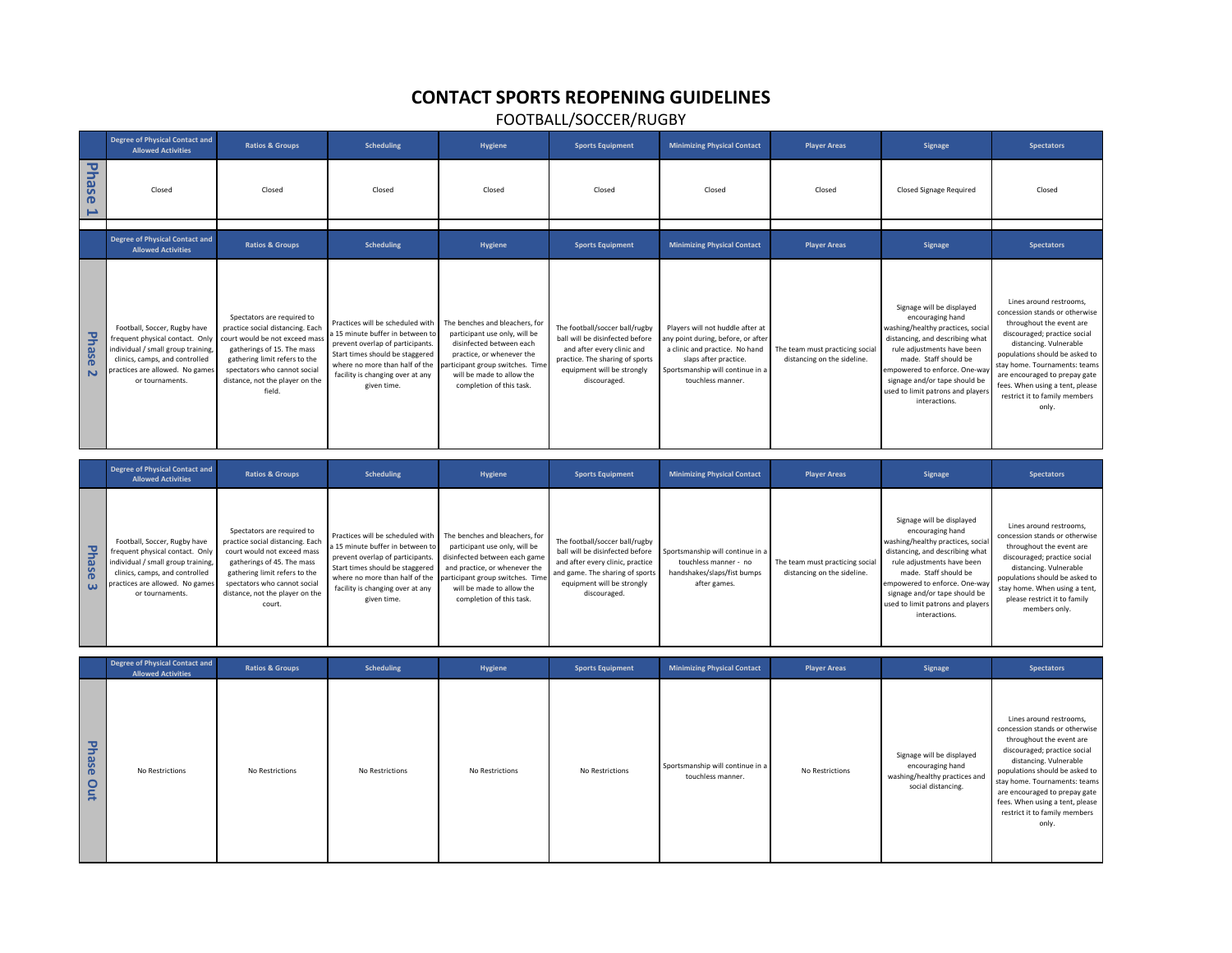# **Non-Contact Sports Reopening Guidelines**

Example: Gymnastics

<span id="page-8-0"></span>

|                     | <b>Degree of Physical Contact</b>                                                  | <b>Ratios &amp; Groups</b>                                                                                                                                                                                                          | <b>Scheduling</b>                                                                                                                                                                        | <b>Sanitation &amp;</b><br><b>Cleaning</b>                                     | <b>Hygiene</b>                                                                                                                                                                                                                               | <b>Sports Equipment</b>                                                                                                                                                                               | <b>Minimizing Physical</b><br>Contact                                                                                                                                                                                                                  | <b>Check-in Procedures</b>                                                                                                                               | Signage                                                                                                                                                                                                                            | <b>Spectators</b>                                                                                                                                                                                                                                        |
|---------------------|------------------------------------------------------------------------------------|-------------------------------------------------------------------------------------------------------------------------------------------------------------------------------------------------------------------------------------|------------------------------------------------------------------------------------------------------------------------------------------------------------------------------------------|--------------------------------------------------------------------------------|----------------------------------------------------------------------------------------------------------------------------------------------------------------------------------------------------------------------------------------------|-------------------------------------------------------------------------------------------------------------------------------------------------------------------------------------------------------|--------------------------------------------------------------------------------------------------------------------------------------------------------------------------------------------------------------------------------------------------------|----------------------------------------------------------------------------------------------------------------------------------------------------------|------------------------------------------------------------------------------------------------------------------------------------------------------------------------------------------------------------------------------------|----------------------------------------------------------------------------------------------------------------------------------------------------------------------------------------------------------------------------------------------------------|
| <b>Phase</b>        | Closed                                                                             | Closed                                                                                                                                                                                                                              | Closed                                                                                                                                                                                   | Closed                                                                         | Closed                                                                                                                                                                                                                                       | Closed                                                                                                                                                                                                | Closed                                                                                                                                                                                                                                                 | Closed                                                                                                                                                   | <b>Closed Signage Required</b>                                                                                                                                                                                                     | Closed                                                                                                                                                                                                                                                   |
|                     |                                                                                    |                                                                                                                                                                                                                                     |                                                                                                                                                                                          |                                                                                |                                                                                                                                                                                                                                              |                                                                                                                                                                                                       |                                                                                                                                                                                                                                                        |                                                                                                                                                          |                                                                                                                                                                                                                                    |                                                                                                                                                                                                                                                          |
|                     | <b>Degree of Physical Contact</b>                                                  | <b>Ratios &amp; Groups</b>                                                                                                                                                                                                          | <b>Scheduling</b>                                                                                                                                                                        | <b>Sanitation &amp;</b><br><b>Cleaning</b>                                     | <b>Hygiene</b>                                                                                                                                                                                                                               | <b>Sports Equipment</b>                                                                                                                                                                               | <b>Minimizing Physical</b><br><b>Contact</b>                                                                                                                                                                                                           | <b>Check-in Procedures</b>                                                                                                                               | <b>Signage</b>                                                                                                                                                                                                                     | <b>Spectators</b>                                                                                                                                                                                                                                        |
| <b>Phase</b><br>N   | Programs that have been<br>determined to have a low<br>degree of physical contact. | Spectators are required to<br>practice social distancing.<br>Each gym would not<br>exceed mass gatherings of<br>15. The mass gathering<br>limit refers to the<br>spectators who cannot<br>social distance, not the<br>participants. | Follow scheduling practices<br>that conform with<br>management of max<br>occupancy guidelines and<br>accommodate a 15 minute<br>buffer to allow for<br>transitioning between<br>classes. | All sanitation and<br>cleaning will follow<br>industry specific<br>guidelines. | Apparatuses will be<br>disinfected before and<br>after every class. The<br>parent seating area and<br>personal belonging area<br>will be disinfected<br>between each class. Time<br>will be made to allow for<br>the completion of this task | Apparatus work will be<br>allowed but the foam pit<br>will continue to be off<br>limits. Equipment should<br>not be shared when<br>possible and will be<br>anitized before and after<br>each session. | Activities require physical<br>distancing. Rotations wil<br>ensure same groups<br>remain together and don'<br>intermix and the number<br>of individuals allowed in<br>specific areas may be<br>limited to further<br>encourage physical<br>distancing. | Staff will greet child<br>and parent at<br>designated area and<br>sign the child in.<br>Personal belongings<br>will be placed in the<br>designated area. | Signage will be displayed<br>encouraging hand<br>washing/healthy practices<br>and social distancing. Staff<br>should be empowered to<br>enforce. One-way signage<br>and/or tape should be<br>used to limit patron<br>interactions. | Parents/guardians are<br>asked to consider staying<br>in their cars during their<br>participant's class. To<br>achieve physical<br>distancing, spectator<br>seating areas will be<br>reduced. Vulnerable<br>populations should be<br>asked to stay home. |
|                     |                                                                                    |                                                                                                                                                                                                                                     |                                                                                                                                                                                          |                                                                                |                                                                                                                                                                                                                                              |                                                                                                                                                                                                       |                                                                                                                                                                                                                                                        |                                                                                                                                                          |                                                                                                                                                                                                                                    |                                                                                                                                                                                                                                                          |
|                     | <b>Degree of Physical Contact</b>                                                  | <b>Ratios &amp; Groups</b>                                                                                                                                                                                                          | <b>Scheduling</b>                                                                                                                                                                        | <b>Sanitation &amp;</b><br><b>Cleaning</b>                                     | <b>Hygiene</b>                                                                                                                                                                                                                               | <b>Sports Equipment</b>                                                                                                                                                                               | <b>Minimizing Physical</b><br><b>Contact</b>                                                                                                                                                                                                           | <b>Check-in Procedures</b>                                                                                                                               | <b>Signage</b>                                                                                                                                                                                                                     | <b>Spectators</b>                                                                                                                                                                                                                                        |
| <b>Phase</b><br>ω   | Programs that have been<br>determined to have a low<br>degree of physical contact. | Spectators are required to<br>practice social distancing.<br>Each gym would not<br>exceed mass gatherings of<br>45. The mass gathering<br>limit refers to the<br>spectators who cannot<br>social distance, not the<br>participants. | Follow scheduling practices<br>that conform with<br>management of max<br>occupancy guidelines and<br>accommodate a 15 minute<br>buffer to allow for<br>transitioning between<br>classes. | All sanitation and<br>cleaning will follow<br>industry specific<br>guidelines. | Apparatuses will be<br>disinfected before and<br>after every class. The<br>parent seating area and<br>personal belonging area<br>will be disinfected<br>between each class. Time<br>will be made to allow for<br>the completion of this task | Apparatus work will be<br>allowed but the foam pit<br>will continue to be off<br>limits. Equipment should<br>not be shared when<br>possible and will be<br>anitized before and after<br>each session. | Activities require physical<br>distancing. Rotations will<br>ensure same groups<br>remain together and don<br>intermix and the number<br>of individuals allowed in<br>specific areas may be<br>limited to further<br>encourage physical<br>distancing. | Staff will greet child<br>and parent at<br>designated area and<br>sign the child in.<br>Personal belongings<br>will be placed in the<br>designated area. | Signage will be displayed<br>encouraging hand<br>washing/healthy practices<br>and social distancing. Staff<br>should be empowered to<br>enforce. One-way signage<br>and/or tape should be<br>used to limit patron<br>interactions. | To achieve physical<br>distancing, spectator<br>seating areas will be<br>reduced. Vulnerable<br>populations should be<br>asked to stay home.                                                                                                             |
|                     |                                                                                    |                                                                                                                                                                                                                                     |                                                                                                                                                                                          |                                                                                |                                                                                                                                                                                                                                              |                                                                                                                                                                                                       |                                                                                                                                                                                                                                                        |                                                                                                                                                          |                                                                                                                                                                                                                                    |                                                                                                                                                                                                                                                          |
|                     | <b>Degree of Physical Contact</b>                                                  | <b>Ratios &amp; Groups</b>                                                                                                                                                                                                          | <b>Scheduling</b>                                                                                                                                                                        | <b>Sanitation &amp;</b><br><b>Cleaning</b>                                     | <b>Hygiene</b>                                                                                                                                                                                                                               | <b>Sports Equipment</b>                                                                                                                                                                               | <b>Minimizing Physical</b><br><b>Contact</b>                                                                                                                                                                                                           | <b>Check-in Procedures</b>                                                                                                                               | Signage                                                                                                                                                                                                                            | <b>Spectators</b>                                                                                                                                                                                                                                        |
| <b>Phase</b><br>put | No Restrictions                                                                    | No Restrictions                                                                                                                                                                                                                     | No Restrictions                                                                                                                                                                          | No Restrictions                                                                | No Restrictions                                                                                                                                                                                                                              | No Restrictions                                                                                                                                                                                       | No Restrictions                                                                                                                                                                                                                                        | No Restrictions                                                                                                                                          | Signage will be displayed<br>encouraging hand                                                                                                                                                                                      | No Restrictions                                                                                                                                                                                                                                          |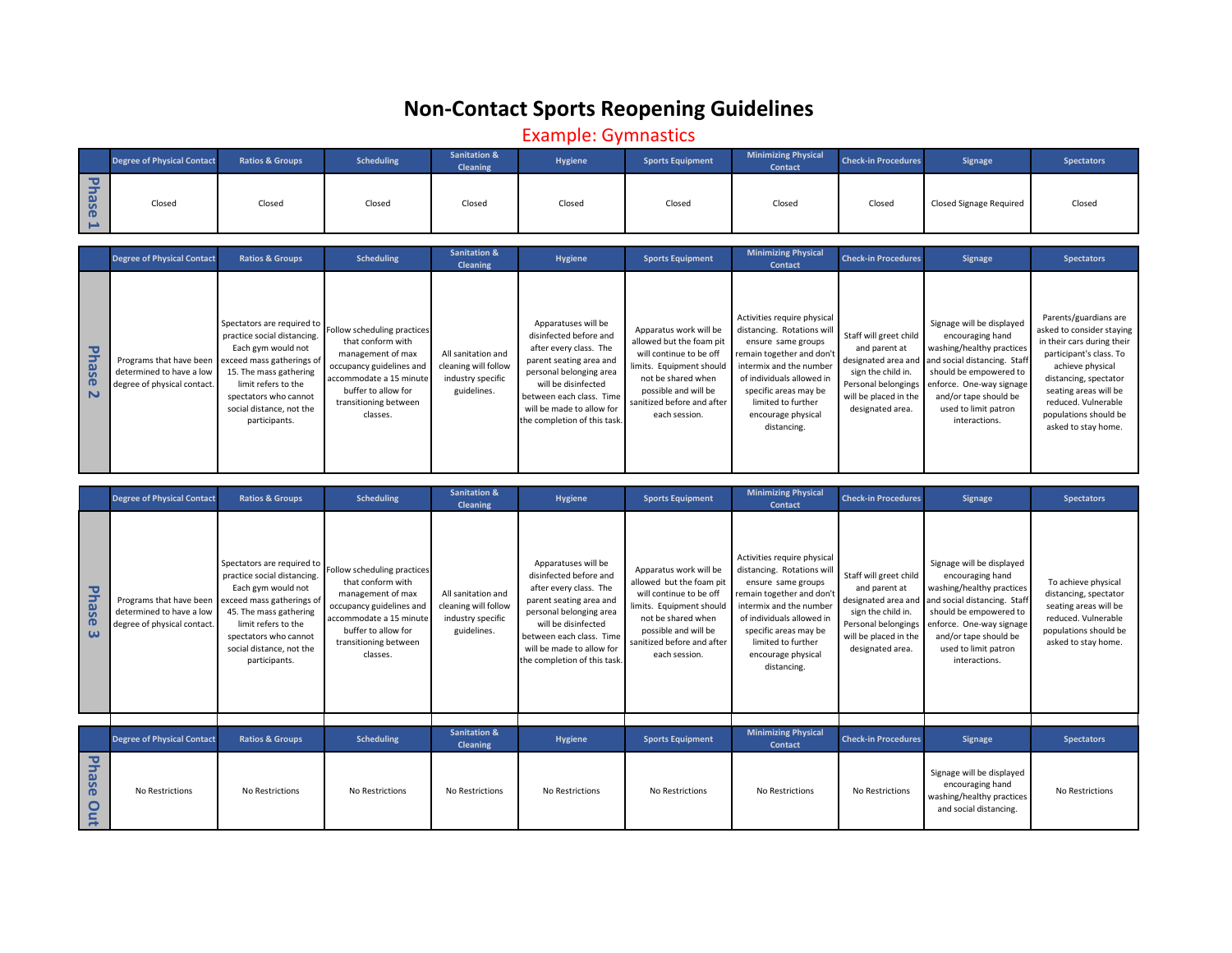## **OUTDOOR SPORTS REOPENING GUIDELINES**

#### PICKLEBALL & TENNIS

<span id="page-9-0"></span>

|                                 | <b>Degree of Physical Contact</b>                                                | <b>Ratios &amp; Groups</b>                                                                                                                                                                                                          | <b>Scheduling</b>                                                                                                                                                                                                                                                                   | Hygiene                                                                                                                                                                                                                                                                                                                                                                                                | <b>Sports Equipment</b>                                                                                                                 | <b>Minimizing Physical Contact</b>                                                                | Signage                                                                                                                                                                                                                                                                                                                                                       |
|---------------------------------|----------------------------------------------------------------------------------|-------------------------------------------------------------------------------------------------------------------------------------------------------------------------------------------------------------------------------------|-------------------------------------------------------------------------------------------------------------------------------------------------------------------------------------------------------------------------------------------------------------------------------------|--------------------------------------------------------------------------------------------------------------------------------------------------------------------------------------------------------------------------------------------------------------------------------------------------------------------------------------------------------------------------------------------------------|-----------------------------------------------------------------------------------------------------------------------------------------|---------------------------------------------------------------------------------------------------|---------------------------------------------------------------------------------------------------------------------------------------------------------------------------------------------------------------------------------------------------------------------------------------------------------------------------------------------------------------|
| 모<br><b>as</b><br>$\sigma$<br>F | Singles requires no physical contact.<br>Doubles has incidental physical contact | Spectators are required to practice social<br>distancing. Each court would not exceed<br>mass gatherings of 10. The mass<br>gathering limit refers to the spectators<br>who cannot social distance, not the<br>player on the court. | Games and practices will be scheduled<br>with a 15 minute buffer in between to<br>prevent overlap of participants. Start<br>times should be staggered where no<br>more than half of the facility is changing<br>over at any given time. Games may end<br>in a draw if time expires. | The benches and bleachers, for<br>participant use only, will be disinfected<br>between each game and practice, or<br>whenever the participant group<br>switches. Time will be made to allow the<br>completion of this task. One disinfecting<br>station per court for patrons use. Facility<br>attendants will spray disinfectant on<br>hand rails and other commonly-used<br>touch points frequently. | The game ball(s) will be disinfected<br>before and after every game and<br>practice. The sharing of sports<br>equipment is not allowed. | Social Distancing at all times required.<br>Sportsmanship will continue in a<br>touchless manner. | Signage will be displayed encouraging<br>hand washing/healthy practices, social<br>distancing, and describing what rule<br>adjustments have been made. Staff<br>should be empowered to enforce. To<br>discourage spitting, no sunflower seeds<br>will be allowed. One-way signage and/or<br>tape should be used to limit patrons and<br>players interactions. |

|        | <b>Degree of Physical Contact</b>                                                | <b>Ratios &amp; Groups</b>                                                                                                                                                                                                          | <b>Scheduling</b>                                                                                                                                                                                                                                                             | Hygiene                                                                                                                                                                                                                                                                                                                                                                                                | <b>Sports Equipment</b>                                                                                                                 | <b>Minimizing Physical Contact</b>                                                                | Signage                                                                                                                                                                                                                                                                                      |
|--------|----------------------------------------------------------------------------------|-------------------------------------------------------------------------------------------------------------------------------------------------------------------------------------------------------------------------------------|-------------------------------------------------------------------------------------------------------------------------------------------------------------------------------------------------------------------------------------------------------------------------------|--------------------------------------------------------------------------------------------------------------------------------------------------------------------------------------------------------------------------------------------------------------------------------------------------------------------------------------------------------------------------------------------------------|-----------------------------------------------------------------------------------------------------------------------------------------|---------------------------------------------------------------------------------------------------|----------------------------------------------------------------------------------------------------------------------------------------------------------------------------------------------------------------------------------------------------------------------------------------------|
| മ<br>N | Singles requires no physical contact.<br>Doubles has incidental physical contact | Spectators are required to practice social<br>distancing. Each court would not exceed<br>mass gatherings of 15. The mass<br>gathering limit refers to the spectators<br>who cannot social distance, not the<br>player on the court. | Games and practices will be scheduled<br>with a 15 minute buffer in between to<br>prevent overlap of participants. Start<br>times should be staggered where no<br>more than half of the facility is changing<br>over at any given time. Games may be<br>played to completion. | The benches and bleachers, for<br>participant use only, will be disinfected<br>between each game and practice, or<br>whenever the participant group<br>switches. Time will be made to allow the<br>completion of this task. One disinfecting<br>station per court for patrons use. Facility<br>attendants will spray disinfectant on<br>hand rails and other commonly-used<br>touch points frequently. | The game ball(s) will be disinfected<br>before and after every game and<br>practice. The sharing of sports<br>equipment is not allowed. | Social Distancing at all times required.<br>Sportsmanship will continue in a<br>touchless manner. | Signage will be displayed encouraging<br>hand washing/healthy practices, social<br>distancing, and describing what rule<br>adjustments have been made. Staff<br>should be empowered to enforce. One-<br>way signage and/or tape should be used<br>to limit patrons and players interactions. |

|                                                        | <b>Degree of Physical Contact</b>                                                 | <b>Ratios &amp; Groups</b>                                                                                                                                                                                                          | <b>Scheduling</b>                                                                                                                                                                                                                                                             | Hygiene                                                                                                                                                                                                                                                                                                                                                                                                | <b>Sports Equipment</b>                                                                                                                 | <b>Minimizing Physical Contact</b>                                                                | Signage                                                                                           |
|--------------------------------------------------------|-----------------------------------------------------------------------------------|-------------------------------------------------------------------------------------------------------------------------------------------------------------------------------------------------------------------------------------|-------------------------------------------------------------------------------------------------------------------------------------------------------------------------------------------------------------------------------------------------------------------------------|--------------------------------------------------------------------------------------------------------------------------------------------------------------------------------------------------------------------------------------------------------------------------------------------------------------------------------------------------------------------------------------------------------|-----------------------------------------------------------------------------------------------------------------------------------------|---------------------------------------------------------------------------------------------------|---------------------------------------------------------------------------------------------------|
| 모<br>as<br><sub>O</sub><br>$\boldsymbol{\omega}$       | Singles requires no physical contact.<br>Doubles has incidental physical contact. | Spectators are required to practice social<br>distancing. Each court would not exceed<br>mass gatherings of 45. The mass<br>gathering limit refers to the spectators<br>who cannot social distance, not the<br>player on the court. | Games and practices will be scheduled<br>with a 15 minute buffer in between to<br>prevent overlap of participants. Start<br>times should be staggered where no<br>more than half of the facility is changing<br>over at any given time. Games may be<br>played to completion. | The benches and bleachers, for<br>participant use only, will be disinfected<br>between each game and practice, or<br>whenever the participant group<br>switches. Time will be made to allow the<br>completion of this task. One disinfecting<br>station per court for patrons use. Facility<br>attendants will spray disinfectant on<br>hand rails and other commonly-used<br>touch points frequently. | The game ball(s) will be disinfected<br>before and after every game and<br>practice. The sharing of sports<br>equipment is not allowed. | Social Distancing at all times required.<br>Sportsmanship will continue in a<br>touchless manner. | Signage will be displayed encouraging<br>hand washing/healthy practices and<br>social distancing. |
|                                                        | <b>Degree of Physical Contact</b>                                                 | <b>Ratios &amp; Groups</b>                                                                                                                                                                                                          | <b>Scheduling</b>                                                                                                                                                                                                                                                             | Hygiene                                                                                                                                                                                                                                                                                                                                                                                                | <b>Sports Equipment</b>                                                                                                                 | <b>Minimizing Physical Contact</b>                                                                | Signage                                                                                           |
| <b>Phas</b><br>$\mathbf \sigma$<br>Ou<br>$\rightarrow$ | No Restrictions                                                                   | No Restrictions                                                                                                                                                                                                                     | No Restrictions                                                                                                                                                                                                                                                               | No Restrictions                                                                                                                                                                                                                                                                                                                                                                                        | No Restrictions                                                                                                                         | No Restrictions                                                                                   | Signage will be displayed encouraging<br>hand washing/healthy practices and<br>social distancing. |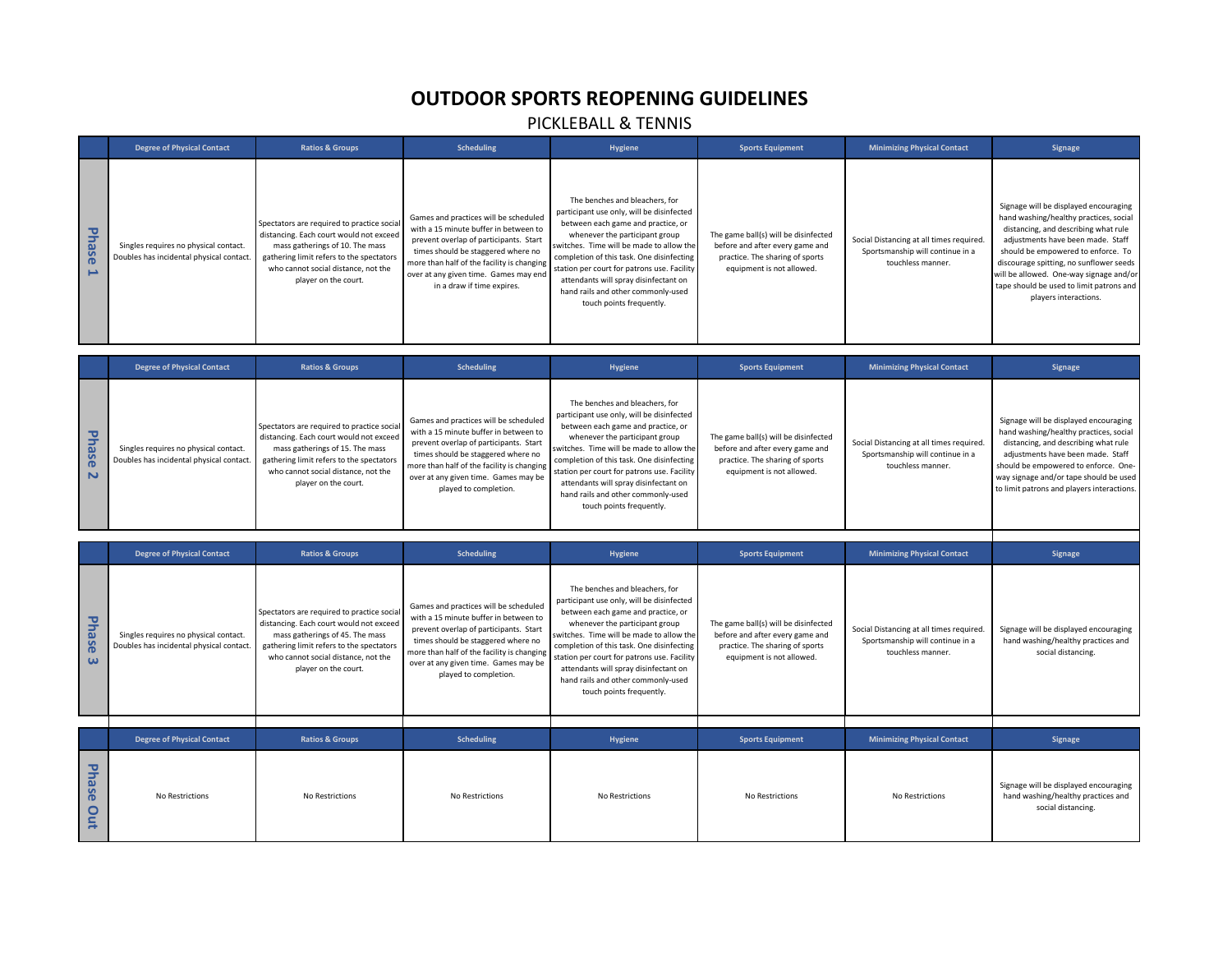# **OUTDOOR SPORT COURTS GUIDELINES**

## OUTDOOR SAND VOLLEYBALL COURTS

<span id="page-10-0"></span>

|                                                     | <b>Degree of Physical</b><br><b>Contact</b> | <b>Ratios &amp; Groups</b> | <b>Scheduling</b> | Hygiene | <b>Sports Equipment</b> | <b>Minimizing Physical Contact</b> | <b>Signage</b>          |
|-----------------------------------------------------|---------------------------------------------|----------------------------|-------------------|---------|-------------------------|------------------------------------|-------------------------|
| ਾਰ<br>- 3<br>  വ<br>ျွမ<br>$\overline{\phantom{0}}$ | Closed                                      | Closed                     | Closed            | Closed  | Closed                  | Closed                             | Closed Signage Required |

|                                            | <b>Degree of Physical</b><br><b>Contact</b> | <b>Ratios &amp; Groups</b>                                                                                                                                                                                                                                                                                             | <b>Scheduling</b>                                                                                                                                                                                                                                                                         | Hygiene                                                                                                                                                                                                                                                                                                                                                                                             | <b>Sports Equipment</b>                                                              | <b>Minimizing Physical Contact</b>                                                                                                                                                                                                                                                        | Signage                                                                                                                                                                                                                                                          |
|--------------------------------------------|---------------------------------------------|------------------------------------------------------------------------------------------------------------------------------------------------------------------------------------------------------------------------------------------------------------------------------------------------------------------------|-------------------------------------------------------------------------------------------------------------------------------------------------------------------------------------------------------------------------------------------------------------------------------------------|-----------------------------------------------------------------------------------------------------------------------------------------------------------------------------------------------------------------------------------------------------------------------------------------------------------------------------------------------------------------------------------------------------|--------------------------------------------------------------------------------------|-------------------------------------------------------------------------------------------------------------------------------------------------------------------------------------------------------------------------------------------------------------------------------------------|------------------------------------------------------------------------------------------------------------------------------------------------------------------------------------------------------------------------------------------------------------------|
| 7<br>മ<br>$\mathbf \sigma$<br>$\mathbf{N}$ | Volleyball has<br>contact and               | Spectators are required to<br>practice social distancing.<br>incidental physical Each court would not exceed<br>mass gatherings of 15. The<br>physical distancing mass gathering limit refers to<br>cannot be ensured the spectators who cannot<br>for game activity. social distance, not the player<br>on the court. | Rentals, games, or practices<br>scheduled with a 15 minute<br>buffer in between to prevent<br>overlap of participants. Start<br>times should be staggered<br>where no more than half of the<br>complex is changing over at any<br>given time. Games may end in a<br>draw if time expires. | The benches and bleachers, for participant<br>use only, will be disinfected between each<br>game and practice, or whenever the<br>participant group switches. Time will be<br>made to allow the completion of this task.<br>One disinfecting station per court for<br>patrons use. Facility attendants will spray<br>disinfectant on hand rails and other<br>commonly-used touch points frequently. | The game ball(s) will be<br>disinfected before and after<br>every game and practice. | Teams will not switch sides with each set washing/healthy practices, social<br>in volleyball. Players will not huddle<br>after each point, or at any point during,<br>before, or after a practice. No hand slaps<br>after practice. Sportsmanship will<br>continue in a touchless manner. | Signage will be displayed<br>encouraging hand<br>distancing, and describing what<br>rule adjustments have been<br>made. Staff should be<br>empowered to enforce. One-<br>way signage and/or tape should<br>be used to limit patrons and<br>players interactions. |

|                     | <b>Degree of Physical</b><br><b>Contact</b>                                                     | <b>Ratios &amp; Groups</b>                                                                                                                                                                                                                                    | <b>Scheduling</b>                                                                                                                                                                                                                                                                   | Hygiene                                                                                                                                                                                                                                                                                                                                                                                             | <b>Sports Equipment</b>                                                              | <b>Minimizing Physical Contact</b>                                                                                                                                                                                                                                                                                                                                                                                                                                                      | <b>Signage</b>                                                                                       |
|---------------------|-------------------------------------------------------------------------------------------------|---------------------------------------------------------------------------------------------------------------------------------------------------------------------------------------------------------------------------------------------------------------|-------------------------------------------------------------------------------------------------------------------------------------------------------------------------------------------------------------------------------------------------------------------------------------|-----------------------------------------------------------------------------------------------------------------------------------------------------------------------------------------------------------------------------------------------------------------------------------------------------------------------------------------------------------------------------------------------------|--------------------------------------------------------------------------------------|-----------------------------------------------------------------------------------------------------------------------------------------------------------------------------------------------------------------------------------------------------------------------------------------------------------------------------------------------------------------------------------------------------------------------------------------------------------------------------------------|------------------------------------------------------------------------------------------------------|
| <b>Phase</b><br>ω   | Volleyball has<br>incidental physical<br>contact and<br>cannot be ensured<br>for game activity. | Spectators are required to<br>practice social distancing.<br>Each court would not exceed<br>mass gatherings of 45. The<br>physical distancing mass gathering limit refers to<br>the spectators who cannot<br>social distance, not the player<br>on the court. | Games and practices will be<br>scheduled with a 15 minute<br>buffer in between to prevent<br>overlap of participants. Start<br>times should be staggered<br>where no more than half of the<br>facility is changing over at any<br>given time. Games may be<br>played to completion. | The benches and bleachers, for participant<br>use only, will be disinfected between each<br>game and practice, or whenever the<br>participant group switches. Time will be<br>made to allow the completion of this task.<br>One disinfecting station per court for<br>patrons use. Facility attendants will spray<br>disinfectant on hand rails and other<br>commonly-used touch points frequently. | The game ball(s) will be<br>disinfected before and after<br>every game and practice. | Teams will not switch sides with each set<br>in volleyball. Players will not huddle<br>after each point, or at any point during,<br>before, or after a clinic, practice or game.<br>No hand slaps after practice or game.<br>Sportsmanship will continue in a<br>touchless manner. Tournaments: awards<br>ceremonies will not take place, the<br>tournament director of the event will<br>hand awards to coaches. Team pictures<br>will be at the discretion of coaches and<br>parents. | Signage will be displayed<br>encouraging hand<br>washing/healthy practices and<br>social distancing. |
|                     | <b>Degree of Physical</b>                                                                       |                                                                                                                                                                                                                                                               |                                                                                                                                                                                                                                                                                     |                                                                                                                                                                                                                                                                                                                                                                                                     |                                                                                      |                                                                                                                                                                                                                                                                                                                                                                                                                                                                                         |                                                                                                      |
|                     | <b>Contact</b>                                                                                  | <b>Ratios &amp; Groups</b>                                                                                                                                                                                                                                    | <b>Scheduling</b>                                                                                                                                                                                                                                                                   | Hygiene                                                                                                                                                                                                                                                                                                                                                                                             | <b>Sports Equipment</b>                                                              | <b>Minimizing Physical Contact</b>                                                                                                                                                                                                                                                                                                                                                                                                                                                      | <b>Signage</b>                                                                                       |
| <b>Phase</b><br>Out | No Restrictions                                                                                 | No Restrictions                                                                                                                                                                                                                                               | No Restrictions                                                                                                                                                                                                                                                                     | No Restrictions                                                                                                                                                                                                                                                                                                                                                                                     | No Restrictions                                                                      | Sportsmanship will continue in a<br>touchless manner.                                                                                                                                                                                                                                                                                                                                                                                                                                   | Signage will be displayed<br>encouraging hand<br>washing/healthy practices and<br>social distancing. |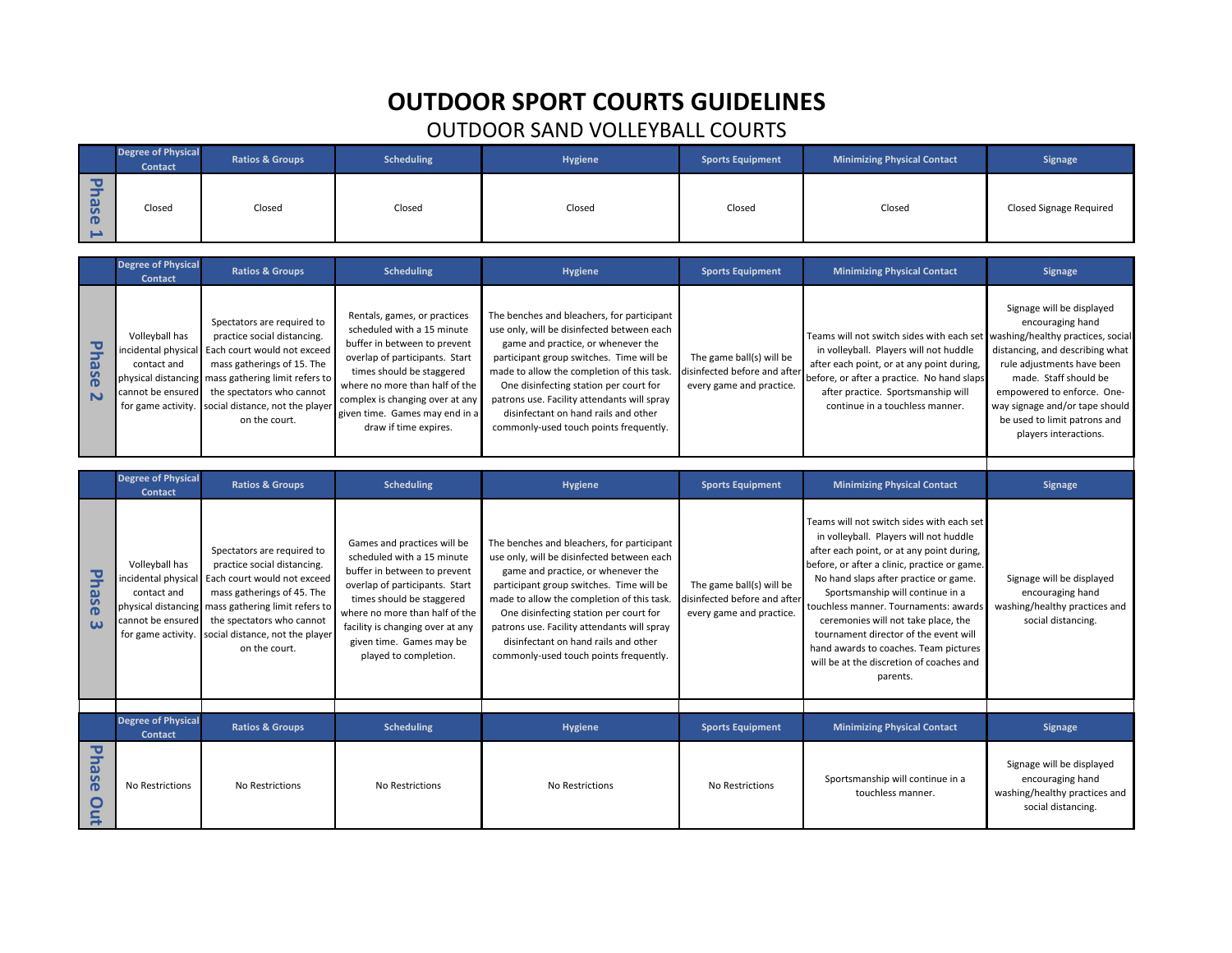# **OUTDOOR SPORT COURTS GUIDELINES**

## SKATEPARKS AND DISC GOLF

<span id="page-11-0"></span>

|                               | <b>Degree of Physical Contact</b>                                         | <b>Ratios &amp; Groups</b>                                                 | <b>Sports Equipment</b>                                         | <b>Minimizing Physical Contact</b>                                         | <b>Signage</b>                                                                                                                                                                                                                                                                               |
|-------------------------------|---------------------------------------------------------------------------|----------------------------------------------------------------------------|-----------------------------------------------------------------|----------------------------------------------------------------------------|----------------------------------------------------------------------------------------------------------------------------------------------------------------------------------------------------------------------------------------------------------------------------------------------|
| ᠊ᢦ<br>$\mathbf{\omega}$<br>Se | There is very low risk of contact with<br>skating, biking, and disc golf. | Limited to 10 people per facility. All<br>spectators must social distance. | The sharing of sports equipment will be<br>heavily discouraged. | Users should take all precautions to<br>ensure no physical contact occurs. | Signage will be displayed encouraging<br>hand washing/healthy practices, social<br>distancing, and describing what rule<br>adjustments have been made. Staff<br>should be empowered to enforce. One-<br>way signage and/or tape should be used<br>to limit patrons and players interactions. |

|                                       | <b>Degree of Physical Contact</b>                                         | <b>Ratios &amp; Groups</b>                                                 | <b>Sports Equipment</b>                                         | <b>Minimizing Physical Contact</b>                                         | Signage                                                                                                                                                                                                                                                                                      |
|---------------------------------------|---------------------------------------------------------------------------|----------------------------------------------------------------------------|-----------------------------------------------------------------|----------------------------------------------------------------------------|----------------------------------------------------------------------------------------------------------------------------------------------------------------------------------------------------------------------------------------------------------------------------------------------|
| ᠊ᠣ<br><b>Da</b><br>Se<br>$\mathbf{N}$ | There is very low risk of contact with<br>skating, biking, and disc golf. | Limited to 15 people per facility. All<br>spectators must social distance. | The sharing of sports equipment will be<br>heavily discouraged. | Users should take all precautions to<br>ensure no physical contact occurs. | Signage will be displayed encouraging<br>hand washing/healthy practices, social<br>distancing, and describing what rule<br>adjustments have been made. Staff<br>should be empowered to enforce. One-<br>way signage and/or tape should be used<br>to limit patrons and players interactions. |

|                                     | <b>Degree of Physical Contact</b>                                         | <b>Ratios &amp; Groups</b>                                                 | <b>Sports Equipment</b>                                         | <b>Minimizing Physical Contact</b>                                         | <b>Signage</b>                                                                                    |
|-------------------------------------|---------------------------------------------------------------------------|----------------------------------------------------------------------------|-----------------------------------------------------------------|----------------------------------------------------------------------------|---------------------------------------------------------------------------------------------------|
| ᠊ᢦ<br>hase<br>$\boldsymbol{\omega}$ | There is very low risk of contact with<br>skating, biking, and disc golf. | Limited to 45 people per facility. All<br>spectators must social distance. | The sharing of sports equipment will be<br>heavily discouraged. | Users should take all precautions to<br>ensure no physical contact occurs. | Signage will be displayed encouraging<br>hand washing/healthy practices and<br>social distancing. |
|                                     |                                                                           |                                                                            |                                                                 |                                                                            |                                                                                                   |
|                                     |                                                                           |                                                                            |                                                                 |                                                                            |                                                                                                   |
|                                     | <b>Degree of Physical Contact</b>                                         | <b>Ratios &amp; Groups</b>                                                 | <b>Sports Equipment</b>                                         | <b>Minimizing Physical Contact</b>                                         | <b>Signage</b>                                                                                    |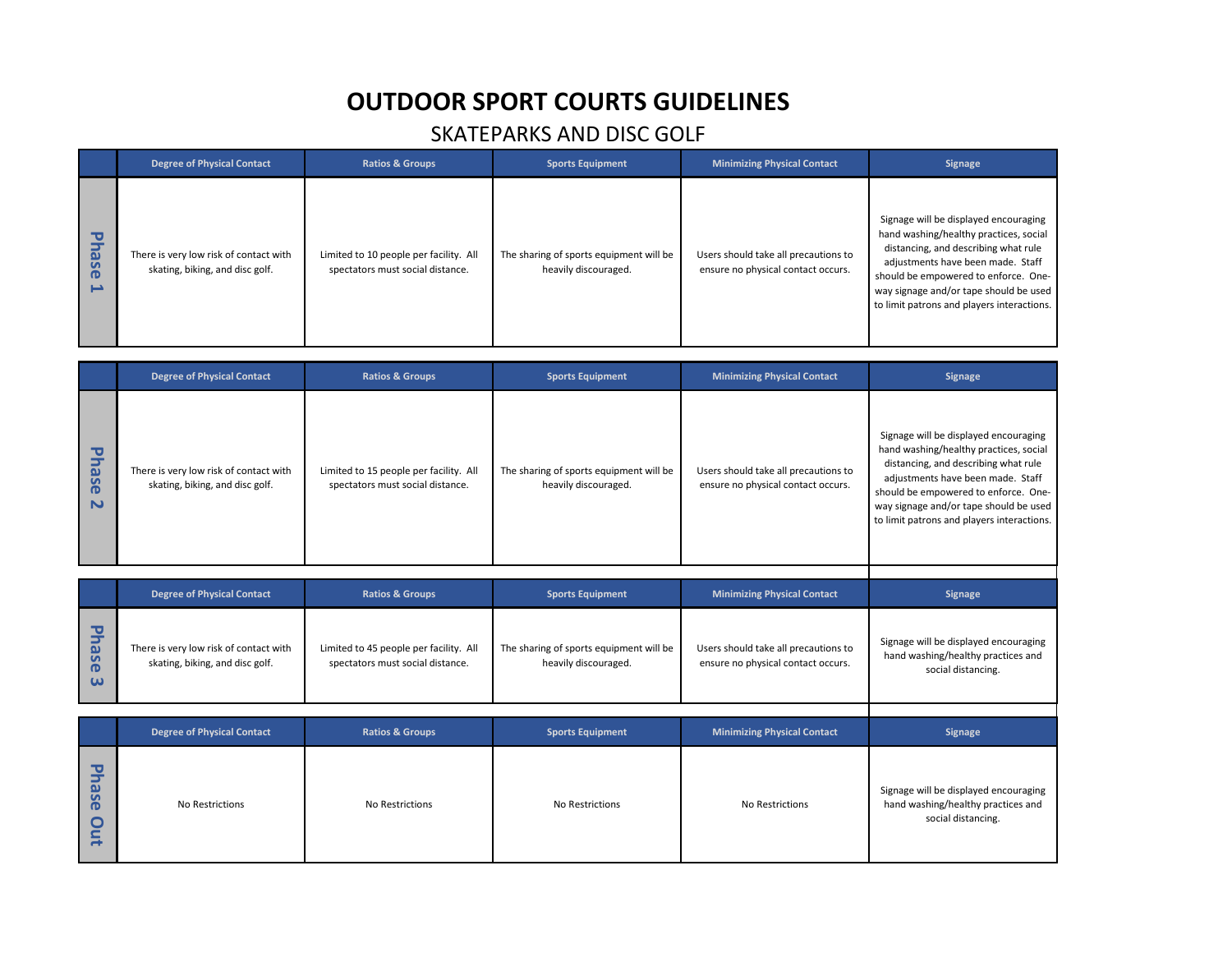# **PLAYGROUNDS GUIDELINES**

<span id="page-12-0"></span>

|                                                                           | <b>Ratios &amp; Groups</b> | <b>Signage</b>                 | <b>Hygiene</b> | Programming | <b>Additional Notes</b> |
|---------------------------------------------------------------------------|----------------------------|--------------------------------|----------------|-------------|-------------------------|
| 79<br>Þ<br>$\boldsymbol{\omega}$<br>$\mathbf{v}$<br>$\mathbf \sigma$<br>د | Closed                     | <b>Closed Signage Required</b> | Closed         | Closed      | Closed                  |

|               | <b>Ratios &amp; Groups</b>                                                                                    | <b>Signage</b>                                                                                                                   | <b>Hygiene</b>                                                                                                                                                                                                              | <b>Programming</b>                                                                           | <b>Additional Notes</b>                                                                           |
|---------------|---------------------------------------------------------------------------------------------------------------|----------------------------------------------------------------------------------------------------------------------------------|-----------------------------------------------------------------------------------------------------------------------------------------------------------------------------------------------------------------------------|----------------------------------------------------------------------------------------------|---------------------------------------------------------------------------------------------------|
| <b>D</b><br>N | Small playgrounds only<br>with enforceable social<br>distancing and<br>informative signage<br>may be allowed. | All restrictions and<br>recommendations must be posted<br>at a minimum at all access points<br>or every 30 ft around playground. | Reinforce frequent and proper handwashing and use<br>of hand sanitizer before and after use or following<br>sneezing and coughing. Reminders to discourage<br>touching of face and covering mouth for sneezes or<br>coughs. | No formal programming<br>should be used for<br>playgrounds during this time<br>to limit use. | Users should be<br>prepared to supply their<br>own hand sanitizer and<br>obey all posted signage. |

|                                           | <b>Ratios &amp; Groups</b>                                       | <b>Signage</b>                                                                                                                   | <b>Hygiene</b>                                                                                                                                                                                                              | Programming                                                                                  | <b>Additional Notes</b>                                                                           |
|-------------------------------------------|------------------------------------------------------------------|----------------------------------------------------------------------------------------------------------------------------------|-----------------------------------------------------------------------------------------------------------------------------------------------------------------------------------------------------------------------------|----------------------------------------------------------------------------------------------|---------------------------------------------------------------------------------------------------|
| $\mathbf \sigma$<br>$\boldsymbol{\omega}$ | Open with social<br>distancing. Informative<br>signage required. | All restrictions and<br>recommendations must be posted<br>at a minimum at all access points<br>or every 30 ft around playground. | Reinforce frequent and proper handwashing and use<br>of hand sanitizer before and after use or following<br>sneezing and coughing. Reminders to discourage<br>touching of face and covering mouth for sneezes or<br>coughs. | No formal programming<br>should be used for<br>playgrounds during this time<br>to limit use. | Users should be<br>prepared to supply their<br>own hand sanitizer and<br>obey all posted signage. |

|                                                                                                                 | <b>Ratios &amp; Groups</b> | <b>Signage</b>                                                                                       | <b>Hygiene</b>  | Programming     | <b>Additional Notes</b> |
|-----------------------------------------------------------------------------------------------------------------|----------------------------|------------------------------------------------------------------------------------------------------|-----------------|-----------------|-------------------------|
| 50<br>$\mathbf{\Omega}$<br>$\mathbf{v}$<br>$\ddot{\sigma}$<br>$\mathbf \Omega$<br>⊆<br>$\overline{\phantom{a}}$ | No Restrictions            | Signage will be displayed<br>encouraging hand<br>washing/healthy practices and<br>social distancing. | No Restrictions | No Restrictions | No Restrictions         |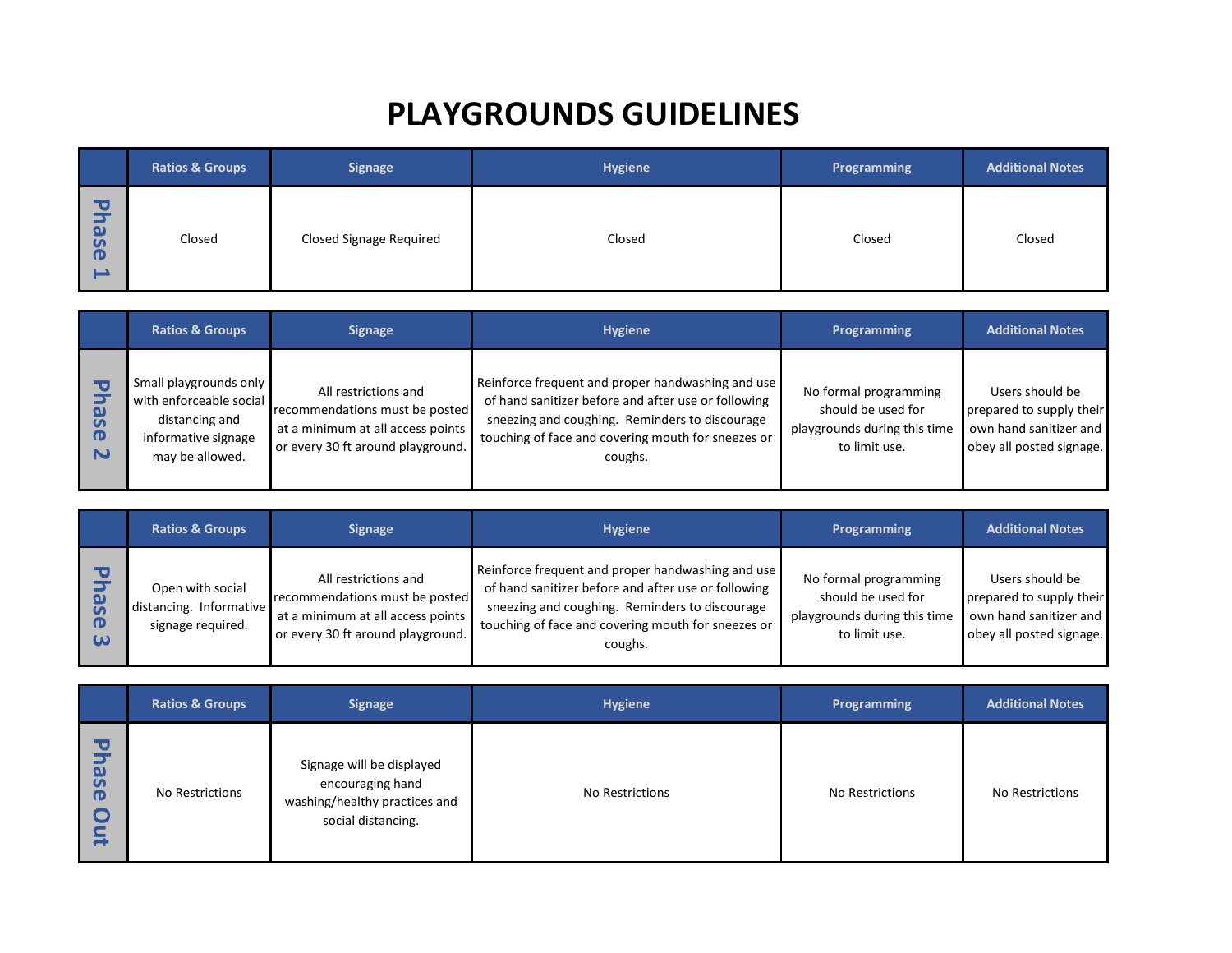# **OUTDOOR POOLS (Page 1)**

<span id="page-13-0"></span>

|                                                             | <b>Ratios &amp;</b><br><b>Groups</b> | Square Feet/<br>% of Capacity | <b>Sanitation &amp;</b><br><b>Cleaning</b> | Equipment | <b>Minimizing Physical</b><br><b>Contact</b> | Hygiene | <b>Check-in/ Check-out</b><br><b>Procedures</b> | Programming | Food &<br><b>Beverages</b> | <b>Signage</b>          | <b>Restroom/Lock</b><br>er Rooms |
|-------------------------------------------------------------|--------------------------------------|-------------------------------|--------------------------------------------|-----------|----------------------------------------------|---------|-------------------------------------------------|-------------|----------------------------|-------------------------|----------------------------------|
| $\overline{\mathbf{c}}$<br>5<br>gs<br>$\mathbf \sigma$<br>د | Closed                               | Closed                        | Closed                                     | Closed    | Closed                                       | Closed  | Closed                                          | Closed      | Closed                     | Closed Signage Required | Closed                           |

|                         | Ratios &<br><b>Groups</b> | Square Feet/<br>% of Capacity | <b>Sanitation &amp;</b><br><b>Cleaning</b> | Equipment | <b>Minimizing Physical</b><br><b>Contact</b> | <b>Hygiene</b> | <b>Check-in/ Check-out</b><br><b>Procedures</b> | Programming | Food &<br><b>Beverages</b> | <b>Signage</b>          | Restroom/Lock<br>er Rooms |
|-------------------------|---------------------------|-------------------------------|--------------------------------------------|-----------|----------------------------------------------|----------------|-------------------------------------------------|-------------|----------------------------|-------------------------|---------------------------|
| ᅮ<br>മ<br><b>S</b><br>N | Closed                    | Closed                        | Closed                                     | Closed    | Closed                                       | Closed         | Closed                                          | Closed      | Closed                     | Closed Signage Required | Closed                    |

|                                       | Ratios &<br><b>Groups</b>                                                                                                                                        | Square Feet/<br>% of Capacity                                   | <b>Sanitation &amp;</b><br><b>Cleaning</b>                                                                                                          | Equipment                                                                                                                                                                                                                                                               | <b>Minimizing Physical</b><br><b>Contact</b>                                                                                                                                                                    | Hygiene                                                                                                                                                                                                                                                                                                   | Check-in/ Check-out<br><b>Procedures</b>                                                                                                                                                                                 | Programming                                                                                                                                                            | Food &<br><b>Beverages</b>                   | <b>Signage</b>                                                                                                                                                                                                                                                                                                                                          | <b>Restroom/Lock</b><br>er Rooms                                                                                                                |
|---------------------------------------|------------------------------------------------------------------------------------------------------------------------------------------------------------------|-----------------------------------------------------------------|-----------------------------------------------------------------------------------------------------------------------------------------------------|-------------------------------------------------------------------------------------------------------------------------------------------------------------------------------------------------------------------------------------------------------------------------|-----------------------------------------------------------------------------------------------------------------------------------------------------------------------------------------------------------------|-----------------------------------------------------------------------------------------------------------------------------------------------------------------------------------------------------------------------------------------------------------------------------------------------------------|--------------------------------------------------------------------------------------------------------------------------------------------------------------------------------------------------------------------------|------------------------------------------------------------------------------------------------------------------------------------------------------------------------|----------------------------------------------|---------------------------------------------------------------------------------------------------------------------------------------------------------------------------------------------------------------------------------------------------------------------------------------------------------------------------------------------------------|-------------------------------------------------------------------------------------------------------------------------------------------------|
| <b>Phase</b><br>$\boldsymbol{\omega}$ | Each activity<br>zone would not<br>exceed mass<br>gatherings of<br>45. The mass<br>gathering limit<br>refers to the<br>patrons who<br>cannot social<br>distance. | 36 sq. ft. per<br>person<br>represents<br>social<br>distancing. | frequent checks of<br>facility based on<br>usage. Follow CDC<br>guidelines for<br>cleaning. Provide<br>cleaning stations in<br>every activity zone. | Enhanced cleaning Clean and disinfect all staff<br>schedule including equipment after each use.<br>Items such as lounge<br>chairs and toys should be<br>limited and spaced to<br>comply with social<br>distancing and frequent<br>sanitation procedures<br>implemented. | For swimming<br>lessons, Family<br>units need to be<br>utilized. Eliminate<br>partner workouts,<br>sharing equipment<br>etc. Educate<br>patrons on social<br>distancing,<br>minimizing contact<br>in pool area. | All employees are encouraged<br>to wear PPE* and wash their<br>hands frequently. Patrons are<br>encouraged to wear PPE when<br>it's safe and/or comfortable to<br>do so and take a head to toe<br>cleansing shower prior to<br>entering the pool area. (*This<br>does not apply to on-duty<br>lifeguards) | The use of touch pads<br>or sign in sheets<br>should not be used.<br>Utilize staff to sign in<br>and out all users.<br>Provide barriers for<br>staff when possible.<br>Use electronic<br>payment as much as<br>possible. | For swimming<br>lessons, family units<br>need to be utilized<br>until children are<br>water competent and<br>eliminate partner<br>workouts, sharing<br>equipment, etc. | All staff will<br>follow KDHE<br>Guidelines. | Signage will be displayed<br>encouraging hand<br>washing/healthy practices,<br>social distancing, and<br>describing what rule<br>adjustments have been<br>made. Staff should be<br>empowered to enforce.<br>One-way signage and/or<br>tape should be used to<br>limit patrons interactions.<br>Restricting touching<br>surfaces as much as<br>possible. | Enhanced<br>cleaning<br>schedule<br>including<br>frequent checks<br>of facility based<br>on usage.<br>Follow CDC<br>guidelines for<br>cleaning. |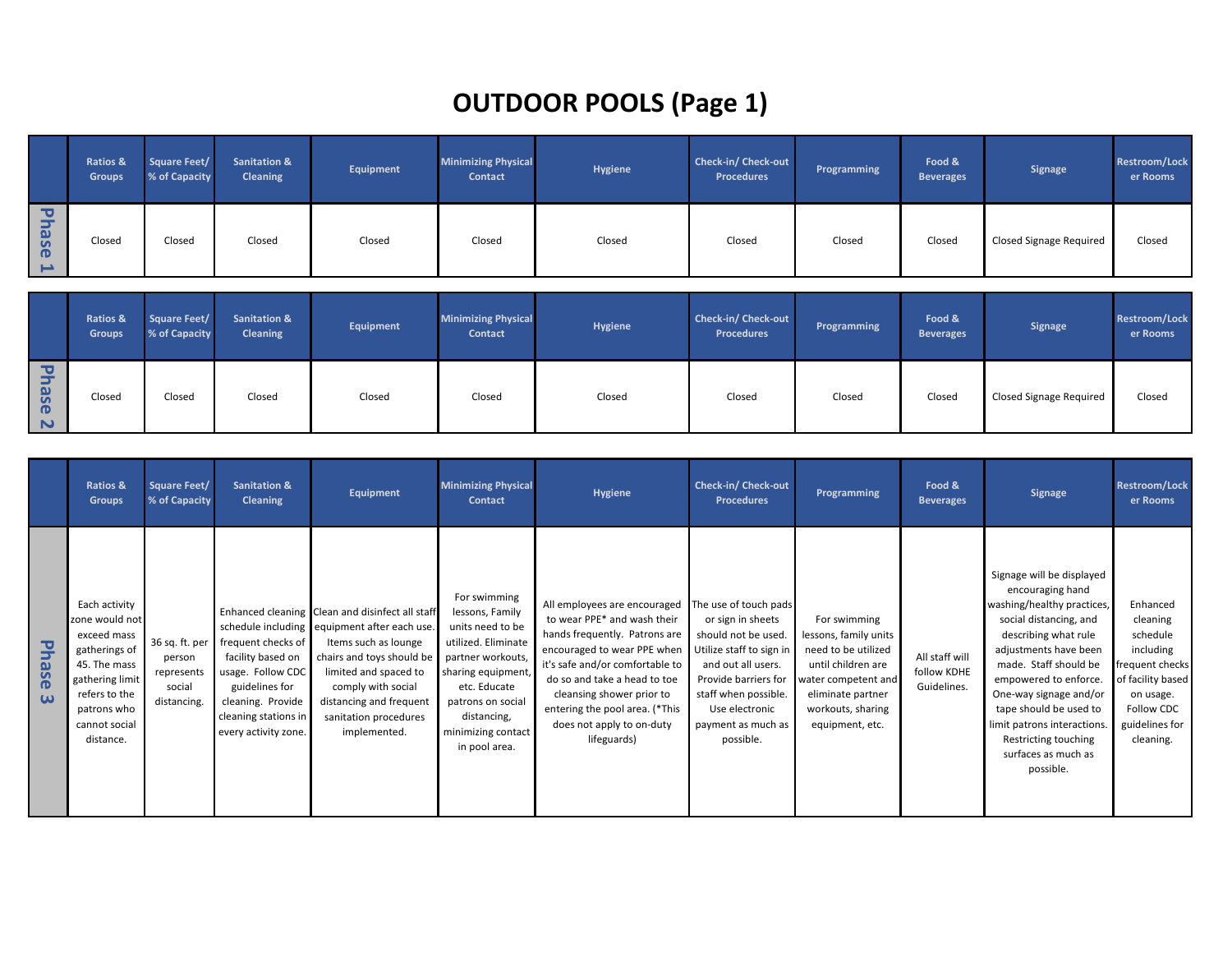# **OUTDOOR POOLS (Page 2)**

|                                          | <b>Ratios &amp;</b><br><b>Groups</b> | Square Feet/<br>% of Capacity | <b>Sanitation &amp;</b><br><b>Cleaning</b> | Equipment       | <b>Minimizing Physical</b><br><b>Contact</b> | <b>Hygiene</b>  | <b>Check-in/ Check-out</b><br><b>Procedures</b> | Programming     | Food &<br><b>Beverages</b>                   | <b>Signage</b>                                                                                       | <b>Restroom/Lock</b><br>er Rooms |
|------------------------------------------|--------------------------------------|-------------------------------|--------------------------------------------|-----------------|----------------------------------------------|-----------------|-------------------------------------------------|-----------------|----------------------------------------------|------------------------------------------------------------------------------------------------------|----------------------------------|
| 고<br><b>ase</b><br><b>O</b><br>$\bar{ }$ | No Restrictions                      | No<br>Restrictions            | No Restrictions                            | No Restrictions | No Restrictions                              | No Restrictions | No Restrictions                                 | No Restrictions | All staff will<br>follow KDHE<br>Guidelines. | Signage will be displayed<br>encouraging hand<br>washing/healthy practices<br>and social distancing. | No Restrictions                  |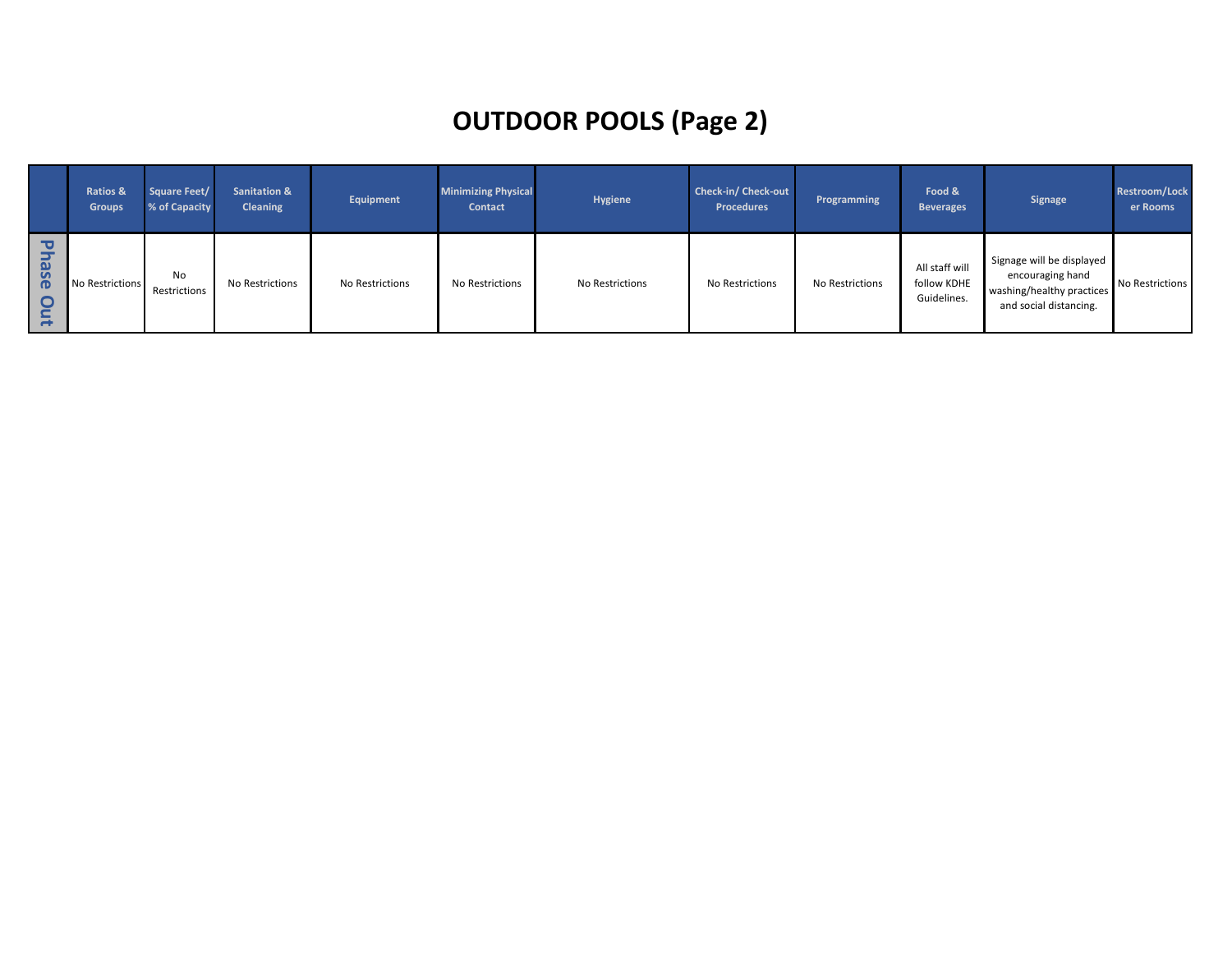# **THEMED CAMP REOPENING GUIDELINES**

#### Licensed Childcare and Camp Guidelines will be released per KDHE requirements as soon as possible

<span id="page-15-0"></span>

|                                                           | Ratios &<br><b>Groups</b> | Square Feet/% of<br>Capacity | <b>Sanitation &amp; Cleaning</b> | Hygiene | Transportation | <b>Check-in/ Check-out</b><br><b>Procedures</b> | Programming | <b>Food &amp; Beverages</b> | <b>Visitors</b> | <b>Additional Notes</b> |
|-----------------------------------------------------------|---------------------------|------------------------------|----------------------------------|---------|----------------|-------------------------------------------------|-------------|-----------------------------|-----------------|-------------------------|
| --<br>∍<br><b>as</b><br>$\mathbf \sigma$<br>$\rightarrow$ | Closed                    | Closed                       | Closed                           | Closed  | Closed         | Closed                                          | Closed      | Closed                      | Closed          | Closed                  |

|                                         | <b>Ratios &amp;</b><br><b>Groups</b> | Square Feet/% of<br>Capacity | <b>Sanitation &amp; Cleaning</b> | Hygiene | Transportation | <b>Check-in/ Check-out</b><br><b>Procedures</b> | Programming | <b>Food &amp; Beverages</b> | <b>Visitors</b> | <b>Additional Notes</b> |
|-----------------------------------------|--------------------------------------|------------------------------|----------------------------------|---------|----------------|-------------------------------------------------|-------------|-----------------------------|-----------------|-------------------------|
| PE I<br>ase<br>$\overline{\phantom{0}}$ | Closed                               | Closed                       | Closed                           | Closed  | Closed         | Closed                                          | Closed      | Closed                      | Closed          | Closed                  |

|                                    | Ratios &<br><b>Groups</b>                                 | Square Feet/% of<br>Capacity                                                                                                                                                  | <b>Sanitation &amp; Cleaning</b>                                                                                                                                            | Hygiene                                                                                                                                             | <b>Transportation</b>                                | <b>Check-in/ Check-out</b><br><b>Procedures</b>                                                                                                       | Programming                                                                                                                                           | <b>Food &amp; Beverages</b>                                                                                                                                                                                                                                                                                                                                                                                                                                                                                                                                                                       | <b>Visitors</b>                                                                                                                          | <b>Additional Notes</b>                                                                              |
|------------------------------------|-----------------------------------------------------------|-------------------------------------------------------------------------------------------------------------------------------------------------------------------------------|-----------------------------------------------------------------------------------------------------------------------------------------------------------------------------|-----------------------------------------------------------------------------------------------------------------------------------------------------|------------------------------------------------------|-------------------------------------------------------------------------------------------------------------------------------------------------------|-------------------------------------------------------------------------------------------------------------------------------------------------------|---------------------------------------------------------------------------------------------------------------------------------------------------------------------------------------------------------------------------------------------------------------------------------------------------------------------------------------------------------------------------------------------------------------------------------------------------------------------------------------------------------------------------------------------------------------------------------------------------|------------------------------------------------------------------------------------------------------------------------------------------|------------------------------------------------------------------------------------------------------|
| ᅮ<br>hase<br>$\boldsymbol{\omega}$ | 45 people per<br>if social<br>distancing not<br>possible. | 36 sq. ft. per person<br>represents social<br>active use zone distancing. 1:15, same<br>children in group with<br>same staff each day,<br>limited intermingling<br>of groups. | Clean, sanitize, and disinfect<br>frequently touched surfaces<br>throughout the day. Maintain<br>daily opening and closing<br>sanitation schedule to ensure<br>cleanliness. | Reinforce frequent<br>and proper<br>handwashing upon<br>check-in, every hour<br>and anytime<br>someone touches<br>their face, sneezes<br>or coughs. | Transport limited to<br>30 minutes on bus<br>or van. | Staff will meet parents at equipment should be<br>designated entrance and<br>will sign in/out each child throughout the day,<br>(no sharing of pens). | Activities should<br>encourage social<br>distancing, shared<br>supplies and<br>disinfected<br>should be limited to<br>20 minutes, not to<br>one time. | Food and beverages should be served in<br>individual portions (not family style) and<br>utensils should not be shared (disposable<br>cups, plates, and utensils should be used<br>when possible). Children bringing lunches<br>from home should bring them in a disposable<br>bag when possible. Meals and snacks should facility, maintain<br>larger group activities be consumed with assigned group and should<br>not share space with other groups when<br>eating. Careful cleaning and sanitizing<br>exceed 30 children at procedures will be followed before and after<br>food consumption. | Restrict parent<br>access to sign-<br>in/sign-out area<br>at entrance of<br>detailed visitor<br>log of all persons<br>entering facility. | Personal items<br>should be contained<br>and remain separate<br>from other children's<br>belongings. |

|                                                | <b>Ratios &amp;</b><br><b>Groups</b>             | Square Feet/% of<br>Capacity                                                            | <b>Sanitation &amp; Cleaning</b>                                                                                                                                            | Hygiene                                                                                                                              | <b>Transportation</b>                                                                              | <b>Check-in/ Check-out</b><br>Procedures                                                                                    | Programming                                                                                                                                                      | <b>Food &amp; Beverages</b>                                                                                                                                                | <b>Visitors</b>                                                                   | <b>Additional Notes</b>                                                                                                                          |
|------------------------------------------------|--------------------------------------------------|-----------------------------------------------------------------------------------------|-----------------------------------------------------------------------------------------------------------------------------------------------------------------------------|--------------------------------------------------------------------------------------------------------------------------------------|----------------------------------------------------------------------------------------------------|-----------------------------------------------------------------------------------------------------------------------------|------------------------------------------------------------------------------------------------------------------------------------------------------------------|----------------------------------------------------------------------------------------------------------------------------------------------------------------------------|-----------------------------------------------------------------------------------|--------------------------------------------------------------------------------------------------------------------------------------------------|
| <b>D</b><br>$\omega$<br><b>JS</b><br>$\bar{ }$ | 1:15 groups<br>with same staff<br>when possible. | Operate at Capacity,<br>School Age programs<br>not to exceed 100<br>children per space. | Clean, sanitize, and disinfect<br>frequently touched surfaces<br>throughout the day. Maintain<br>daily opening and closing<br>sanitation schedule to ensure<br>cleanliness. | Reinforce frequent<br>and proper<br>handwashing upon<br>check-in and<br>anytime someone<br>touches their face,<br>sneezes or coughs. | Practice social<br>distancing and<br>minimize time on<br>bus/van when<br>transporting<br>children. | Parents will sign in/out<br>each day. Programs<br>should have a method of<br>minimizing the transfer<br>of germs from pens. | Activities should<br>encourage social<br>distancing, shared<br>supplies and<br>equipment should be<br>disinfected as<br>needed, and when<br>receiving heavy use. | KDHE Regulations should be followed with<br>regard to food service. Careful cleaning and<br>sanitizing procedures should be followed<br>before and after food consumption. | All visitors should<br>check in with<br>staff before<br>entering the<br>facility. | Staff should monitor<br>children and other<br>staff for signs and<br>symptoms of illness<br>and follow exclusion<br>and reporting<br>guidelines. |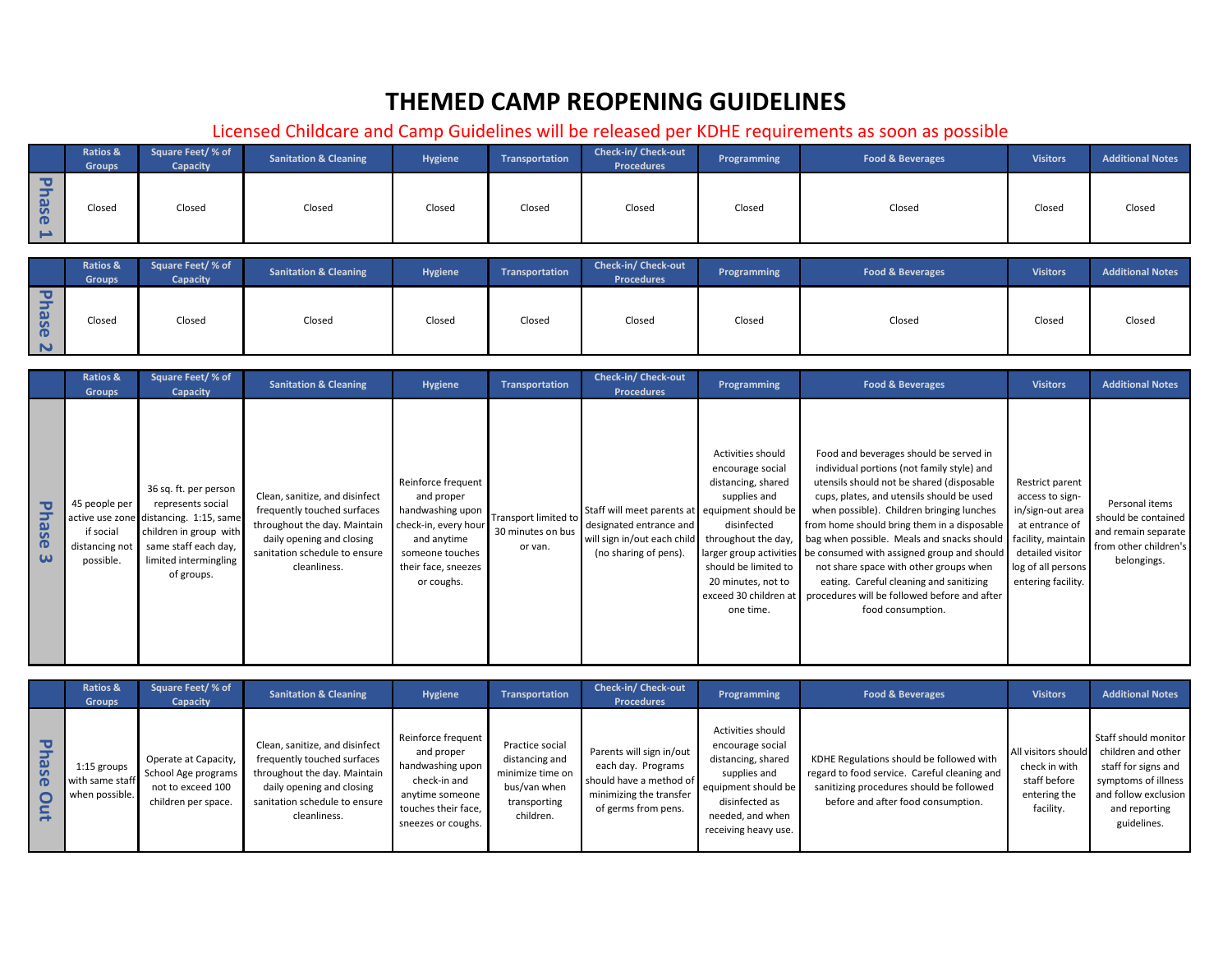# **SPLASH PADS REOPENING GUIDELINES**

<span id="page-16-0"></span>

|                                                                     | <b>Ratios &amp; Groups</b> | <b>Signage</b>          | <b>Hygiene</b> | Programming | <b>Additional Notes</b> |
|---------------------------------------------------------------------|----------------------------|-------------------------|----------------|-------------|-------------------------|
| -<br>$\overline{\mathbf{a}}$<br>$\Omega$<br>$\mathbf \sigma$<br>. . | Closed                     | Closed Signage Required | Closed         | Closed      | Closed                  |

|                                  | <b>Ratios &amp; Groups</b>                                                                                        | <b>Signage</b>                                                                                                                   | <b>Hygiene</b>                                                                                                                                                                                                                 | <b>Programming</b>                                                                        | <b>Additional Notes</b>                                                                        |
|----------------------------------|-------------------------------------------------------------------------------------------------------------------|----------------------------------------------------------------------------------------------------------------------------------|--------------------------------------------------------------------------------------------------------------------------------------------------------------------------------------------------------------------------------|-------------------------------------------------------------------------------------------|------------------------------------------------------------------------------------------------|
| $\mathbf{c}$<br>മ<br>5<br>Œ<br>N | Small fenced Splash Pads only with<br>enforceable social distancing and<br>informative signage may be<br>allowed. | All restrictions and<br>recommendations must be posted<br>at a minimum at all access points<br>or every 30 ft around splash pad. | Reinforce frequent and proper<br>handwashing and use of hand sanitizer<br>before and after use or following<br>sneezing and coughing. Reminders to<br>discourage touching of face and<br>covering mouth for sneezes or coughs. | No formal programming should be<br>used for Splash Pads during this<br>time to limit use. | Users should be prepared to<br>supply their own hand sanitizer<br>and obey all posted signage. |

|                                                         | <b>Ratios &amp; Groups</b>                                                                                      | <b>Signage</b>                                                                                                                   | <b>Hygiene</b>                                                                                                                                                                                                                 | Programming                                                                               | <b>Additional Notes</b>                                                                        |
|---------------------------------------------------------|-----------------------------------------------------------------------------------------------------------------|----------------------------------------------------------------------------------------------------------------------------------|--------------------------------------------------------------------------------------------------------------------------------------------------------------------------------------------------------------------------------|-------------------------------------------------------------------------------------------|------------------------------------------------------------------------------------------------|
| $\mathbf{C}$<br>മ<br><b>QG</b><br>$\boldsymbol{\omega}$ | Fenced and unfenced Splash Pads<br>open with enforceable social<br>distancing. Informative signage<br>required. | All restrictions and<br>recommendations must be posted<br>at a minimum at all access points<br>or every 30 ft around splash pad. | Reinforce frequent and proper<br>handwashing and use of hand sanitizer<br>before and after use or following<br>sneezing and coughing. Reminders to<br>discourage touching of face and<br>covering mouth for sneezes or coughs. | No formal programming should be<br>used for Splash Pads during this<br>time to limit use. | Users should be prepared to<br>supply their own hand sanitizer<br>and obey all posted signage. |

|                                                                                                     | <b>Ratios &amp; Groups</b> | <b>Signage</b>  | Hygiene         | Programming     | <b>Additional Notes</b> |
|-----------------------------------------------------------------------------------------------------|----------------------------|-----------------|-----------------|-----------------|-------------------------|
| U<br>$\mathbf{\Omega}$<br>$\mathbf{v}$<br>$\mathbf \sigma$<br>$\bullet$<br>$\overline{\phantom{0}}$ | No Restrictions            | No Restrictions | No Restrictions | No Restrictions | No Restrictions         |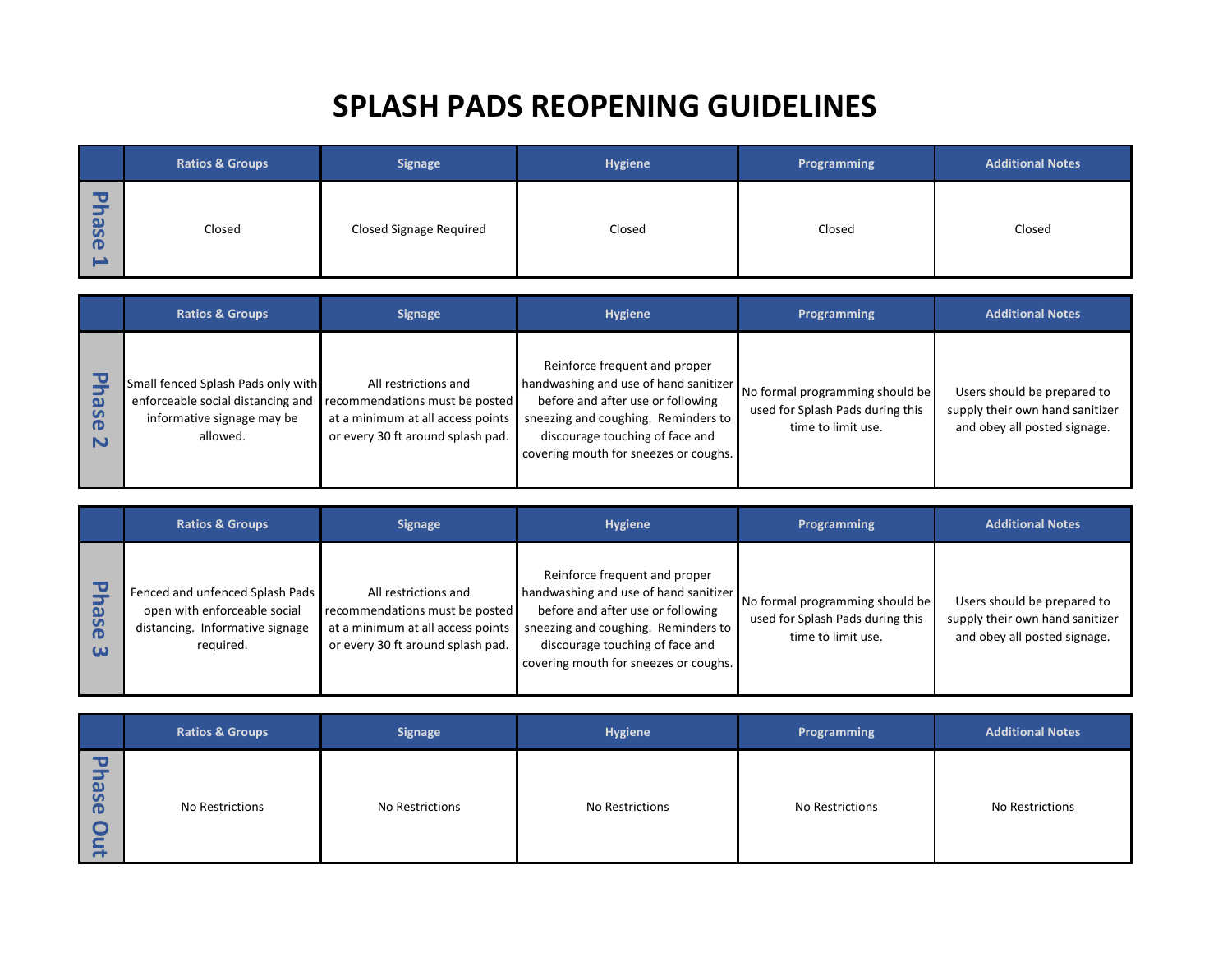# **GALLERIES / MUSEUMS/ ART STUDIOS**

<span id="page-17-0"></span>

|                                | <b>Ratios &amp; Groups</b>                                                                                                                                 | Square Feet/ % of<br><b>Licensed Capacity</b>             | <b>Sanitation &amp; Cleaning</b>                                                                                                                                                                                                                                                       | <b>Hygiene</b>                                                                                                                                                                                                                                 | Check-in/ Check-out<br><b>Procedures</b>                                                                                                                                                  | <b>Tours</b>                                                  | Programming                                                                                                                                                                                                                                                                          | <b>Gift Store</b>                                                                                                                                                                     | <b>Food &amp; Beverages</b>                                                                                                                                                                                                                                                                                                                          | <b>Signage</b>                                                                                                                                                                                                                                                                                                                                        |
|--------------------------------|------------------------------------------------------------------------------------------------------------------------------------------------------------|-----------------------------------------------------------|----------------------------------------------------------------------------------------------------------------------------------------------------------------------------------------------------------------------------------------------------------------------------------------|------------------------------------------------------------------------------------------------------------------------------------------------------------------------------------------------------------------------------------------------|-------------------------------------------------------------------------------------------------------------------------------------------------------------------------------------------|---------------------------------------------------------------|--------------------------------------------------------------------------------------------------------------------------------------------------------------------------------------------------------------------------------------------------------------------------------------|---------------------------------------------------------------------------------------------------------------------------------------------------------------------------------------|------------------------------------------------------------------------------------------------------------------------------------------------------------------------------------------------------------------------------------------------------------------------------------------------------------------------------------------------------|-------------------------------------------------------------------------------------------------------------------------------------------------------------------------------------------------------------------------------------------------------------------------------------------------------------------------------------------------------|
| <b>Phase</b><br>Ë              | Closed                                                                                                                                                     | Closed                                                    | Closed                                                                                                                                                                                                                                                                                 | Closed                                                                                                                                                                                                                                         | Closed                                                                                                                                                                                    | Closed                                                        | Closed                                                                                                                                                                                                                                                                               | Closed                                                                                                                                                                                | Closed                                                                                                                                                                                                                                                                                                                                               | <b>Closed Signage Required</b>                                                                                                                                                                                                                                                                                                                        |
|                                | <b>Ratios &amp; Groups</b>                                                                                                                                 | Square Feet/ % of<br><b>Licensed Capacity</b>             | <b>Sanitation &amp; Cleaning</b>                                                                                                                                                                                                                                                       | <b>Hygiene</b>                                                                                                                                                                                                                                 | Check-in/ Check-out<br><b>Procedures</b>                                                                                                                                                  | <b>Tours</b>                                                  | Programming                                                                                                                                                                                                                                                                          | <b>Gift Store</b>                                                                                                                                                                     | <b>Food &amp; Beverages</b>                                                                                                                                                                                                                                                                                                                          | Signage                                                                                                                                                                                                                                                                                                                                               |
| <b>Phase</b><br>$\overline{N}$ | Each activity zone<br>would not exceed mass<br>gatherings of 15. The<br>mass gathering limit<br>refers to the patrons<br>who cannot social<br>distance.    | 36 sq. ft. per person<br>represents social<br>distancing. | Clean, sanitize, and disinfect<br>handrails and door handles<br>(bathroom, museum<br>entrance) after every tour<br>as well as frequently<br>touched parts of the exhibit<br>Interactives shut down to<br>limit touching. Maintain<br>daily opening and closing<br>sanitation schedule. | Provide opportunity for<br>proper handwashing upon<br>check in and encourage use<br>of hand sanitizer station in<br>museum. Encourage<br>visitors and staff to use<br>masks. Ask guests to limit<br>touching of items in<br>museum for safety. | Online Payments and tour<br>booking are encouraged<br>hrough the website, a third-<br>party vendor, or by calling<br>the facility. In person<br>payments must be<br>scheduled with staff. | Recommended self-guided<br>or pre-booked tours of<br>exhibit. | Recommended timed entry<br>every 15 minutes.<br>Recommend pre-scheduled<br>groups of 14 with 1 tour<br>guide. Activities should<br>encourage physical<br>distancing, supplies and<br>equipment should not be<br>shared when possible and<br>sanitized between each use<br>if shared. | Recommended that most<br>popular items displayed<br>behind counter to limit<br>touching, install plexiglass<br>barrier. Implement<br>touchless transactions - no<br>cash if possible. | Recommended food and<br>beverages for programming<br>should be served in<br>individual portions (not<br>family style) and utensils<br>should not be shared<br>(disposable cups, plates,<br>and utensils should be used<br>when possible). Careful<br>cleaning and sanitizing<br>procedures will be followed<br>before and after food<br>consumption. | Signage will be displayed<br>encouraging hand<br>washing/healthy practices<br>social distancing, and<br>describing what rule<br>adjustments have been<br>made. Staff should be<br>empowered to enforce.<br>One-way signage and/or<br>ape should be used to limit<br>patrons interactions.<br>Restricting touching<br>surfaces as much as<br>possible. |
|                                | <b>Ratios &amp; Groups</b>                                                                                                                                 | Square Feet/ % of<br><b>Licensed Capacity</b>             | <b>Sanitation &amp; Cleaning</b>                                                                                                                                                                                                                                                       | <b>Hygiene</b>                                                                                                                                                                                                                                 | Check-in/ Check-out<br><b>Procedures</b>                                                                                                                                                  | <b>Tours</b>                                                  | Programming                                                                                                                                                                                                                                                                          | <b>Gift Store</b>                                                                                                                                                                     | <b>Food &amp; Beverages</b>                                                                                                                                                                                                                                                                                                                          | <b>Signage</b>                                                                                                                                                                                                                                                                                                                                        |
| <b>Phase</b><br>$\omega$       | Each activity zone<br>would be not exceed<br>mass gatherings of 45.<br>The mass gathering<br>limit refers to the<br>patrons who cannot<br>social distance. | 36 sq. ft. per person<br>represents social<br>distancing. | Clean, sanitize, and disinfect<br>handrails and door handles<br>(bathroom, museum<br>entrance), as well as<br>requently touched parts of<br>the exhibit twice a day.<br>Interactives shut down to<br>limit touching. Maintain<br>daily opening and closing<br>sanitation schedule.     | Provide opportunity for<br>proper handwashing upon<br>check in and encourage use<br>of hand sanitizer station in<br>museum. Encourage<br>visitors and staff to use<br>masks. Ask guests to limit<br>touching of items in<br>museum for safety. | Online payments and tour<br>booking are encouraged<br>hrough the website, a third<br>party vendor, or by calling<br>the facility. In person<br>payments must be<br>scheduled with staff.  | Recommended self-guided<br>or pre-booked tours of<br>exhibit. | Recommended timed entry<br>every 15 minutes.<br>Recommend pre-scheduled<br>groups of 14 with 1 tour<br>guide. Activities should<br>encourage physical<br>distancing, supplies and<br>equipment should not be<br>shared when possible and<br>sanitized between each use<br>if shared. | Recommended that most<br>popular items displayed<br>behind counter to limit<br>touching, install plexiglass<br>barrier. Implement<br>touchless transactions - no<br>cash if possible. | Recommended food and<br>beverages for programming<br>should be served in<br>individual portions (not<br>family style) and utensils<br>should not be shared<br>(disposable cups, plates,<br>and utensils should be used<br>when possible). Careful<br>cleaning and sanitizing<br>procedures will be followed<br>before and after food<br>consumption. | Signage will be displayed<br>encouraging hand<br>washing/healthy practices<br>social distancing, and<br>describing what rule<br>adjustments have been<br>made. Staff should be<br>empowered to enforce.<br>One-way signage and/or<br>ape should be used to limit<br>patrons interactions.<br>Restricting touching<br>surfaces as much as<br>possible. |
|                                | <b>Ratios &amp; Groups</b>                                                                                                                                 | Square Feet/ % of<br><b>Licensed Capacity</b>             | <b>Sanitation &amp; Cleaning</b>                                                                                                                                                                                                                                                       | <b>Hygiene</b>                                                                                                                                                                                                                                 | Check-in/ Check-out<br><b>Procedures</b>                                                                                                                                                  | <b>Tours</b>                                                  | Programming                                                                                                                                                                                                                                                                          | <b>Gift Store</b>                                                                                                                                                                     | <b>Food &amp; Beverages</b>                                                                                                                                                                                                                                                                                                                          | <b>Signage</b>                                                                                                                                                                                                                                                                                                                                        |
| Phase Out                      | No Restrictions                                                                                                                                            | No Restrictions                                           | No Restrictions                                                                                                                                                                                                                                                                        | No Restrictions                                                                                                                                                                                                                                | No Restrictions                                                                                                                                                                           | No Restrictions                                               | No Restrictions                                                                                                                                                                                                                                                                      | No Restrictions                                                                                                                                                                       | No Restrictions                                                                                                                                                                                                                                                                                                                                      | Signage will be displayed<br>encouraging hand<br>washing/healthy practices<br>and social distancing.                                                                                                                                                                                                                                                  |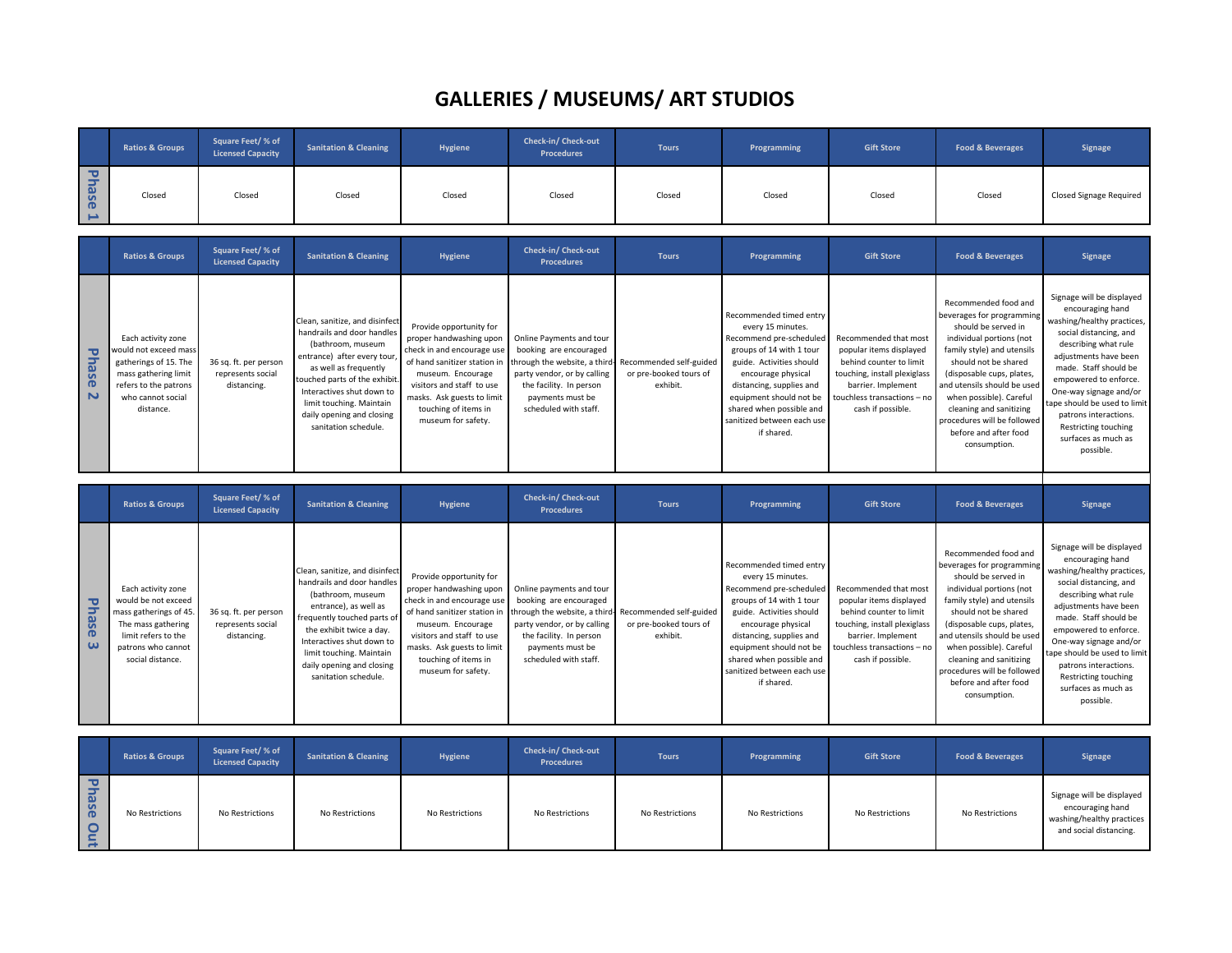## **Farmers Market Guidelines**

<span id="page-18-0"></span>

|                                                 | <b>Ratios &amp; Groups</b>                                                                                               | <b>Square Feet/ % of Capacity</b>                      | <b>Sanitation &amp; Cleaning</b>                                                                                                                                                                                                                                          | Equipment                                                                                                                      | <b>Minimizing Physical Contact</b>                                                    | Hygiene                                                                                                                                                                                     | Programming                                                                                                                       | <b>Food &amp; Beverages</b>                                                                           | Signage                                                                                                                                                                                                                                                                                                                                            |
|-------------------------------------------------|--------------------------------------------------------------------------------------------------------------------------|--------------------------------------------------------|---------------------------------------------------------------------------------------------------------------------------------------------------------------------------------------------------------------------------------------------------------------------------|--------------------------------------------------------------------------------------------------------------------------------|---------------------------------------------------------------------------------------|---------------------------------------------------------------------------------------------------------------------------------------------------------------------------------------------|-----------------------------------------------------------------------------------------------------------------------------------|-------------------------------------------------------------------------------------------------------|----------------------------------------------------------------------------------------------------------------------------------------------------------------------------------------------------------------------------------------------------------------------------------------------------------------------------------------------------|
| 공<br>$\omega$<br>$\mathbf{v}$<br>$\overline{0}$ | Do not exceed mass gatherings<br>of 10. The mass gathering limit<br>refers to the patrons who<br>cannot social distance. | 36 sq. ft. per person represents<br>social distancing. | Clean and disinfect display<br>stands, tables and all equipment<br>according to CDC guidelines.<br>Provide additional cleaning<br>stations/hand sanitizers at each<br>vendor display. Post instruction<br>to customers to clean produce<br>before use or storage at home. | The sharing of equipment is<br>strongly discouraged, if sharing<br>is necessary, must disinfect<br>equipment between each use. | Maintain distancing guidelines in<br>all areas. Vendor booths must be<br>10 ft apart. | Provide handwashing/hand<br>sanitizer before and after each<br>produce/product handling. All<br>vendors are required to wear<br>PPE, customers are encouraged<br>to wear PPE when possible. | Entertainment which does not<br>draw more 10 people per active<br>use zone if social distancing not<br>possible, will be allowed. | Prepackaged individual servings<br>of consumable food or<br>beverages only may be sold or<br>sampled. | Signage will be displayed<br>encouraging hand<br>washing/healthy practices,<br>social distancing, and describing<br>what rule adjustments have<br>been made. Staff should be<br>empowered to enforce. One-<br>way signage and/or tape should<br>be used to limit patrons<br>interactions. Restricting<br>touching surfaces as much as<br>possible. |
|                                                 | <b>Ratios &amp; Groups</b>                                                                                               | <b>Square Feet/% of Capacity</b>                       | <b>Sanitation &amp; Cleaning</b>                                                                                                                                                                                                                                          | Equipment                                                                                                                      | <b>Minimizing Physical Contact</b>                                                    | Hygiene                                                                                                                                                                                     | Programming                                                                                                                       | <b>Food &amp; Beverages</b>                                                                           | Signage                                                                                                                                                                                                                                                                                                                                            |
| 고                                               | Do not exceed mass gatherings                                                                                            |                                                        | Clean and disinfect display<br>stands, tables and all equipment<br>according to CDC guidelines.                                                                                                                                                                           | The sharing of equipment is                                                                                                    |                                                                                       | Provide handwashing/hand                                                                                                                                                                    | sanitizer before and after each Fritertainment which does not Prepackaged individual servings                                     |                                                                                                       | Signage will be displayed<br>encouraging hand<br>washing/healthy practices,<br>social distancing, and describing<br>what rule adjustments have                                                                                                                                                                                                     |

|  | Do not exceed mass gatherings<br>of 15. The mass gathering limit 36 sq. ft. per person represents<br>refers to the patrons who<br>cannot social distance. | social distancing. | according to CDC guidelines.<br>Provide additional cleaning<br>stations/hand sanitizers at each<br>vendor display. Post instruction equipment between each use.<br>to customers to clean produce<br>before use or storage at home. | The sharing of equipment is<br>is necessary, must disinfect | Maintain distancing guidelines in<br>5. Strongly discouraged, if sharing all areas. Vendor booths must be I<br>10 ft apart. | sanitizer before and after each Entertainment which does not Prepackaged individual servings<br>produce/product handling. All draw more 15 people per active<br>PPE, customers are encouraged<br>to wear PPE when possible. | vendors are required to wear use zone if social distancing not beverages only may be sold or<br>possible, will be allowed. | of consumable food or<br>sampled. | what rule adjustments have<br>been made. Staff should be<br>empowered to enforce. One-<br>way signage and/or tape should<br>be used to limit patrons<br>interactions. Restricting<br>touching surfaces as much as<br>possible. |
|--|-----------------------------------------------------------------------------------------------------------------------------------------------------------|--------------------|------------------------------------------------------------------------------------------------------------------------------------------------------------------------------------------------------------------------------------|-------------------------------------------------------------|-----------------------------------------------------------------------------------------------------------------------------|-----------------------------------------------------------------------------------------------------------------------------------------------------------------------------------------------------------------------------|----------------------------------------------------------------------------------------------------------------------------|-----------------------------------|--------------------------------------------------------------------------------------------------------------------------------------------------------------------------------------------------------------------------------|
|--|-----------------------------------------------------------------------------------------------------------------------------------------------------------|--------------------|------------------------------------------------------------------------------------------------------------------------------------------------------------------------------------------------------------------------------------|-------------------------------------------------------------|-----------------------------------------------------------------------------------------------------------------------------|-----------------------------------------------------------------------------------------------------------------------------------------------------------------------------------------------------------------------------|----------------------------------------------------------------------------------------------------------------------------|-----------------------------------|--------------------------------------------------------------------------------------------------------------------------------------------------------------------------------------------------------------------------------|

|          | <b>Ratios &amp; Groups</b>                                                            | <b>Square Feet/% of Capacity</b>                                                       | <b>Sanitation &amp; Cleaning</b>                                                                                                                                                                                                                                                                      | Equipment                                                                                       | <b>Minimizing Physical Contact</b>                                                    | Hygiene                                                                                                                 | Programming                                                                                                                     | <b>Food &amp; Beverages</b>                                                                                                                                          | Signage                                                                                              |
|----------|---------------------------------------------------------------------------------------|----------------------------------------------------------------------------------------|-------------------------------------------------------------------------------------------------------------------------------------------------------------------------------------------------------------------------------------------------------------------------------------------------------|-------------------------------------------------------------------------------------------------|---------------------------------------------------------------------------------------|-------------------------------------------------------------------------------------------------------------------------|---------------------------------------------------------------------------------------------------------------------------------|----------------------------------------------------------------------------------------------------------------------------------------------------------------------|------------------------------------------------------------------------------------------------------|
| ase<br>ഄ | Do not exceed mass gatherings<br>refers to the patrons who<br>cannot social distance. | of 45. The mass gathering limit 36 sq. ft. per person represents<br>social distancing. | Clean and disinfect display<br>stands, tables and all equipment<br>according to CDC guidelines.<br>Provide additional cleaning<br>stations/hand sanitizers at each<br>vendor display. Post instruction equipment between each use.<br>to customers to clean produce<br>before use or storage at home. | The sharing of equipment is<br>strongly discouraged, if sharing<br>is necessary, must disinfect | Maintain distancing guidelines in<br>all areas. Vendor booths must be<br>10 ft apart. | Provide handwashing/hand<br>vendors are required to wear<br>PPE, customers are encouraged<br>to wear PPE when possible. | produce/product handling. All draw more 45 people per active<br>use zone if social distancing not<br>possible, will be allowed. | sanitizer before and after each Entertainment which does not Prepackaged individual servings<br>of consumable food or<br>t beverages only may be sold or<br>sampled. | Signage will be displayed<br>encouraging hand<br>washing/healthy practices and<br>social distancing. |

|              | <b>Ratios &amp; Groups</b> | <b>Square Feet/ % of Capacity</b> | <b>Sanitation &amp; Cleaning</b> | Equipment       | <b>Minimizing Physical Contact</b> | Hygiene         | Programming     | Food & Beverages | <b>Visitors</b>                                                                                      |
|--------------|----------------------------|-----------------------------------|----------------------------------|-----------------|------------------------------------|-----------------|-----------------|------------------|------------------------------------------------------------------------------------------------------|
| Phase<br>Dut | No Restrictions            | No Restrictions                   | No Restrictions                  | No Restrictions | No Restrictions                    | No Restrictions | No Restrictions | No Restrictions  | Signage will be displayed<br>encouraging hand<br>washing/healthy practices and<br>social distancing. |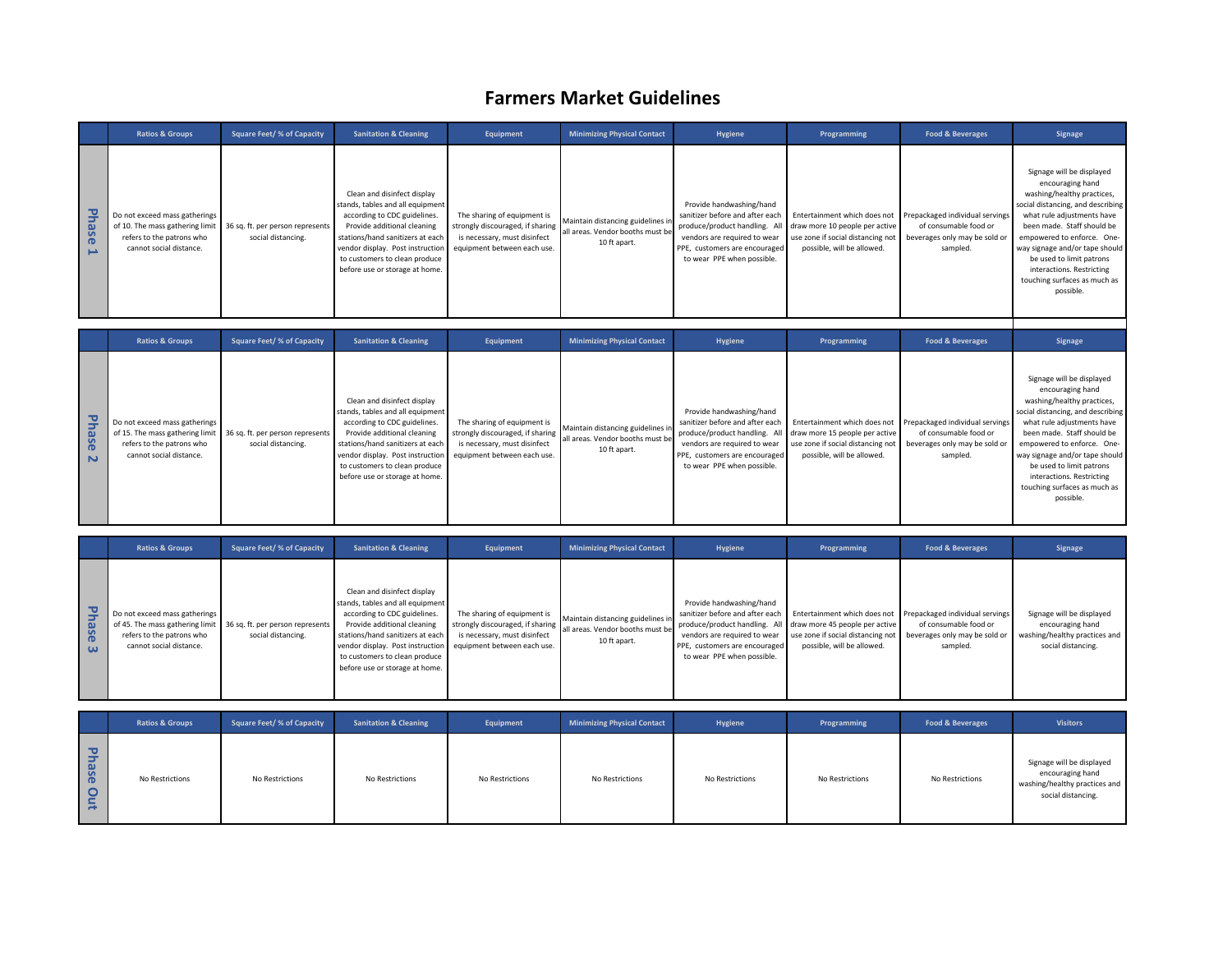# **Community Gardens Guidelines**

<span id="page-19-0"></span>

|                                           | <b>Ratios &amp; Groups</b>                                                                                                  | <b>Square Feet/ % of Capacity</b>                      | <b>Sanitation &amp; Cleaning</b>                                                                                                                                                                                                                              | Equipment                                                                                                                         | <b>Minimizing Physical Contact</b>              | Hygiene                                 | Programming                                                                                     | <b>Food &amp; Beverages</b>                                                                                                                                                                           | <b>Non-Participants</b>                                                                              |
|-------------------------------------------|-----------------------------------------------------------------------------------------------------------------------------|--------------------------------------------------------|---------------------------------------------------------------------------------------------------------------------------------------------------------------------------------------------------------------------------------------------------------------|-----------------------------------------------------------------------------------------------------------------------------------|-------------------------------------------------|-----------------------------------------|-------------------------------------------------------------------------------------------------|-------------------------------------------------------------------------------------------------------------------------------------------------------------------------------------------------------|------------------------------------------------------------------------------------------------------|
| ᅮ<br>$\overline{a}$<br>S<br>$\sigma$<br>F | Do not exceed mass<br>gatherings of 10. The mass<br>gathering limit refers to the<br>patrons who cannot social<br>distance. | 36 sq. ft. per person<br>represents social distancing. | Clean and disinfect tools and<br>all equipment according to<br>CDC guidelines. Provide<br>additional cleaning<br>stations/hand sanitizers at<br>each Community Garden.<br>Post instruction to gardeners<br>to clean produce before use<br>or storage at home. | The sharing of equipment is<br>strongly discouraged, if<br>sharing is necessary, must<br>disinfect equipment between<br>each use. | Maintain distancing guidelines<br>in all areas. | Users are encouraged to bring<br>masks. | No entertainment or<br>personal hand sanitizers and educational sessions allowed<br>in Phase 1. | Personal food items may be<br>brought into the garden but<br>may not be shared. Produce<br>may not be shared with<br>anyone other than immediate<br>family of the gardener from<br>his or her garden. | Only permitted gardeners<br>may enter and work their<br>permitted garden plot. No<br>guests allowed. |

|                                       | <b>Ratios &amp; Groups</b>                                                                                                  | <b>Square Feet/ % of Capacity</b>                      | <b>Sanitation &amp; Cleaning</b>                                                                                                                                                                                                                                                | Equipment                                                                                                                         | <b>Minimizing Physical Contact</b>              | Hygiene                                                                 | Programming                                                                                                                                                     | <b>Food &amp; Beverages</b>                                                                                                                                                                           | <b>Non-Participants</b>                                                                         |
|---------------------------------------|-----------------------------------------------------------------------------------------------------------------------------|--------------------------------------------------------|---------------------------------------------------------------------------------------------------------------------------------------------------------------------------------------------------------------------------------------------------------------------------------|-----------------------------------------------------------------------------------------------------------------------------------|-------------------------------------------------|-------------------------------------------------------------------------|-----------------------------------------------------------------------------------------------------------------------------------------------------------------|-------------------------------------------------------------------------------------------------------------------------------------------------------------------------------------------------------|-------------------------------------------------------------------------------------------------|
| ᅮ<br>Ρã<br><b>JSG</b><br>$\mathbf{N}$ | Do not exceed mass<br>gatherings of 15. The mass<br>gathering limit refers to the<br>patrons who cannot social<br>distance. | 36 sq. ft. per person<br>represents social distancing. | Clean and disinfect display<br>stands, tables and all<br>equipment according to CDC<br>guidelines. Provide additional<br>cleaning stations/hand<br>sanitizers at each vendor<br>display. Post instruction to<br>customers to clean produce<br>before use or storage at<br>home. | The sharing of equipment is<br>strongly discouraged, if<br>sharing is necessary, must<br>disinfect equipment between<br>each use. | Maintain distancing guidelines<br>in all areas. | Users are encouraged to bring<br>personal hand sanitizers and<br>masks. | Entertainment and<br>educational sessions which<br>does not draw more 15<br>people per active use zone if<br>social distancing not possible<br>will be allowed. | Personal food items may be<br>brought into the garden but<br>may not be shared. Produce<br>may not be shared with<br>anyone other than immediate<br>family of the gardener from<br>his or her garden. | Permitted gardeners and one<br>guest only may enter and<br>work their permitted garden<br>plot. |

|                                                                         | <b>Ratios &amp; Groups</b>                                                                                                  | <b>Square Feet/ % of Capacity</b>                      | <b>Sanitation &amp; Cleaning</b>                                                                                                                                                                                                                                                | Equipment                                                                                                                         | <b>Minimizing Physical Contact</b>              | Hygiene                                                                 | Programming                                                                                                                                                      | <b>Food &amp; Beverages</b>                                                                                                                                                                          | <b>Non-Participants</b>                                                            |
|-------------------------------------------------------------------------|-----------------------------------------------------------------------------------------------------------------------------|--------------------------------------------------------|---------------------------------------------------------------------------------------------------------------------------------------------------------------------------------------------------------------------------------------------------------------------------------|-----------------------------------------------------------------------------------------------------------------------------------|-------------------------------------------------|-------------------------------------------------------------------------|------------------------------------------------------------------------------------------------------------------------------------------------------------------|------------------------------------------------------------------------------------------------------------------------------------------------------------------------------------------------------|------------------------------------------------------------------------------------|
| $\mathbf{\overline{v}}$<br>$\omega$<br><b>S</b><br>$\Omega$<br>$\omega$ | Do not exceed mass<br>gatherings of 45. The mass<br>gathering limit refers to the<br>patrons who cannot social<br>distance. | 36 sq. ft. per person<br>represents social distancing. | Clean and disinfect display<br>stands, tables and all<br>equipment according to CDC<br>guidelines. Provide additional<br>cleaning stations/hand<br>sanitizers at each vendor<br>display. Post instruction to<br>customers to clean produce<br>before use or storage at<br>home. | The sharing of equipment is<br>strongly discouraged, if<br>sharing is necessary, must<br>disinfect equipment between<br>each use. | Maintain distancing guidelines<br>in all areas. | Users are encouraged to bring<br>personal hand sanitizers and<br>masks. | Entertainment and<br>educational sessions which<br>does not draw more 45<br>people per active use zone if<br>social distancing not possible,<br>will be allowed. | Personal food items may be<br>brought into the garden but<br>may not be shared with<br>anyone other than immediate their permitted garden plot.<br>family of the gardener from<br>his or her garden. | may not be shared. Produce Permitted gardeners and one<br>guest may enter and work |

|                                         | <b>Ratios &amp; Groups</b> | <b>Square Feet/ % of Capacity</b> | <b>Sanitation &amp; Cleaning</b> | Equipment       | <b>Minimizing Physical Contact</b> | Hygiene         | Programming     | <b>Food &amp; Beverages</b> | <b>Non-Participants</b> |
|-----------------------------------------|----------------------------|-----------------------------------|----------------------------------|-----------------|------------------------------------|-----------------|-----------------|-----------------------------|-------------------------|
| യ<br>$\overline{M}$<br>$\mathbf \sigma$ | No Restrictions            | No Restrictions                   | No Restrictions                  | No Restrictions | No Restrictions                    | No Restrictions | No Restrictions | No Restrictions             | No Restrictions         |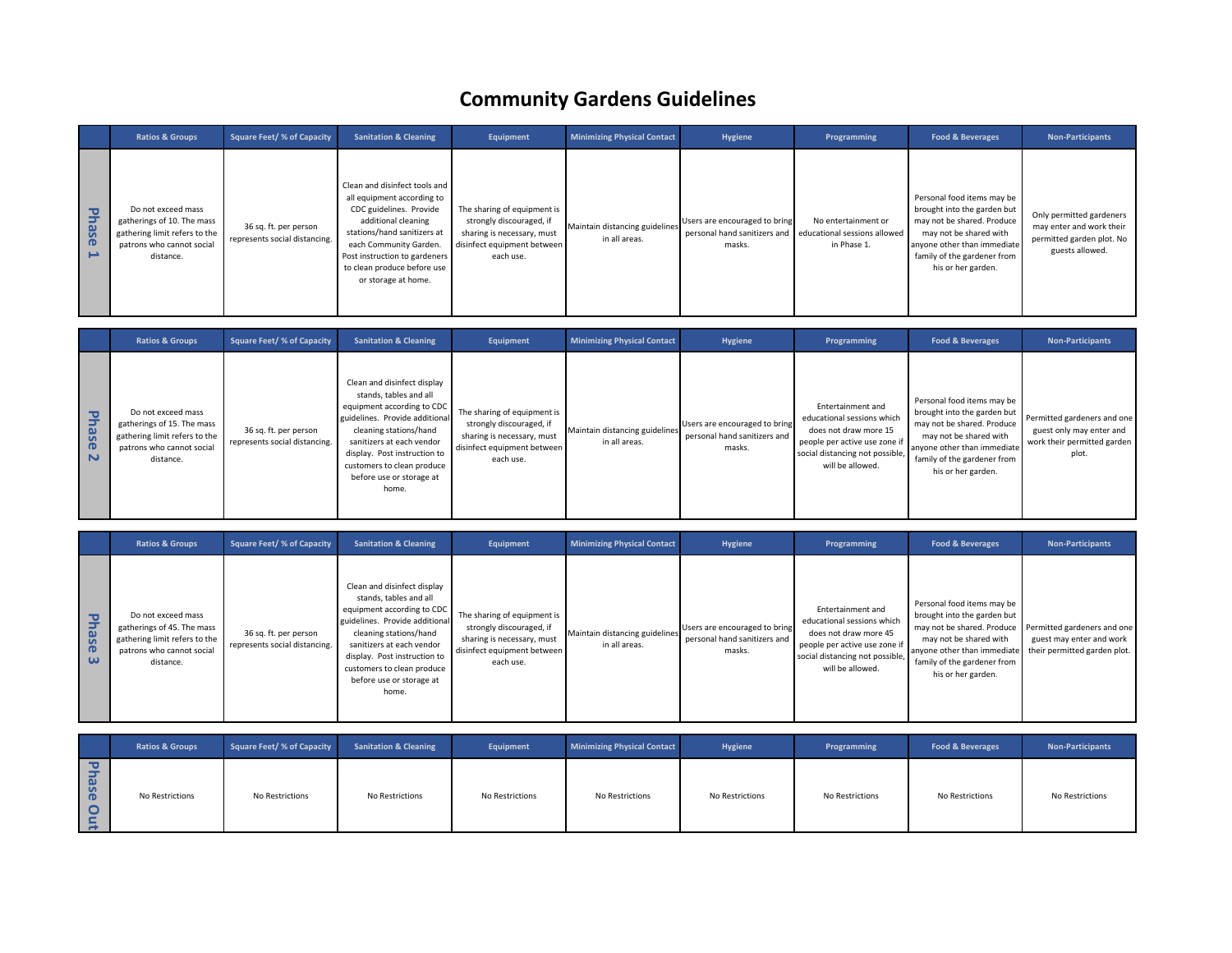#### **OUTDOOR ENTERTAINMENT**

#### **VENUES/EVENTS (Under 2000 capacity)**

<span id="page-20-0"></span>

|                                         | <b>Ratios &amp; Groups</b>                                                                                               | <b>Square Feet/% of Capacity</b>                       | <b>Sanitation &amp; Cleaning</b>                                                                                                                    | Hygiene                                                                                                                                                                                                                                                                          | <b>Staffing</b>                                                                                         | Programing                                                                                                      | <b>Patrons</b>                                                                                                                             | <b>Sitting Areas</b>                                                                                                                       | Signage                                                                                                                                                                                                                                                                                                                                         |
|-----------------------------------------|--------------------------------------------------------------------------------------------------------------------------|--------------------------------------------------------|-----------------------------------------------------------------------------------------------------------------------------------------------------|----------------------------------------------------------------------------------------------------------------------------------------------------------------------------------------------------------------------------------------------------------------------------------|---------------------------------------------------------------------------------------------------------|-----------------------------------------------------------------------------------------------------------------|--------------------------------------------------------------------------------------------------------------------------------------------|--------------------------------------------------------------------------------------------------------------------------------------------|-------------------------------------------------------------------------------------------------------------------------------------------------------------------------------------------------------------------------------------------------------------------------------------------------------------------------------------------------|
| <b>Phasi</b><br>$\sigma$                | Do not exceed mass gatherings of<br>10. The mass gathering limit<br>refers to the patrons who cannot<br>social distance. | 36 sq. ft. per person represents<br>social distancing. | Clean, sanitize, and disinfect<br>handrails and door handles,<br>including restrooms. Maintain<br>daily opening and closing<br>sanitation schedule. | Hand sanitizer will be made<br>available for staff and public.<br>Based on this guidance, both<br>permanent and temporary<br>outdoor restrooms should be<br>opened when they can be<br>regularly cleaned, disinfected and<br>regularly stocked with supplies<br>for handwashing. | Extra maintenance staff must be<br>available for additional cleanings<br>Masks are recommend for staff. | Online payments are encouraged<br>through the website, a third-<br>party vendor, or by calling the<br>facility. | Entry lines and lines for<br>restrooms, concession stands or<br>otherwise throughout the event<br>must be marked for social<br>distancing. | Additional benches, chairs, or<br>other equipment may be added<br>for performers to sit, to<br>encourage spacing and social<br>distancing. | Signage will be displayed<br>encouraging hand<br>washing/healthy practices, social<br>distancing, and describing what<br>rule adjustments have been<br>made. Staff should be<br>empowered to enforce. One-<br>way signage and/or tape should<br>be used to limit patrons<br>interactions. Restricting touching<br>surfaces as much as possible. |
|                                         |                                                                                                                          |                                                        |                                                                                                                                                     |                                                                                                                                                                                                                                                                                  |                                                                                                         |                                                                                                                 |                                                                                                                                            |                                                                                                                                            |                                                                                                                                                                                                                                                                                                                                                 |
|                                         | <b>Ratios &amp; Groups</b>                                                                                               | <b>Square Feet/% of Capacity</b>                       | <b>Sanitation &amp; Cleaning</b>                                                                                                                    | Hygiene                                                                                                                                                                                                                                                                          | <b>Staffing</b>                                                                                         | Programing                                                                                                      | <b>Patrons</b>                                                                                                                             | <b>Sitting Areas</b>                                                                                                                       | Signage                                                                                                                                                                                                                                                                                                                                         |
| <b>Phas</b><br>$\sigma$<br>$\mathbf{N}$ | Do not exceed mass gatherings of<br>15. The mass gathering limit<br>refers to the patrons who cannot<br>social distance. | 36 sq. ft. per person represents<br>social distancing. | Clean, sanitize, and disinfect<br>handrails and door handles.<br>including restrooms. Maintain<br>daily opening and closing<br>sanitation schedule. | Hand sanitizer will be made<br>available for staff and public.<br>Based on this guidance, both<br>permanent and temporary<br>outdoor restrooms should be<br>opened when they can be<br>regularly cleaned, disinfected and<br>regularly stocked with supplies<br>for handwashing. | Extra maintenance staff must be<br>available for additional cleanings<br>Masks are recommend for staff  | Online Payments are encouraged<br>through the website, a third-<br>party vendor, or by calling the<br>facility. | Entry lines and lines for<br>restrooms, concession stands or<br>otherwise throughout the event<br>must be marked for social<br>distancing. | Additional benches, chairs, or<br>other equipment may be added<br>for performers to sit, to<br>encourage spacing and social<br>distancing. | Signage will be displayed<br>encouraging hand<br>washing/healthy practices, social<br>distancing, and describing what<br>rule adjustments have been<br>made. Staff should be<br>empowered to enforce. One-<br>way signage and/or tape should<br>be used to limit patrons<br>interactions. Restricting touching<br>surfaces as much as possible. |
|                                         | <b>Ratios &amp; Groups</b>                                                                                               | <b>Square Feet/% of Capacity</b>                       | <b>Sanitation &amp; Cleaning</b>                                                                                                                    | Hygiene                                                                                                                                                                                                                                                                          | <b>Staffing</b>                                                                                         | Programing                                                                                                      | <b>Patrons</b>                                                                                                                             | <b>Sitting Areas</b>                                                                                                                       | <b>Signage</b>                                                                                                                                                                                                                                                                                                                                  |

|                   | <b>Ratios &amp; Groups</b>                                                                                               | <b>Square Feet/ % of Capacity</b>                      | <b>Sanitation &amp; Cleaning</b>                                                                                                                    | Hygiene                                                                                                                                                                                                                                                                          | <b>Staffing</b>                                                                                         | Programing                                                                                                      | <b>Patrons</b>                                                                                                                             | <b>Sitting Areas</b>                                                                                                                       | Signage                                                                                                                                                                                                                                                                                                                                         |
|-------------------|--------------------------------------------------------------------------------------------------------------------------|--------------------------------------------------------|-----------------------------------------------------------------------------------------------------------------------------------------------------|----------------------------------------------------------------------------------------------------------------------------------------------------------------------------------------------------------------------------------------------------------------------------------|---------------------------------------------------------------------------------------------------------|-----------------------------------------------------------------------------------------------------------------|--------------------------------------------------------------------------------------------------------------------------------------------|--------------------------------------------------------------------------------------------------------------------------------------------|-------------------------------------------------------------------------------------------------------------------------------------------------------------------------------------------------------------------------------------------------------------------------------------------------------------------------------------------------|
| Phase<br>$\omega$ | Do not exceed mass gatherings of<br>45. The mass gathering limit<br>refers to the patrons who cannot<br>social distance. | 36 sq. ft. per person represents<br>social distancing. | Clean, sanitize, and disinfect<br>handrails and door handles,<br>including restrooms. Maintain<br>daily opening and closing<br>sanitation schedule. | Hand sanitizer will be made<br>available for staff and public.<br>Based on this guidance, both<br>permanent and temporary<br>outdoor restrooms should be<br>opened when they can be<br>regularly cleaned, disinfected and<br>regularly stocked with supplies<br>for handwashing. | Extra maintenance staff must be<br>available for additional cleanings.<br>Masks are recommend for staff | Online Payments are encouraged<br>through the website, a third-<br>party vendor, or by calling the<br>facility. | Entry lines and lines for<br>restrooms, concession stands or<br>otherwise throughout the event<br>must be marked for social<br>distancing. | Additional benches, chairs, or<br>other equipment may be added<br>for performers to sit, to<br>encourage spacing and social<br>distancing. | Signage will be displayed<br>encouraging hand<br>washing/healthy practices, social<br>distancing, and describing what<br>rule adjustments have been<br>made. Staff should be<br>empowered to enforce. One-<br>way signage and/or tape should<br>be used to limit patrons<br>interactions. Restricting touching<br>surfaces as much as possible. |
|                   |                                                                                                                          |                                                        |                                                                                                                                                     |                                                                                                                                                                                                                                                                                  |                                                                                                         |                                                                                                                 |                                                                                                                                            |                                                                                                                                            |                                                                                                                                                                                                                                                                                                                                                 |
|                   | <b>Ratios &amp; Groups</b>                                                                                               | <b>Square Feet/% of Capacity</b>                       | <b>Sanitation &amp; Cleaning</b>                                                                                                                    | Hygiene                                                                                                                                                                                                                                                                          | <b>Staffing</b>                                                                                         | Programing                                                                                                      | <b>Patrons</b>                                                                                                                             | <b>Sitting Areas</b>                                                                                                                       | Signage                                                                                                                                                                                                                                                                                                                                         |
| Phase<br>Out      | No Restrictions                                                                                                          | No Restrictions                                        | No Restrictions                                                                                                                                     | No Restrictions                                                                                                                                                                                                                                                                  | No Restrictions                                                                                         | No Restrictions                                                                                                 | No Restrictions                                                                                                                            | No Restrictions                                                                                                                            | Signage will be displayed<br>encouraging hand<br>washing/healthy practices and<br>social distancing.                                                                                                                                                                                                                                            |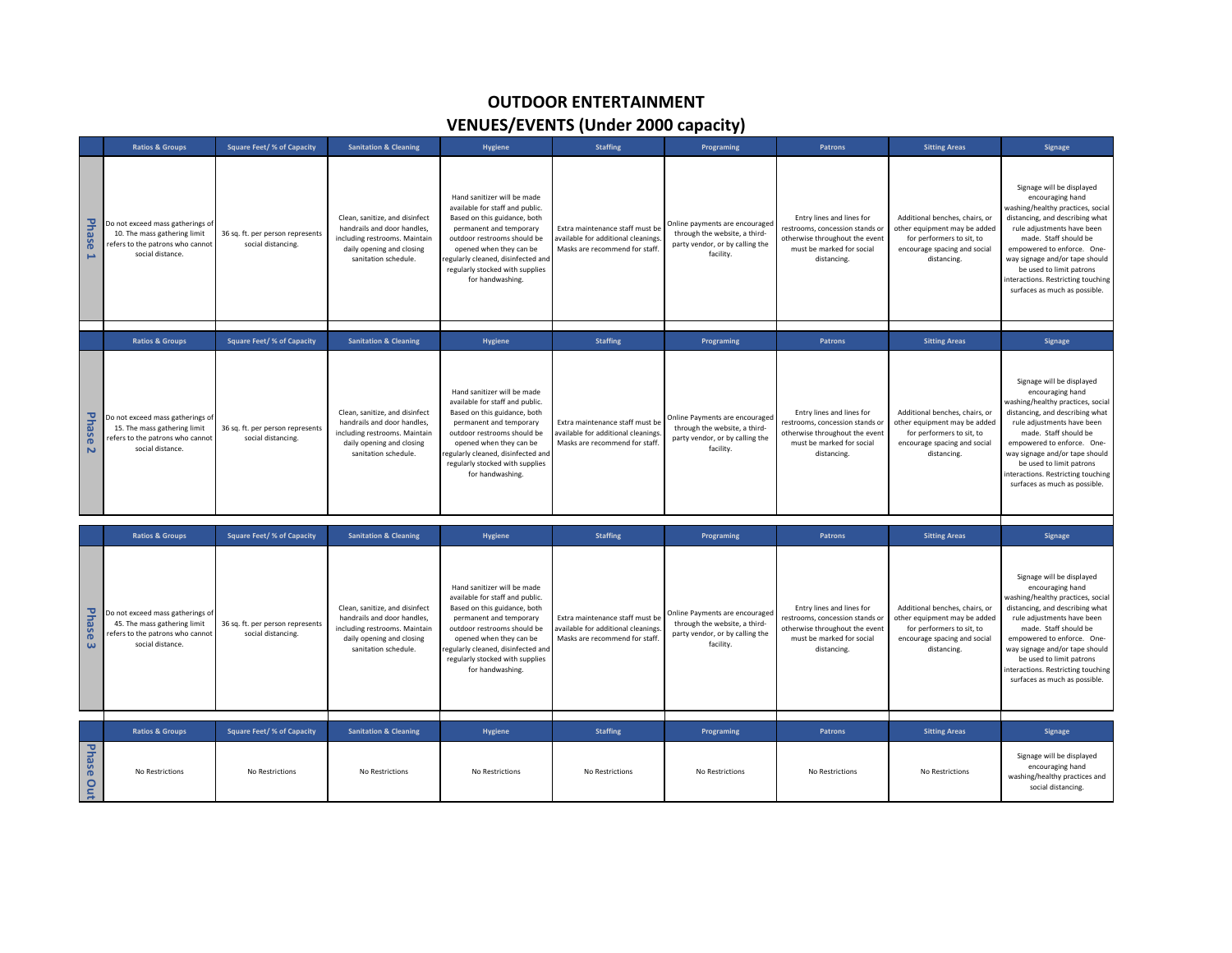# **OUTDOOR RESTROOMS REOPENING GUIDELINES**

<span id="page-21-0"></span>

|                                       | <b>Ratios &amp; Groups</b> | <b>Sanitation &amp; Cleaning</b> | Hygiene | <b>Signage</b>          | <b>Supplies</b> | <b>Additional Notes</b> |
|---------------------------------------|----------------------------|----------------------------------|---------|-------------------------|-----------------|-------------------------|
| മ<br>$\mathbf{u}$<br>$\mathbf \sigma$ | Closed                     | Closed                           | Closed  | Closed Signage Required | Closed          | Closed                  |

|                                      | <b>Ratios &amp; Groups</b>                                    | <b>Sanitation &amp; Cleaning</b>                                                                                       | <b>Hygiene</b>                                                      | Signage                                                                                                                                                                                                                                                                                                                               | <b>Supplies</b>                                                                                         | <b>Additional Notes</b>                                                                                                                                                         |
|--------------------------------------|---------------------------------------------------------------|------------------------------------------------------------------------------------------------------------------------|---------------------------------------------------------------------|---------------------------------------------------------------------------------------------------------------------------------------------------------------------------------------------------------------------------------------------------------------------------------------------------------------------------------------|---------------------------------------------------------------------------------------------------------|---------------------------------------------------------------------------------------------------------------------------------------------------------------------------------|
| മ<br>S<br>$\boldsymbol{\sigma}$<br>N | Recommend restricting to<br>exceptions for family<br>members. | Clean and sanitize<br>one person at a time with frequently touched surfaces<br>at regular intervals based on<br>usage. | Reinforce frequent and proper<br>handwashing for staff and patrons. | Signage will be displayed encouraging hand<br>washing/healthy practices, social distancing,<br>and describing what rule adjustments have<br>been made. Staff should be empowered to<br>enforce. One-way signage and/or tape<br>should be used to limit patrons interactions.<br>Restricting touching surfaces as much as<br>possible. | Restrooms should be restocked as<br>needed to ensure soap and/or hand<br>sanitizer is always available. | Where possible, all door to be propped<br>open to allow for entry / exit without<br>touching surfaces. Also consider<br>placing trash cans both inside and<br>outside facility. |

|                                                            | <b>Ratios &amp; Groups</b>                                    | <b>Sanitation &amp; Cleaning</b>                                                                                       | <b>Hygiene</b>                                                      | <b>Signage</b>                                                                                                                                                                                                                                                                                                                        | <b>Supplies</b>                                                                                         | <b>Additional Notes</b>                                                                                                                                                         |
|------------------------------------------------------------|---------------------------------------------------------------|------------------------------------------------------------------------------------------------------------------------|---------------------------------------------------------------------|---------------------------------------------------------------------------------------------------------------------------------------------------------------------------------------------------------------------------------------------------------------------------------------------------------------------------------------|---------------------------------------------------------------------------------------------------------|---------------------------------------------------------------------------------------------------------------------------------------------------------------------------------|
| 卫<br><b>g</b><br>$\mathbf \sigma$<br>$\boldsymbol{\omega}$ | Recommend restricting to<br>exceptions for family<br>members. | Clean and sanitize<br>one person at a time with frequently touched surfaces<br>at regular intervals based on<br>usage. | Reinforce frequent and proper<br>handwashing for staff and patrons. | Signage will be displayed encouraging hand<br>washing/healthy practices, social distancing,<br>and describing what rule adjustments have<br>been made. Staff should be empowered to<br>enforce. One-way signage and/or tape<br>should be used to limit patrons interactions.<br>Restricting touching surfaces as much as<br>possible. | Restrooms should be restocked as<br>needed to ensure soap and/or hand<br>sanitizer is always available. | Where possible, all door to be propped<br>open to allow for entry / exit without<br>touching surfaces. Also consider<br>placing trash cans both inside and<br>outside facility. |

┬

|                                                          | <b>Ratios &amp; Groups</b> | <b>Sanitation &amp; Cleaning</b> | Hygiene         | <b>Signage</b>                                                                                    | <b>Supplies</b> | <b>Additional Notes</b> |
|----------------------------------------------------------|----------------------------|----------------------------------|-----------------|---------------------------------------------------------------------------------------------------|-----------------|-------------------------|
| $\overline{\mathbf{v}}$<br>hase<br>$\mathbf \Omega$<br>Ξ | No Restrictions            | No Restrictions                  | No Restrictions | Signage will be displayed encouraging hand<br>washing/healthy practices and social<br>distancing. | No Restrictions | No Restrictions         |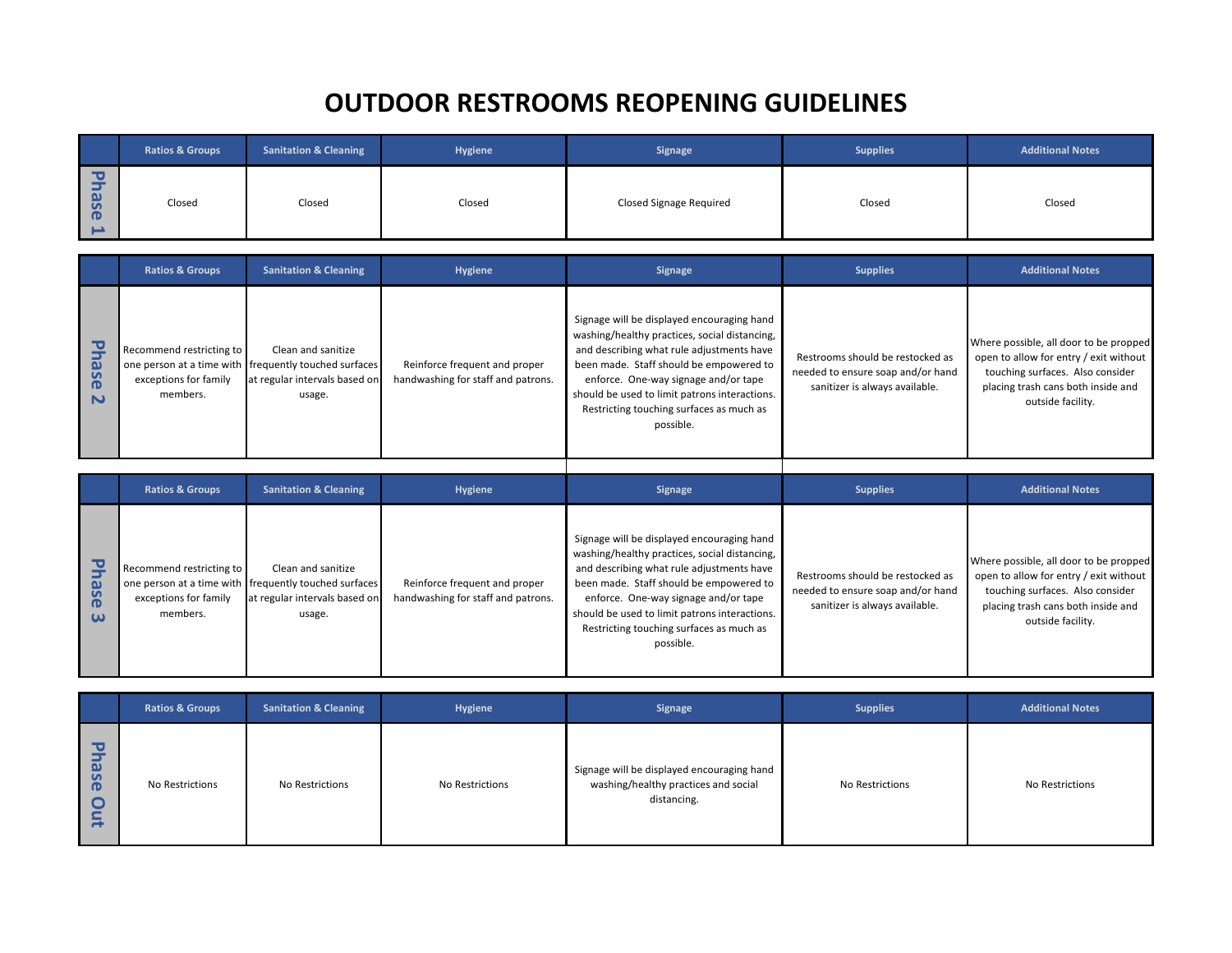#### **SENIOR CENTERS**

<span id="page-22-0"></span>

|            | <b>Ratios &amp; Groups</b> | Square Feet/% of<br>Capacity  | <b>Sanitation &amp; Cleaning</b>                                                                                                                                                                                 | Equipment | <b>Minimizing Physical</b><br><b>Contact</b> | Hygiene | Check-in/ Check-out<br><b>Procedures</b> | Programming        | <b>Food &amp; Beverages</b> | Non-participants | Signage                                       | <b>Additional Notes</b> |
|------------|----------------------------|-------------------------------|------------------------------------------------------------------------------------------------------------------------------------------------------------------------------------------------------------------|-----------|----------------------------------------------|---------|------------------------------------------|--------------------|-----------------------------|------------------|-----------------------------------------------|-------------------------|
| Phase<br>⊢ | Closed                     | Closed                        | Clean and disinfect<br>according to CDC<br>guidelines. Provide<br>additional cleaning<br>stations if available. Post<br>instruction to users to<br>clean equipment pre and<br>post use at all contact<br>points. | Closed    | Closed                                       | Closed  | Closed                                   | Closed             | Closed                      | Closed           | <b>Closed Signage Required</b>                | Closed                  |
|            | <b>Ratios &amp; Groups</b> | Square Feet/% of<br>Capacity  | <b>Sanitation &amp; Cleaning</b>                                                                                                                                                                                 | Equipment | <b>Minimizing Physical</b><br><b>Contact</b> | Hygiene | Check-in/ Check-out<br><b>Procedures</b> | Programming        | <b>Food &amp; Beverages</b> | Non-participants | Signage                                       | <b>Additional Notes</b> |
| Phase<br>N | Closed                     | Closed                        | Clean and disinfect<br>according to CDC<br>guidelines. Provide<br>additional cleaning<br>stations if available. Post<br>instruction to users to<br>clean equipment pre and<br>post use at all contact<br>points. | Closed    | Closed                                       | Closed  | Closed                                   | Closed             | Closed                      | Closed           | <b>Closed Signage Required</b>                | Closed                  |
|            | <b>Ratios &amp; Groups</b> | Square Feet/ % of<br>Capacity | <b>Sanitation &amp; Cleaning</b>                                                                                                                                                                                 | Equipment | <b>Minimizing Physical</b><br><b>Contact</b> | Hygiene | Check-in/Check-out<br><b>Procedures</b>  | Programming        | <b>Food &amp; Beverages</b> | Non-participants | Signage                                       | <b>Additional Notes</b> |
|            |                            |                               |                                                                                                                                                                                                                  |           |                                              |         |                                          | All cchoduling for |                             |                  | Signage will be displayed<br>encouraging hand |                         |

| The use of touch pads   classes/programming  <br>Open for<br>Clean and disinfect<br>Provide<br>non-contact activities<br>Maintain distancing<br>or sign in sheets<br>will need to be<br>handwashing/hand<br>You must be<br>according to CDC<br>modified to eliminate<br>with adequate social<br>guidelines in all areas.<br>should not be used.<br><b>PE</b><br>sanitizer before and<br>All kitchens and<br>guidelines. Provide<br>Limited sharing of<br>participating in a class,<br>Utilize staff to sign in waiting and practice<br>Equipment needs to<br>distancing and<br>caterers should<br>36 sq. ft. per person<br>additional cleaning<br>equipment. Must<br>after each activity.<br>participating in an<br><b>ase</b><br>gathering size limited<br>and out all users.<br>social distancing. Limit<br>be 6 ft apart or not<br>stations if available. Post<br>follow industry<br>be cleaned and<br>Prop open any doors<br>activity or working out<br>represents social<br>to 30% of max.<br>used. Avoid activities<br>Provide barriers for<br>crowding at all pinch<br>when possible. When<br>requirements for to be in the facility. All<br>sanitized after<br>distancing.<br>instruction to users to<br>in which physical<br>staff when possible.<br>points when waiting<br>occupancy of each<br>ု့ ယ<br>possible limit the use<br>food service.<br>lobbies or social areas<br>clean equipment pre and<br>every use.<br>distancing cannot be<br>Use electronic<br>occurs. Patrons must<br>active use zone not to<br>should remain closed<br>post use at all contact<br>of any electronic<br>provide their own<br>maintained.<br>exceed mass gathering<br>payment as much as<br>device.<br>points.<br>limits of 45.<br>possible.<br>sweat towels and<br>water bottles. | encouraging hand<br>washing/healthy practices,<br>social distancing, and<br>describing what rule<br>adjustments have been<br>made. Staff should be<br>empowered to enforce.<br>One-way signage and/or<br>tape should be used to limit<br>patrons interactions.<br>Restricting touching<br>surfaces as much as<br>possible. | Given CDC guidance<br>that all vulnerable<br>individuals, including<br>those aged 65+ and<br>those with underlying<br>chronic health<br>conditions, should<br>continue to shelter in<br>place until there is no<br>evidence of a<br>rebound. |
|--------------------------------------------------------------------------------------------------------------------------------------------------------------------------------------------------------------------------------------------------------------------------------------------------------------------------------------------------------------------------------------------------------------------------------------------------------------------------------------------------------------------------------------------------------------------------------------------------------------------------------------------------------------------------------------------------------------------------------------------------------------------------------------------------------------------------------------------------------------------------------------------------------------------------------------------------------------------------------------------------------------------------------------------------------------------------------------------------------------------------------------------------------------------------------------------------------------------------------------------------------------------------------------------------------------------------------------------------------------------------------------------------------------------------------------------------------------------------------------------------------------------------------------------------------------------------------------------------------------------------------------------------------------------------------------------------------------------------------------------------------------------------------|----------------------------------------------------------------------------------------------------------------------------------------------------------------------------------------------------------------------------------------------------------------------------------------------------------------------------|----------------------------------------------------------------------------------------------------------------------------------------------------------------------------------------------------------------------------------------------|
|--------------------------------------------------------------------------------------------------------------------------------------------------------------------------------------------------------------------------------------------------------------------------------------------------------------------------------------------------------------------------------------------------------------------------------------------------------------------------------------------------------------------------------------------------------------------------------------------------------------------------------------------------------------------------------------------------------------------------------------------------------------------------------------------------------------------------------------------------------------------------------------------------------------------------------------------------------------------------------------------------------------------------------------------------------------------------------------------------------------------------------------------------------------------------------------------------------------------------------------------------------------------------------------------------------------------------------------------------------------------------------------------------------------------------------------------------------------------------------------------------------------------------------------------------------------------------------------------------------------------------------------------------------------------------------------------------------------------------------------------------------------------------------|----------------------------------------------------------------------------------------------------------------------------------------------------------------------------------------------------------------------------------------------------------------------------------------------------------------------------|----------------------------------------------------------------------------------------------------------------------------------------------------------------------------------------------------------------------------------------------|

|              | <b>Ratios &amp; Groups</b> | Square Feet/% of<br><b>Capacity</b> | <b>Sanitation &amp; Cleaning</b>                                                              | Equipment       | <b>Minimizing Physical</b><br>Contact | <b>Hygiene</b>  | <b>Check-in/ Check-out</b><br><b>Procedures</b>                                 | Programming     |                 | Food & Beverages Non-participants | Signage                                                                                              | <b>Additional Notes</b>                                                                                                                  |
|--------------|----------------------------|-------------------------------------|-----------------------------------------------------------------------------------------------|-----------------|---------------------------------------|-----------------|---------------------------------------------------------------------------------|-----------------|-----------------|-----------------------------------|------------------------------------------------------------------------------------------------------|------------------------------------------------------------------------------------------------------------------------------------------|
| Phase<br>Out | No Restrictions            | No Restrictions                     | Return to normal cleaning<br>schedule of facility based<br>on CDC and facility<br>guidelines. | No Restrictions | No Restrictions                       | No Restrictions | The use of touchless<br>processes should be<br>encouraged whenever<br>possible. | No Restrictions | No Restrictions | No Restrictions                   | Signage will be displayed<br>encouraging hand<br>washing/healthy practices<br>and social distancing. | Agencies operating<br>Senior Centers should<br>get confirmation from<br>local public health<br>officials before moving<br>to this phase. |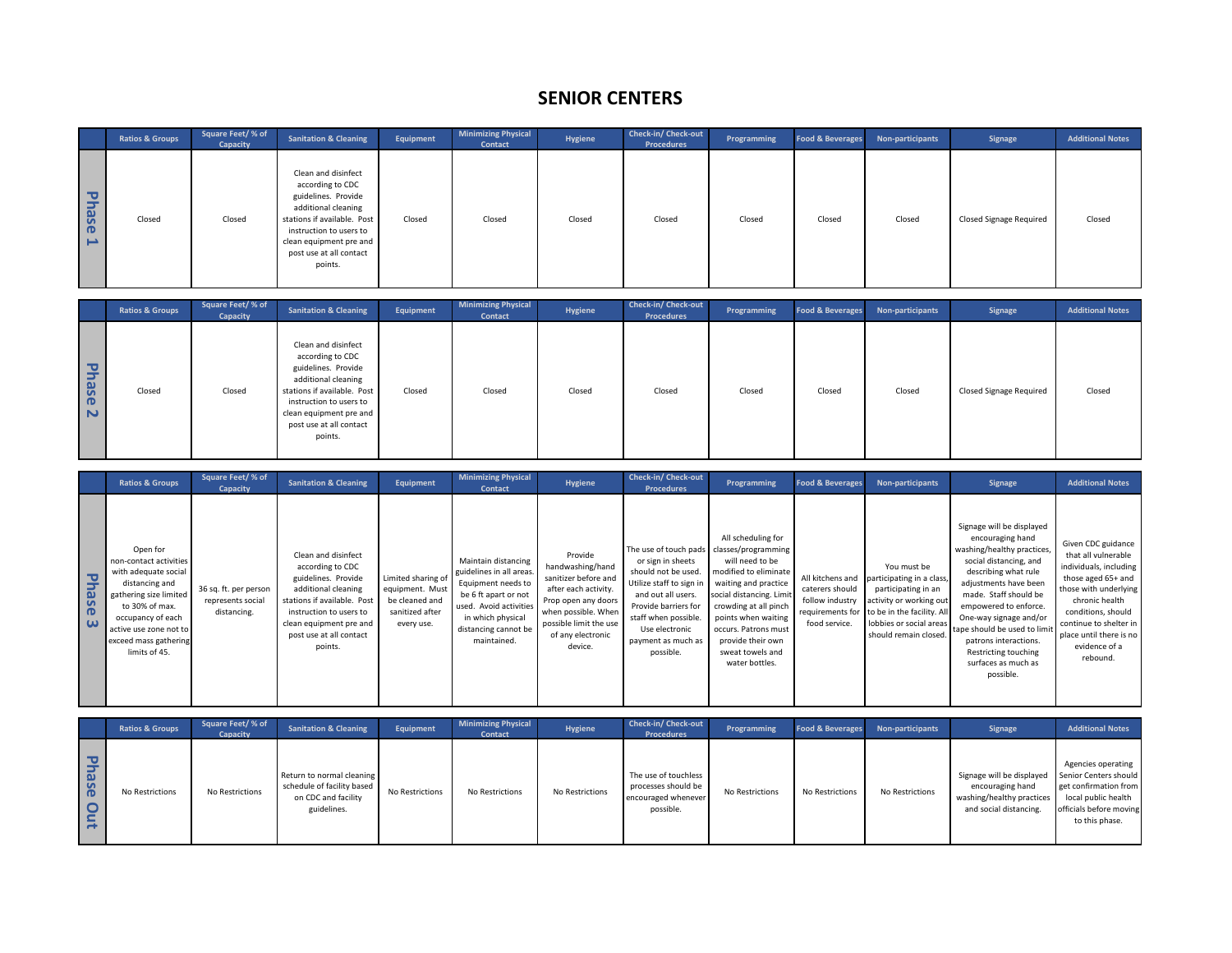#### **MARINA GUIDELINES**

<span id="page-23-0"></span>

|                                          | <b>Ratios &amp; Groups</b>                                                                                                                                                                                                | # of People per Boats                                                                        | <b>Visitor Flow</b>                                                                                   | <b>Sanitation &amp; Cleaning</b>                                                                                                                                                                           | Hygiene                                                                                                                                                                                                                                                                                                                                                                                           | <b>Check-in/Check-out Procedures</b>                                                                           | <b>Food &amp; Beverages</b>                                                                                              | <b>Visitors</b>                                              | Signage                                                                                                                                                                                                                                                                                                                              |
|------------------------------------------|---------------------------------------------------------------------------------------------------------------------------------------------------------------------------------------------------------------------------|----------------------------------------------------------------------------------------------|-------------------------------------------------------------------------------------------------------|------------------------------------------------------------------------------------------------------------------------------------------------------------------------------------------------------------|---------------------------------------------------------------------------------------------------------------------------------------------------------------------------------------------------------------------------------------------------------------------------------------------------------------------------------------------------------------------------------------------------|----------------------------------------------------------------------------------------------------------------|--------------------------------------------------------------------------------------------------------------------------|--------------------------------------------------------------|--------------------------------------------------------------------------------------------------------------------------------------------------------------------------------------------------------------------------------------------------------------------------------------------------------------------------------------|
| <b>Phase</b><br>$\overline{\phantom{a}}$ | Closed                                                                                                                                                                                                                    | Closed                                                                                       | Closed                                                                                                | Closed                                                                                                                                                                                                     | Closed                                                                                                                                                                                                                                                                                                                                                                                            | Closed                                                                                                         | Closed                                                                                                                   | Closed                                                       | <b>Closed Signage Required</b>                                                                                                                                                                                                                                                                                                       |
|                                          | <b>Ratios &amp; Groups</b>                                                                                                                                                                                                | # of People per Boats                                                                        | <b>Visitor Flow</b>                                                                                   | <b>Sanitation &amp; Cleaning</b>                                                                                                                                                                           | Hygiene                                                                                                                                                                                                                                                                                                                                                                                           | <b>Check-in/ Check-out Procedures</b>                                                                          | <b>Food &amp; Beverages</b>                                                                                              | <b>Visitors</b>                                              | Signage                                                                                                                                                                                                                                                                                                                              |
| Phase<br>$\overline{\mathbf{N}}$         | Standard boat rental operations naturally<br>provide conditions favorable for social<br>distancing. Do not exceed mass gatherings<br>of 10. The mass gathering limit refers to the<br>patrons who cannot social distance. | Kayaks: 1, Paddle Boards: 1, Encourage<br>family units only to use multiple person<br>hnats. | There will be a one way path for patrons to<br>enter and exit to help assist in social<br>distancing. | Clean and sanitize boats, paddles and<br>lifejackets prior to first rental, and every<br>time they are returned. Clean and sanitize<br>frequently touched surfaces at regular<br>intervals based on usage. | Reinforce frequent and proper handwashin<br>for staff and encourage use of masks and<br>gloves. Eliminate the use of cash register<br>and exchange of payment. Fundamental<br>cleaning and public health practices will be<br>followed, including industry specific<br>guidelines as provided on covid.ks.gov.<br>Compliance with additional best practices<br>guidance for our business sector.  | Online payments and boat rentals are<br>required through website. In person<br>payments are NOT permitted.     | To eliminate cash and payment transaction<br>at the facility, will offer a beverage add-on<br>with online reservations.  | All boat reservations will be checked in and<br>checked out. | Signage will be displayed encouraging hand<br>washing/healthy practices, social distancing<br>and describing what rule adjustments have<br>been made. Staff should be empowered to<br>enforce. One-way signage and/or tape<br>should be used to limit patrons interactions<br>Restricting touching surfaces as much as<br>possible.  |
|                                          | <b>Ratios &amp; Groups</b>                                                                                                                                                                                                | # of People per Boats                                                                        | <b>Visitor Flow</b>                                                                                   | <b>Sanitation &amp; Cleaning</b>                                                                                                                                                                           | Hygiene                                                                                                                                                                                                                                                                                                                                                                                           | <b>Check-in/Check-out Procedures</b>                                                                           | <b>Food &amp; Beverages</b>                                                                                              | Visitors                                                     | Signage                                                                                                                                                                                                                                                                                                                              |
| Phase<br>$\overline{N}$                  | Standard boat rental operations naturally<br>provide conditions favorable for social<br>distancing. Do not exceed mass gatherings<br>of 15. The mass gathering limit refers to the<br>patrons who cannot social distance. | Kayaks: 1, Paddle Boards: 1, Encourage<br>family units only to use multiple person<br>boats. | There will be a one way path for patrons to<br>enter and exit to help assist in social<br>distancing. | Clean and sanitize boats, paddles and<br>lifejackets prior to first rental, and every<br>time they are returned. Clean and sanitize<br>frequently touched surfaces at regular<br>intervals based on usage  | Reinforce frequent and proper handwashin<br>for staff and encourage use of masks and<br>gloves. Eliminate the use of cash register<br>and exchange of payment. Fundamental<br>cleaning and public health practices will be<br>followed, including industry specific<br>guidelines as provided on covid.ks.gov.<br>Compliance with additional best practices<br>guidance for our business sector.  | Online payments and boat rentals are<br>required through website. In person<br>payments are NOT permitted.     | To eliminate cash and payment transaction<br>at the facility, will offer a beverage add-on<br>with online reservations.  | All boat reservations will be checked in and<br>checked out. | Signage will be displayed encouraging hand<br>washing/healthy practices, social distancing,<br>and describing what rule adjustments have<br>been made. Staff should be empowered to<br>enforce. One-way signage and/or tape<br>should be used to limit patrons interactions<br>Restricting touching surfaces as much as<br>possible. |
|                                          | <b>Ratios &amp; Groups</b>                                                                                                                                                                                                | # of People per Boats                                                                        | <b>Visitor Flow</b>                                                                                   | <b>Sanitation &amp; Cleaning</b>                                                                                                                                                                           | Hygiene                                                                                                                                                                                                                                                                                                                                                                                           | <b>Check-in/Check-out Procedures</b>                                                                           | <b>Food &amp; Beverages</b>                                                                                              | Visitors                                                     | Signage                                                                                                                                                                                                                                                                                                                              |
| <b>Phase</b><br>$\pmb{\omega}$           | Standard boat rental operations naturally<br>provide conditions favorable for social<br>distancing. Do not exceed mass gatherings<br>of 45. The mass gathering limit refers to the<br>patrons who cannot social distance. | Kayaks: 1, Paddle Boards: 1, Canoe: 4, &<br>Pedal Boats: 4                                   | here will be a one way path for patrons to<br>enter and exit to help assist in social<br>distancing.  | Clean and sanitize boats, paddles and<br>lifeiackets prior to first rental, and every<br>time they are returned. Clean and sanitize<br>frequently touched surfaces at regular<br>intervals based on usage. | Reinforce frequent and proper handwashing<br>for staff and encourage use of masks and<br>gloves. Eliminate the use of cash register<br>and exchange of payment. Fundamental<br>cleaning and public health practices will be<br>followed, including industry specific<br>guidelines as provided on covid.ks.gov.<br>Compliance with additional best practices<br>guidance for our business sector. | Online Payments and boat rentals are<br>required through the website. In person<br>payments are NOT permitted. | To eliminate cash and payment transactions<br>at the facility, will offer a beverage add-on<br>with online reservations. | All boat reservations will be checked in and<br>checked out. | Signage will be displayed encouraging hand<br>washing/healthy practices, social distancing<br>and describing what rule adjustments have<br>been made. Staff should be empowered to<br>enforce. One-way signage and/or tape<br>should be used to limit patrons interactions<br>Restricting touching surfaces as much as<br>possible   |
|                                          | <b>Ratios &amp; Groups</b>                                                                                                                                                                                                | # of People per Boats                                                                        | <b>Visitor Flow</b>                                                                                   | <b>Sanitation &amp; Cleaning</b>                                                                                                                                                                           | Hygiene                                                                                                                                                                                                                                                                                                                                                                                           | <b>Check-in/Check-out Procedures</b>                                                                           | <b>Food &amp; Beverages</b>                                                                                              | <b>Visitors</b>                                              | Signage                                                                                                                                                                                                                                                                                                                              |
| Phase<br>Out                             | No restrictions                                                                                                                                                                                                           | No restrictions                                                                              | No restrictions                                                                                       | No restrictions                                                                                                                                                                                            | No restrictions                                                                                                                                                                                                                                                                                                                                                                                   | No restrictions                                                                                                | No restrictions                                                                                                          | No restrictions                                              | Signage will be displayed encouraging hand<br>washing/healthy practices and social<br>distancing.                                                                                                                                                                                                                                    |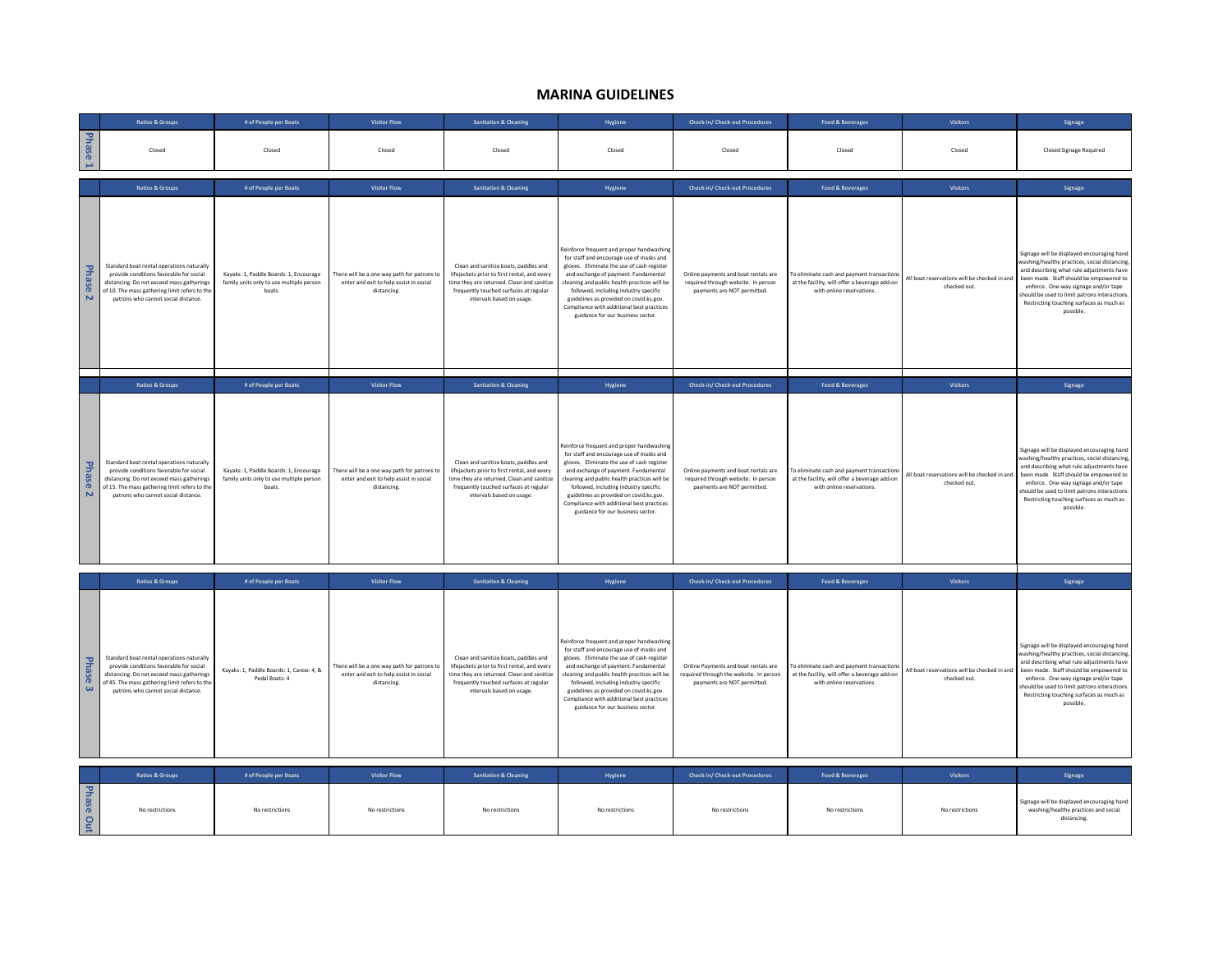# **GYMNASIUMS/RUNNING TRACKS/GROUP FITNESS STUDIOS/GENERAL RECREATION SPACES**

|                                       | <b>Ratios &amp; Groups</b>                                                                                                                                 | Square Feet/% of<br><b>Licensed Capacity</b>              | <b>Sanitation &amp; Cleaning</b>                                                                                                                                                                                 | <b>Equipment</b>                                                                                                                      | <b>Minimizing Physical</b><br><b>Contact</b>                                                                                                                                   | <b>Hygiene</b>                                                                                                                                                                                                                                                                                      | Check-in/ Check-out<br><b>Procedures</b>                                                                                                                                                                           | Programming                                                                                                                                                                                                                             | <b>Food &amp; Beverages</b>                                                                                       | <b>Non-participants</b>                                                                                                                                                                                                         | <b>Signage</b>                                                                                                                                                                                                                                                                                                                         |
|---------------------------------------|------------------------------------------------------------------------------------------------------------------------------------------------------------|-----------------------------------------------------------|------------------------------------------------------------------------------------------------------------------------------------------------------------------------------------------------------------------|---------------------------------------------------------------------------------------------------------------------------------------|--------------------------------------------------------------------------------------------------------------------------------------------------------------------------------|-----------------------------------------------------------------------------------------------------------------------------------------------------------------------------------------------------------------------------------------------------------------------------------------------------|--------------------------------------------------------------------------------------------------------------------------------------------------------------------------------------------------------------------|-----------------------------------------------------------------------------------------------------------------------------------------------------------------------------------------------------------------------------------------|-------------------------------------------------------------------------------------------------------------------|---------------------------------------------------------------------------------------------------------------------------------------------------------------------------------------------------------------------------------|----------------------------------------------------------------------------------------------------------------------------------------------------------------------------------------------------------------------------------------------------------------------------------------------------------------------------------------|
| Phase                                 | Closed                                                                                                                                                     | Closed                                                    | Closed                                                                                                                                                                                                           | Closed                                                                                                                                | Closed                                                                                                                                                                         | Closed                                                                                                                                                                                                                                                                                              | Closed                                                                                                                                                                                                             | Closed                                                                                                                                                                                                                                  | Closed                                                                                                            | Closed                                                                                                                                                                                                                          | Closed Signage Required                                                                                                                                                                                                                                                                                                                |
|                                       | <b>Ratios &amp; Groups</b>                                                                                                                                 | Square Feet/% of<br><b>Licensed Capacity</b>              | <b>Sanitation &amp; Cleaning</b>                                                                                                                                                                                 | <b>Equipment</b>                                                                                                                      | <b>Minimizing Physical</b><br><b>Contact</b>                                                                                                                                   | <b>Hygiene</b>                                                                                                                                                                                                                                                                                      | Check-in/Check-out<br><b>Procedures</b>                                                                                                                                                                            | Programming                                                                                                                                                                                                                             | <b>Food &amp; Beverages</b>                                                                                       | <b>Non-participants</b>                                                                                                                                                                                                         | <b>Signage</b>                                                                                                                                                                                                                                                                                                                         |
| <b>Phase</b><br>$\mathbf{N}$          | Each activity zone<br>would not exceed<br>mass gatherings of<br>15. The mass<br>gathering limit<br>refers to the<br>patrons who cannot<br>social distance. | 36 sq. ft. per person<br>represents social<br>distancing. | Clean and disinfect<br>according to CDC<br>guidelines. Provide<br>additional cleaning<br>stations if available. Post<br>instruction to users to<br>clean equipment pre and<br>post use at all contact<br>points. | No sharing equipment<br>in any area (not<br>including individuals<br>who reside together<br>imit contact of facility.<br>electronics. | Maintain distancing<br>guidelines in all areas<br>Equipment needs to be 6<br>ft apart or not used.<br>Avoid activities in which<br>physical distancing<br>cannot be maintained | Provide handwashing/hand sanitize<br>before and after each activity. Prop<br>open any doors when possible. Use<br>a different entry and exit when<br>possible. All employees are<br>encouraged to wear PPE, patrons<br>are encouraged to wear PPE when<br>it's safe and/or comfortable to do<br>SO. | The use of touch pads or<br>sign in sheets should not<br>be used. Utilize staff to<br>sign in and out all users<br>Provide barriers for staff<br>when possible. Use<br>electronic payment as<br>much as possible.  | All scheduling for<br>classes/programming will<br>need to be modified to<br>eliminate waiting. Limit<br>crowding at all pinch<br>points when waiting<br>occurs. Patrons must<br>provide their own sweat<br>towels and water<br>bottles. | No food allowed ir<br>any facility at any<br>time. Sports<br>drinks/water<br>allowed if brought<br>by the patron. | You must be<br>participating in a<br>class, participating i<br>an activity or working<br>out to be in the<br>facility.<br>Recommended<br>closure of all social<br>spaces unless<br>distancing guidelines<br>can be maintained.  | Signage will be displayed encouraging<br>hand washing/healthy practices, social<br>distancing, and describing what rule<br>adjustments have been made. Staff<br>should be empowered to enforce. One-<br>way signage and/or tape should be used<br>to limit patrons interactions. Restricting<br>touching surfaces as much as possible. |
|                                       | <b>Ratios &amp; Groups</b>                                                                                                                                 | Square Feet/% of<br><b>Licensed Capacity</b>              | <b>Sanitation &amp; Cleaning</b>                                                                                                                                                                                 | Equipment                                                                                                                             | <b>Minimizing Physical</b><br><b>Contact</b>                                                                                                                                   | <b>Hygiene</b>                                                                                                                                                                                                                                                                                      | Check-in/ Check-out<br><b>Procedures</b>                                                                                                                                                                           | <b>Programming</b>                                                                                                                                                                                                                      | <b>Food &amp; Beverages</b>                                                                                       | <b>Non-participants</b>                                                                                                                                                                                                         | <b>Signage</b>                                                                                                                                                                                                                                                                                                                         |
| <b>Phase</b><br>$\boldsymbol{\omega}$ | Each activity zone<br>would not exceed<br>mass gatherings of<br>45. The mass<br>gathering limit<br>refers to the<br>patrons who cannot<br>social distance. | 36 sq. ft. per person<br>represents social<br>distancing. | Clean and disinfect<br>according to CDC<br>guidelines. Provide<br>additional cleaning<br>stations if available. Post<br>instruction to users to<br>clean equipment pre and<br>post use at all contact<br>points. | Limited sharing of<br>equipment. Must be<br>cleaned and sanitized<br>after every use.                                                 | Maintain distancing<br>guidelines in all areas<br>Equipment needs to be<br>ft apart or not used.<br>Avoid activities in which<br>physical distancing<br>cannot be maintained   | Provide handwashing/hand sanitizer<br>before and after each activity. Prop<br>open any doors when possible. Use<br>a different entry and exit when<br>possible. When possible limit the<br>use of any electronic device.                                                                            | The use of touch pads or<br>sign in sheets should not<br>be used. Utilize staff to<br>sign in and out all users.<br>Provide barriers for staff<br>when possible. Use<br>electronic payment as<br>much as possible. | All scheduling can<br>resume as normal<br>eeping social distancing<br>in mind.                                                                                                                                                          | No food allowed ir<br>any facility at any<br>time. Sports<br>drinks/water<br>allowed if brought<br>by the patron. | You must be<br>participating in a<br>class, participating in<br>an activity or working<br>out to be in the<br>facility.<br>Recommended<br>closure of all social<br>spaces unless<br>distancing guidelines<br>can be maintained. | Signage will be displayed encouraging<br>hand washing/healthy practices, social<br>distancing, and describing what rule<br>adjustments have been made. Staff<br>should be empowered to enforce. One-<br>way signage and/or tape should be used<br>to limit patrons interactions. Restricting<br>touching surfaces as much as possible. |

|                                                                | Ratios & Groups | Square Feet/% of<br><b>Licensed Capacity</b> | <b>Sanitation &amp; Cleaning</b> | Equipment       | <b>Minimizing Physical</b><br>Contact | Hygiene         | <b>Check-in/ Check-out</b><br><b>Procedures</b> | Programming     |                 | Food & Beverages Non-participants | <b>Signage</b>                                                                                    |
|----------------------------------------------------------------|-----------------|----------------------------------------------|----------------------------------|-----------------|---------------------------------------|-----------------|-------------------------------------------------|-----------------|-----------------|-----------------------------------|---------------------------------------------------------------------------------------------------|
| ᅮ<br><b>as</b><br>$\mathbf \sigma$<br>$\circ$<br>$\rightarrow$ | No Restrictions | No Restrictions                              | No Restrictions                  | No Restrictions | No Restrictions                       | No Restrictions | No Restrictions                                 | No Restrictions | No Restrictions | No Restrictions                   | Signage will be displayed encouraging<br>hand washing/healthy practices and<br>social distancing. |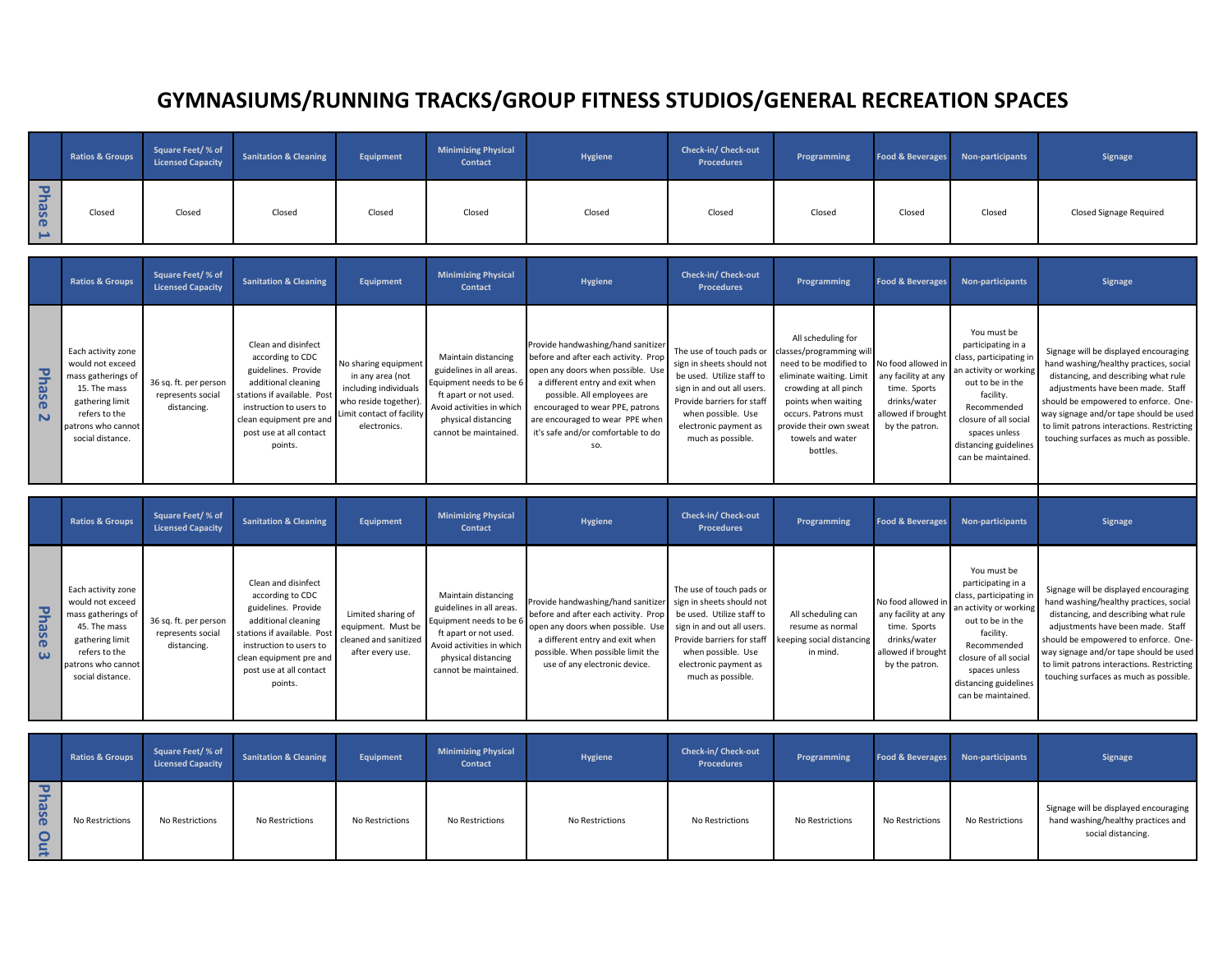#### **FITNESS CENTERS**

<span id="page-25-0"></span>

|                                                | <b>Ratios &amp; Groups</b> | Square Feet/% of<br><b>Licensed Capacity</b> | <b>Sanitation &amp; Cleaning</b> | Equipment | <b>Minimizing Physical</b><br><b>Contact</b> | Hygiene | <b>Check-in/ Check-out</b><br><b>Procedures</b> | Programming | <b>Food &amp; Beverages</b> | Non-participants | <b>Signage</b>          |
|------------------------------------------------|----------------------------|----------------------------------------------|----------------------------------|-----------|----------------------------------------------|---------|-------------------------------------------------|-------------|-----------------------------|------------------|-------------------------|
| - 77<br>$\Omega$<br>$\sim$<br>$\mathbf \sigma$ | Closed                     | Closed                                       | Closed                           | Closed    | Closed                                       | Closed  | Closed                                          | Closed      | Closed                      | Closed           | Closed Signage Required |

|                                                          | <b>Ratios &amp; Groups</b>                                                                                                                        | <b>Square Feet/% of Licensed</b><br><b>Capacity</b>       | <b>Sanitation &amp; Cleaning</b>                                                                                                                                                                              | <b>Equipment</b>                                  | <b>Minimizing Physical</b><br><b>Contact</b>                                                                                                                                     | Hygiene                                                                                                                                                                                                                                                                                                                                                                | <b>Check-in/ Check-out</b><br><b>Procedures</b>                                                                                                                                                                    | Programming                                                                                                | <b>Food &amp; Beverages</b>                                                                                 | <b>Non-participants</b> | <b>Signage</b>                                                                                                                                                                                                                                                                                                                                                |
|----------------------------------------------------------|---------------------------------------------------------------------------------------------------------------------------------------------------|-----------------------------------------------------------|---------------------------------------------------------------------------------------------------------------------------------------------------------------------------------------------------------------|---------------------------------------------------|----------------------------------------------------------------------------------------------------------------------------------------------------------------------------------|------------------------------------------------------------------------------------------------------------------------------------------------------------------------------------------------------------------------------------------------------------------------------------------------------------------------------------------------------------------------|--------------------------------------------------------------------------------------------------------------------------------------------------------------------------------------------------------------------|------------------------------------------------------------------------------------------------------------|-------------------------------------------------------------------------------------------------------------|-------------------------|---------------------------------------------------------------------------------------------------------------------------------------------------------------------------------------------------------------------------------------------------------------------------------------------------------------------------------------------------------------|
| ᄀ<br>has<br>൹                                            | Each activity zone would<br>not exceed mass gatherings<br>of 15. The mass gathering<br>limit refers to the patrons<br>who cannot social distance. | 36 sq. ft. per person<br>represents social<br>distancing. | Clean and disinfect<br>according to CDC<br>guidelines. Provide<br>additional cleaning stations<br>if available. Post<br>instruction to users to clean<br>equipment pre and post<br>use at all contact points. | Must be cleaned and<br>sanitized after every use. | Maintain distancing<br>guidelines in all areas.<br>Equipment needs to be 6 ft<br>apart or not used. Avoid<br>activities in which physical<br>distancing cannot be<br>maintained. | Provide handwashing/hand<br>sanitizer before and after<br>each activity. Prop open<br>any doors when possible.<br>Use a different entry and<br>exit when possible. When<br>possible limit the use of any<br>electronic device. All<br>employees are encouraged<br>to wear PPE, patrons are<br>encouraged to wear PPE<br>when it's safe and/or<br>comfortable to do so. | The use of touch pads or<br>sign in sheets should not be<br>used. Utilize staff to sign in<br>and out all users. Provide<br>barriers for staff when<br>possible. Use electronic<br>payment as much as<br>possible. | Instructors and/or persona<br>trainers should follow<br>guidelines for ensuring<br>safety of participants. | No food allowed in any<br>facility at any time. Sports<br>drinks/water allowed if<br>brought by the patron. | Not Allowed             | Signage will be displayed<br>encouraging hand<br>washing/healthy practices,<br>social distancing, and<br>describing what rule<br>adjustments have been<br>made. Staff should be<br>empowered to enforce.<br>One-way signage and/or<br>tape should be used to<br>limit patrons interactions<br><b>Restricting touching</b><br>surfaces as much as<br>possible. |
|                                                          | <b>Ratios &amp; Groups</b>                                                                                                                        | <b>Square Feet/ % of Licensed</b><br>Capacity             | <b>Sanitation &amp; Cleaning</b>                                                                                                                                                                              | <b>Equipment</b>                                  | <b>Minimizing Physical</b><br><b>Contact</b>                                                                                                                                     | Hygiene                                                                                                                                                                                                                                                                                                                                                                | Check-in/ Check-out<br><b>Procedures</b>                                                                                                                                                                           | Programming                                                                                                | <b>Food &amp; Beverages</b>                                                                                 | <b>Non-participants</b> | <b>Signage</b>                                                                                                                                                                                                                                                                                                                                                |
| ᅮ<br>$\overline{a}$<br><u>o</u><br>$\mathbf \sigma$<br>ധ | Each activity zone would<br>not exceed mass gatherings<br>of 45. The mass gathering<br>limit refers to the patrons<br>who cannot social distance. | 36 sq. ft. per person<br>represents social<br>distancing. | Clean and disinfect<br>according to CDC<br>guidelines. Provide<br>additional cleaning stations<br>if available. Post<br>nstruction to users to clean<br>equipment pre and post<br>use at all contact points.  | Must be cleaned and<br>sanitized after every use. | Maintain distancing<br>guidelines in all areas.<br>Equipment needs to be 6 ft<br>apart or not used. Avoid<br>activities in which physical<br>distancing cannot be<br>maintained. | Provide handwashing/hand<br>sanitizer before and after<br>each activity. Prop open<br>any doors when possible.<br>Use a different entry and<br>exit when possible. When<br>possible limit the use of any<br>electronic device. All<br>employees are encouraged<br>to wear PPE, patrons are<br>encouraged to wear PPE                                                   | The use of touch pads or<br>sign in sheets should not be<br>used. Utilize staff to sign in<br>and out all users. Provide<br>barriers for staff when<br>possible. Use electronic<br>payment as much as<br>possible. | nstructors and/or personal<br>trainers should follow<br>guidelines for ensuring<br>safety of participants. | No food allowed in any<br>facility at any time. Sports<br>drinks/water allowed if<br>brought by the patron. | Not Allowed             | Signage will be displayed<br>encouraging hand<br>washing/healthy practices,<br>social distancing, and<br>describing what rule<br>adjustments have been<br>made. Staff should be<br>empowered to enforce.<br>One-way signage and/or<br>tape should be used to<br>limit patrons interactions.                                                                   |

|                                                    | <b>Ratios &amp; Groups</b> | Square Feet/% of Licensed<br>Capacity | <b>Sanitation &amp; Cleaning</b> | Equipment       | <b>Minimizing Physical</b><br><b>Contact</b> | Hygiene         | <b>Check-in/ Check-out</b><br><b>Procedures</b> | Programming     | <b>Food &amp; Beverages</b> | <b>Non-participants</b> | <b>Signage</b>                                                                                       |
|----------------------------------------------------|----------------------------|---------------------------------------|----------------------------------|-----------------|----------------------------------------------|-----------------|-------------------------------------------------|-----------------|-----------------------------|-------------------------|------------------------------------------------------------------------------------------------------|
| യ<br>$\Omega$<br>$\mathbf \sigma$<br>$\rightarrow$ | No Restrictions            | No Restrictions                       | No Restrictions                  | No Restrictions | No Restrictions                              | No Restrictions | No Restrictions                                 | No Restrictions | No Restrictions             | No Restrictions         | Signage will be displayed<br>encouraging hand<br>washing/healthy practices<br>and social distancing. |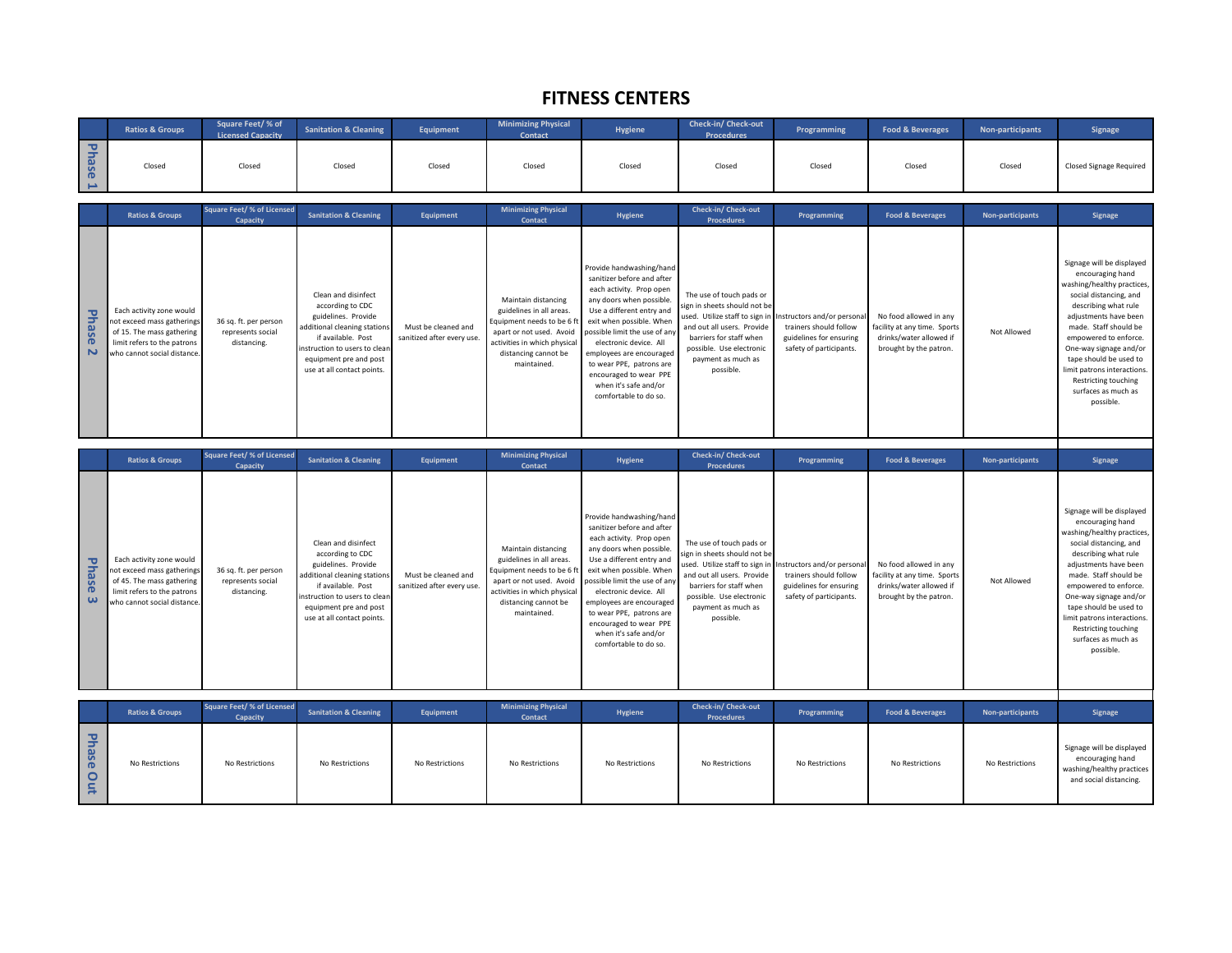## **INDOOR POOLS**

<span id="page-26-0"></span>

|                    | <b>Ratios &amp; Groups</b> | Square Feet/% of<br><b>Licensed Capacity</b> | <b>Sanitation &amp; Cleaning</b> | Equipment | <b>Minimizing Physical</b><br><b>Contact</b> | Hygiene | <b>Check-in/ Check-out</b><br>Procedures | Programming | <b>Food &amp; Beverages</b> | Non-participants | Signage                 |
|--------------------|----------------------------|----------------------------------------------|----------------------------------|-----------|----------------------------------------------|---------|------------------------------------------|-------------|-----------------------------|------------------|-------------------------|
| Phase<br><b>PA</b> | Closed                     | Closed                                       | Closed                           | Closed    | Closed                                       | Closed  | Closed                                   | Closed      | Closed                      | Closed           | Closed Signage Required |

|                                   | <b>Ratios &amp; Groups</b> | Square Feet/ % of<br><b>Licensed Capacity</b> | <b>Sanitation &amp; Cleaning</b> | Equipment | <b>Minimizing Physical</b><br><b>Contact</b> | Hygiene | <b>Check-in/ Check-out</b><br><b>Procedures</b> | Programming | <b>Food &amp; Beverages</b> | Non-participants | Signage |
|-----------------------------------|----------------------------|-----------------------------------------------|----------------------------------|-----------|----------------------------------------------|---------|-------------------------------------------------|-------------|-----------------------------|------------------|---------|
| Phase<br>$\overline{\phantom{0}}$ | Closed                     | Closed                                        | Closed                           | Closed    | Closed                                       | Closed  | Closed                                          | Closed      | Closed                      | Closed           | Closed  |

|                     | <b>Ratios &amp; Groups</b>                                                                                                                              | Square Feet/% of<br><b>Licensed Capacity</b> | <b>Sanitation &amp; Cleaning</b>                                                                                                                                                                                                       | Equipment                                                                                                                                                                                                                       | <b>Minimizing Physical</b><br><b>Contact</b>                                                                                                                                                            | Hygiene                                                                                                                                                                                                                                                                                                          | Check-in/Check-out<br><b>Procedures</b>                                                                                                                                                                            | Programming                                                                                                                                                         | <b>Food &amp; Beverages</b>               | <b>Non-participants</b>                                                                                         | <b>Signage</b>                                                                                                                                                                                                                                                                                                                                          |
|---------------------|---------------------------------------------------------------------------------------------------------------------------------------------------------|----------------------------------------------|----------------------------------------------------------------------------------------------------------------------------------------------------------------------------------------------------------------------------------------|---------------------------------------------------------------------------------------------------------------------------------------------------------------------------------------------------------------------------------|---------------------------------------------------------------------------------------------------------------------------------------------------------------------------------------------------------|------------------------------------------------------------------------------------------------------------------------------------------------------------------------------------------------------------------------------------------------------------------------------------------------------------------|--------------------------------------------------------------------------------------------------------------------------------------------------------------------------------------------------------------------|---------------------------------------------------------------------------------------------------------------------------------------------------------------------|-------------------------------------------|-----------------------------------------------------------------------------------------------------------------|---------------------------------------------------------------------------------------------------------------------------------------------------------------------------------------------------------------------------------------------------------------------------------------------------------------------------------------------------------|
| Phase 3<br>$\omega$ | Each activity zone<br>would not exceed<br>mass gatherings of 45.<br>The mass gathering<br>limit refers to the<br>patrons who cannot<br>social distance. | represents social<br>distancing.             | Clean and disinfect<br>according to CDC<br>guidelines. Provide<br>36 sq. ft. per person additional cleaning stations<br>if available. Post<br>instruction to users to<br>clean equipment pre and<br>post use at all contact<br>points. | Clean and disinfect all staff<br>equipment after each use.<br>Items such as lounge chairs<br>and toys should be limited<br>and spaced to comply with<br>social distancing and<br>frequent sanitation<br>procedures implemented. | For swimming lessons,<br>Family units need to be<br>utilized. Eliminate partner<br>workouts, sharing<br>equipment, etc. Educate<br>patrons on social<br>distancing, minimizing<br>contact in pool area. | All employees are<br>encouraged to wear PPE*<br>and wash their hands<br>frequently. Patrons are<br>encouraged to wear PPE<br>when it's safe and/or<br>comfortable to do so and<br>take a head to toe<br>cleansing shower prior to<br>entering the pool area.<br>(*This does not apply to on-<br>duty lifeguards) | The use of touch pads or<br>sign in sheets should not<br>be used. Utilize staff to<br>sign in and out all users.<br>Provide barriers for staff<br>when possible. Use<br>electronic payment as<br>much as possible. | For swimming lessons,<br>family units need to be<br>utilized until children are<br>water competent and<br>eliminate partner<br>workouts, sharing<br>equipment, etc. | All staff will follow KDHE<br>Guidelines. | Additional benches and<br>chairs may be added for<br>patrons, to encourage<br>spacing and social<br>distancing. | Signage will be displayed<br>encouraging hand<br>washing/healthy practices,<br>social distancing, and<br>describing what rule<br>adjustments have been<br>made. Staff should be<br>empowered to enforce.<br>One-way signage and/or<br>tape should be used to<br>limit patrons interactions.<br>Restricting touching<br>surfaces as much as<br>possible. |

|                    | <b>Ratios &amp; Groups</b> | Square Feet/% of<br><b>Licensed Capacity</b> | <b>Sanitation &amp; Cleaning</b> | Equipment       | <b>Minimizing Physical</b><br><b>Contact</b> | Hygiene         | <b>Check-in/ Check-out</b><br><b>Procedures</b> | Programming     | <b>Food &amp; Beverages</b> | Non-participants | Signage                                                                                              |
|--------------------|----------------------------|----------------------------------------------|----------------------------------|-----------------|----------------------------------------------|-----------------|-------------------------------------------------|-----------------|-----------------------------|------------------|------------------------------------------------------------------------------------------------------|
| ᅮ<br>ase<br>O<br>≒ | No Restrictions            | No Restrictions                              | No Restrictions                  | No Restrictions | No Restrictions                              | No Restrictions | No Restrictions                                 | No Restrictions | No Restrictions             | No Restrictions  | Signage will be displayed<br>encouraging hand<br>washing/healthy practices<br>and social distancing. |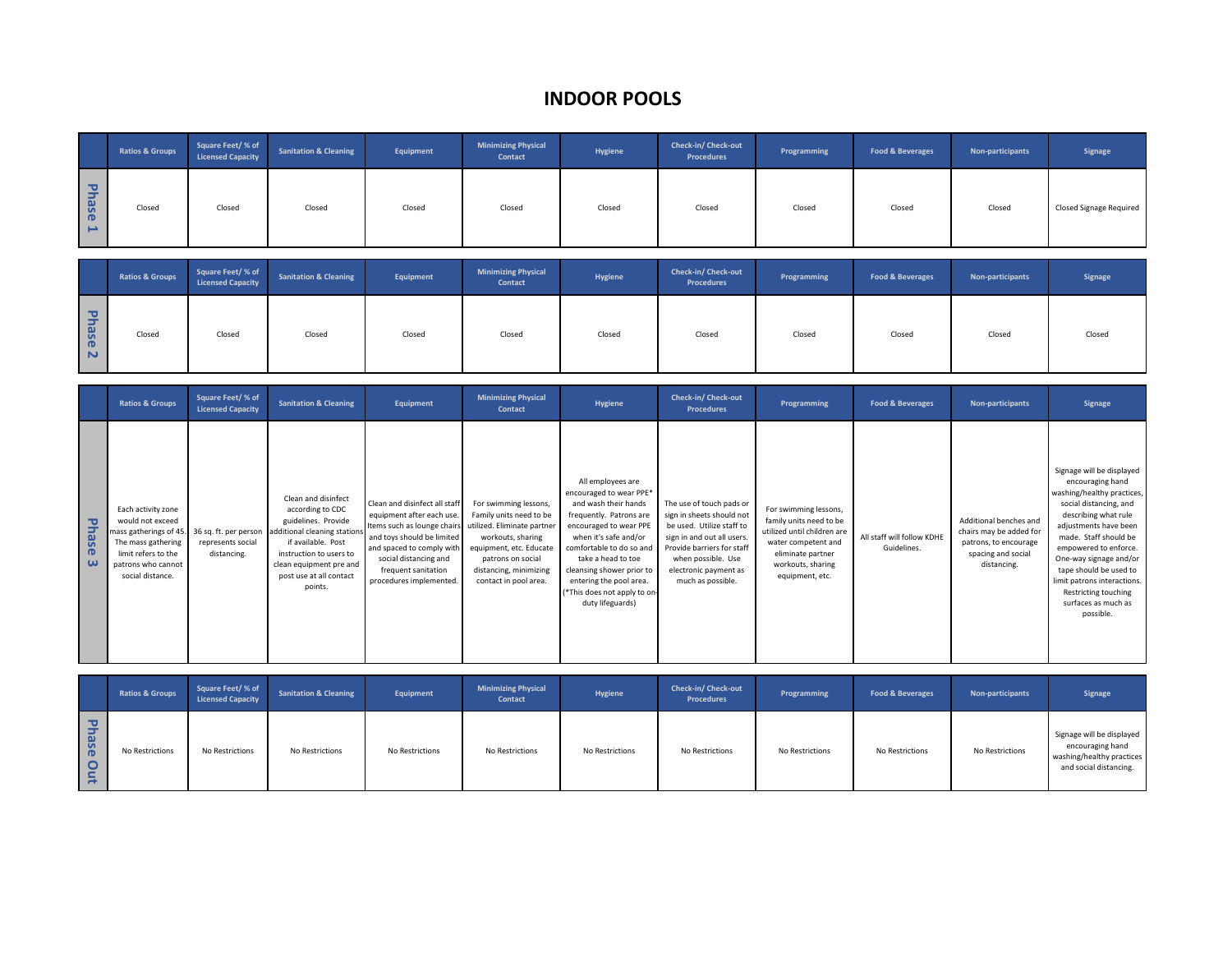## **LOCKER ROOMS / SHOWERS**

<span id="page-27-0"></span>

|                                      | <b>Ratios &amp; Groups</b>                                                   | <b>Square Feet/ % of Licensed Capacity</b>             | <b>Sanitation &amp; Cleaning</b>                                                                                           | <b>Minimizing Physical Contact</b>       | Hygiene                                                             | Signage                                                                                                                                                                                                                                                                                                                               |
|--------------------------------------|------------------------------------------------------------------------------|--------------------------------------------------------|----------------------------------------------------------------------------------------------------------------------------|------------------------------------------|---------------------------------------------------------------------|---------------------------------------------------------------------------------------------------------------------------------------------------------------------------------------------------------------------------------------------------------------------------------------------------------------------------------------|
| <b>Phase</b><br>⊷                    | Closed<br>Closed                                                             |                                                        | Closed                                                                                                                     | Closed                                   | Closed                                                              | Closed Signage Required                                                                                                                                                                                                                                                                                                               |
|                                      |                                                                              |                                                        |                                                                                                                            |                                          |                                                                     |                                                                                                                                                                                                                                                                                                                                       |
|                                      | <b>Ratios &amp; Groups</b>                                                   | <b>Square Feet/ % of Licensed Capacity</b>             | <b>Sanitation &amp; Cleaning</b>                                                                                           | <b>Minimizing Physical Contact</b>       | Hygiene                                                             | Signage                                                                                                                                                                                                                                                                                                                               |
| <b>Phas</b><br>$\mathbf \sigma$<br>N | Closed except for restroom facilities.<br>Restricted to 15 people at a time. | 36 sq. ft. per person represents social<br>distancing. | Enhanced cleaning schedule including<br>frequent checks of facility based on usage.<br>Follow CDC guidelines for cleaning. | Patrons must practice social distancing. | Reinforce frequent and proper<br>handwashing for staff and patrons. | Signage will be displayed encouraging hand<br>washing/healthy practices, social<br>distancing, and describing what rule<br>adjustments have been made. Staff should<br>be empowered to enforce. One-way<br>signage and/or tape should be used to limit<br>patrons interactions. Restricting touching<br>surfaces as much as possible. |

|                   | <b>Ratios &amp; Groups</b>                | <b>Square Feet/% of Licensed Capacity</b>              | <b>Sanitation &amp; Cleaning</b>                                                                                           | <b>Minimizing Physical Contact</b>       | Hygiene                                                             | Signage                                                                                                                                                                                                                                                                                                                               |
|-------------------|-------------------------------------------|--------------------------------------------------------|----------------------------------------------------------------------------------------------------------------------------|------------------------------------------|---------------------------------------------------------------------|---------------------------------------------------------------------------------------------------------------------------------------------------------------------------------------------------------------------------------------------------------------------------------------------------------------------------------------|
| <b>Phase</b><br>ഄ | Recommend restricting to 50% of capacity. | 36 sq. ft. per person represents social<br>distancing. | Enhanced cleaning schedule including<br>frequent checks of facility based on usage.<br>Follow CDC guidelines for cleaning. | Patrons must practice social distancing. | Reinforce frequent and proper<br>handwashing for staff and patrons. | Signage will be displayed encouraging hand<br>washing/healthy practices, social<br>distancing, and describing what rule<br>adjustments have been made. Staff should<br>be empowered to enforce. One-way<br>signage and/or tape should be used to limit<br>patrons interactions. Restricting touching<br>surfaces as much as possible. |

|                                                     | <b>Ratios &amp; Groups</b> | Square Feet/ % of Licensed Capacity | <b>Sanitation &amp; Cleaning</b> | <b>Minimizing Physical Contact</b> | Hygiene         | <b>Signage</b>                                                                                    |
|-----------------------------------------------------|----------------------------|-------------------------------------|----------------------------------|------------------------------------|-----------------|---------------------------------------------------------------------------------------------------|
| --<br>$\omega$<br>$\Omega$<br>$\mathbf \sigma$<br>œ | No Restrictions            | No Restrictions                     | No Restrictions                  | No Restrictions                    | No Restrictions | Signage will be displayed encouraging hand<br>washing/healthy practices and social<br>distancing. |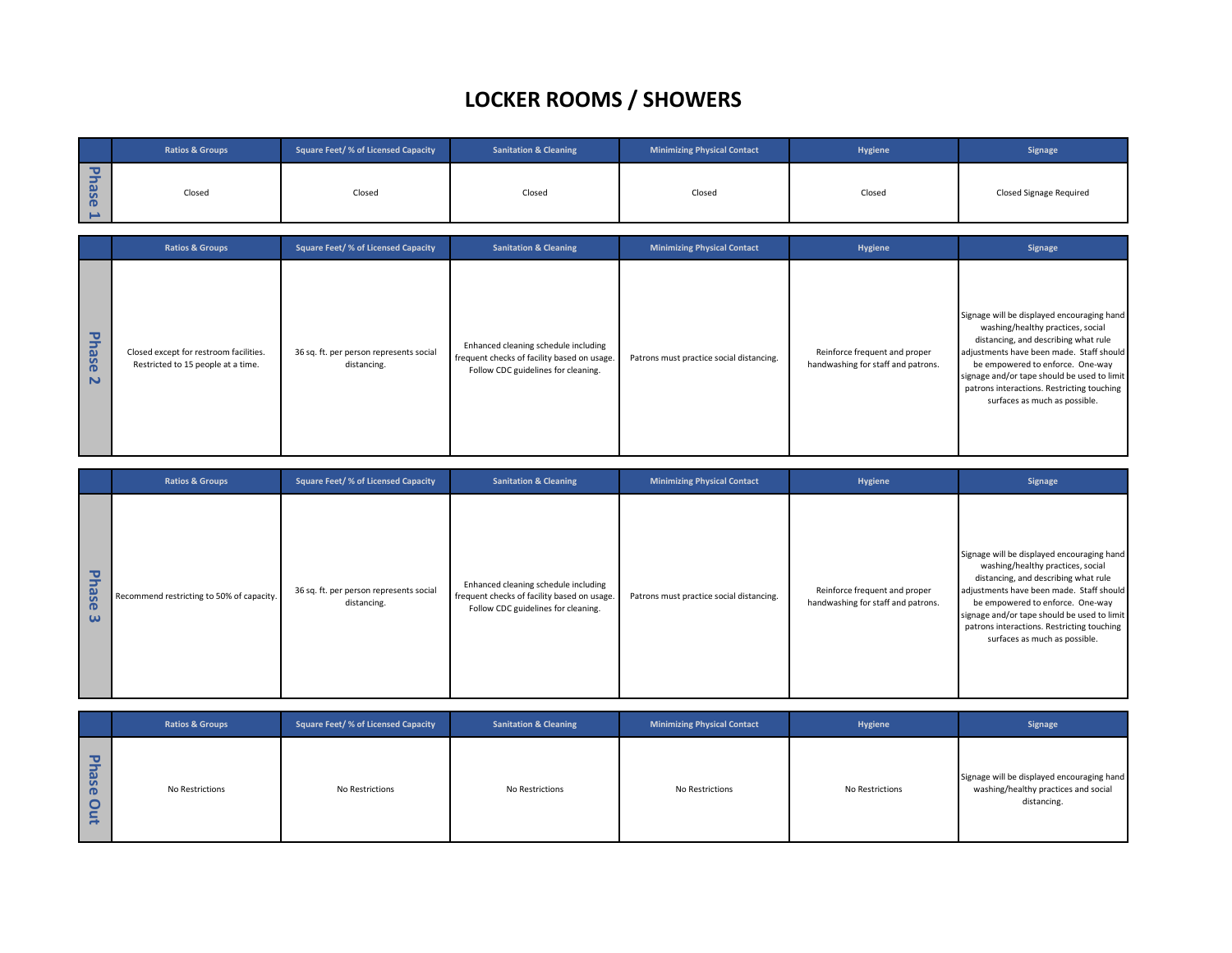## **MULTIPURPOSE / MEETING ROOMS**

<span id="page-28-0"></span>

|                                         | <b>Ratios &amp; Groups</b>                                                                                                                                | Square Feet/% of<br><b>Licensed Capacity</b>              | <b>Sanitation &amp; Cleaning</b>                                                                                                    | Equipment                                                               | <b>Minimizing Physical</b><br>Contact                  | Hygiene                                                                                                                                                        | Check-in/Check-out<br><b>Procedures</b>                                                                                                                                                                            | Programming                                                                 | <b>Food &amp; Beverages</b>                                                              | Non-participants                | Signage                                                                                                                                                                                                                                                                                                                                     |
|-----------------------------------------|-----------------------------------------------------------------------------------------------------------------------------------------------------------|-----------------------------------------------------------|-------------------------------------------------------------------------------------------------------------------------------------|-------------------------------------------------------------------------|--------------------------------------------------------|----------------------------------------------------------------------------------------------------------------------------------------------------------------|--------------------------------------------------------------------------------------------------------------------------------------------------------------------------------------------------------------------|-----------------------------------------------------------------------------|------------------------------------------------------------------------------------------|---------------------------------|---------------------------------------------------------------------------------------------------------------------------------------------------------------------------------------------------------------------------------------------------------------------------------------------------------------------------------------------|
| Phase<br>F                              | Closed                                                                                                                                                    | Closed                                                    | Closed                                                                                                                              | Closed                                                                  | Closed                                                 | Closed                                                                                                                                                         | Closed                                                                                                                                                                                                             | Closed                                                                      | Closed                                                                                   | Closed                          | Closed Signage Required                                                                                                                                                                                                                                                                                                                     |
|                                         | <b>Ratios &amp; Groups</b>                                                                                                                                | Square Feet/% of<br><b>Licensed Capacity</b>              | <b>Sanitation &amp; Cleaning</b>                                                                                                    | Equipment                                                               | <b>Minimizing Physical</b><br><b>Contact</b>           | Hygiene                                                                                                                                                        | Check-in/ Check-out<br><b>Procedures</b>                                                                                                                                                                           | Programming                                                                 | <b>Food &amp; Beverages</b>                                                              | Non-participants                | Signage                                                                                                                                                                                                                                                                                                                                     |
| <b>Phase</b><br>$\overline{\mathsf{N}}$ | Each room would be<br>managed to not exceed<br>mass gatherings of 15.<br>The mass gathering limit<br>refers to the patrons who<br>cannot social distance. | 36 sq. ft. per person<br>represents social<br>distancing. | Enhanced cleaning<br>schedule including<br>frequent checks of<br>facility based on usage.<br>Follow CDC guidelines<br>for cleaning. | Clean and Sanitize<br>according to CDC<br>Guidelines after each<br>use. | Encourage patrons to<br>practice social<br>distancing. | Provide opportunity for<br>proper handwashing and<br>encourage use of hand<br>sanitizer station in each<br>room. Encourage visitors<br>and staff to use masks. | The use of touch pads or sign<br>in sheets should not be used.<br>Utilize staff to sign in and<br>out all users. Provide<br>barriers for staff when<br>possible. Use electronic<br>payment as much as<br>possible. | Ensure proper time in<br>between each<br>program/meeting for<br>sanitation. | All kitchens and caterers<br>should follow industry<br>requirements for food<br>service. | Registered participants<br>only | Signage will be displayed<br>encouraging hand washing/healthy<br>practices, social distancing, and<br>describing what rule adjustments<br>have been made. Staff should be<br>empowered to enforce. One-way<br>signage and/or tape should be used<br>to limit patrons interactions.<br>Restricting touching surfaces as much<br>as possible. |

|                                             | <b>Ratios &amp; Groups</b>                                                                                                                                | Square Feet/% of<br><b>Licensed Capacity</b>              | <b>Sanitation &amp; Cleaning</b>                                                                                                    | Equipment                                                               | <b>Minimizing Physical</b><br>Contact                  | Hygiene                                                                                                                                                        | Check-in/Check-out<br><b>Procedures</b>                                                                                                                                                                            | Programming                                                                 | <b>Food &amp; Beverages</b>                                    | Non-participants                                       | Signage                                                                                                                                                                                                                                                                                                                                     |
|---------------------------------------------|-----------------------------------------------------------------------------------------------------------------------------------------------------------|-----------------------------------------------------------|-------------------------------------------------------------------------------------------------------------------------------------|-------------------------------------------------------------------------|--------------------------------------------------------|----------------------------------------------------------------------------------------------------------------------------------------------------------------|--------------------------------------------------------------------------------------------------------------------------------------------------------------------------------------------------------------------|-----------------------------------------------------------------------------|----------------------------------------------------------------|--------------------------------------------------------|---------------------------------------------------------------------------------------------------------------------------------------------------------------------------------------------------------------------------------------------------------------------------------------------------------------------------------------------|
| ᠊ᢦ<br>ź<br><b>SP</b><br>$\blacksquare$<br>ഄ | Each room would be<br>managed to not exceed<br>mass gatherings of 45.<br>The mass gathering limit<br>refers to the patrons who<br>cannot social distance. | 36 sq. ft. per person<br>represents social<br>distancing. | Enhanced cleaning<br>schedule including<br>frequent checks of<br>facility based on usage.<br>Follow CDC guidelines<br>for cleaning. | Clean and Sanitize<br>according to CDC<br>Guidelines after each<br>use. | Encourage patrons to<br>practice social<br>distancing. | Provide opportunity for<br>proper handwashing and<br>encourage use of hand<br>sanitizer station in each<br>room. Encourage visitors<br>and staff to use masks. | The use of touch pads or sign<br>in sheets should not be used.<br>Utilize staff to sign in and<br>out all users. Provide<br>barriers for staff when<br>possible. Use electronic<br>payment as much as<br>possible. | Ensure proper time in<br>between each<br>program/meeting for<br>sanitation. | All kitchens and caterers<br>requirements for food<br>service. | should follow industry Registered participants<br>only | Signage will be displayed<br>encouraging hand washing/healthy<br>practices, social distancing, and<br>describing what rule adjustments<br>have been made. Staff should be<br>empowered to enforce. One-way<br>signage and/or tape should be used<br>to limit patrons interactions.<br>Restricting touching surfaces as much<br>as possible. |

|              | <b>Ratios &amp; Groups</b> | Square Feet/% of<br><b>Licensed Capacity</b> | <b>Sanitation &amp; Cleaning</b> | Equipment       | <b>Minimizing Physical</b><br>Contact | Hygiene         | Check-in/Check-out<br><b>Procedures</b> | Programming     | <b>Food &amp; Beverages</b> | Non-participants | Signage                                                                                           |
|--------------|----------------------------|----------------------------------------------|----------------------------------|-----------------|---------------------------------------|-----------------|-----------------------------------------|-----------------|-----------------------------|------------------|---------------------------------------------------------------------------------------------------|
| Phase<br>Out | No restrictions            | No restrictions                              | No restrictions                  | No restrictions | No restrictions                       | No restrictions | No restrictions                         | No restrictions | No restrictions             | No restrictions  | Signage will be displayed<br>encouraging hand washing/healthy<br>practices and social distancing. |